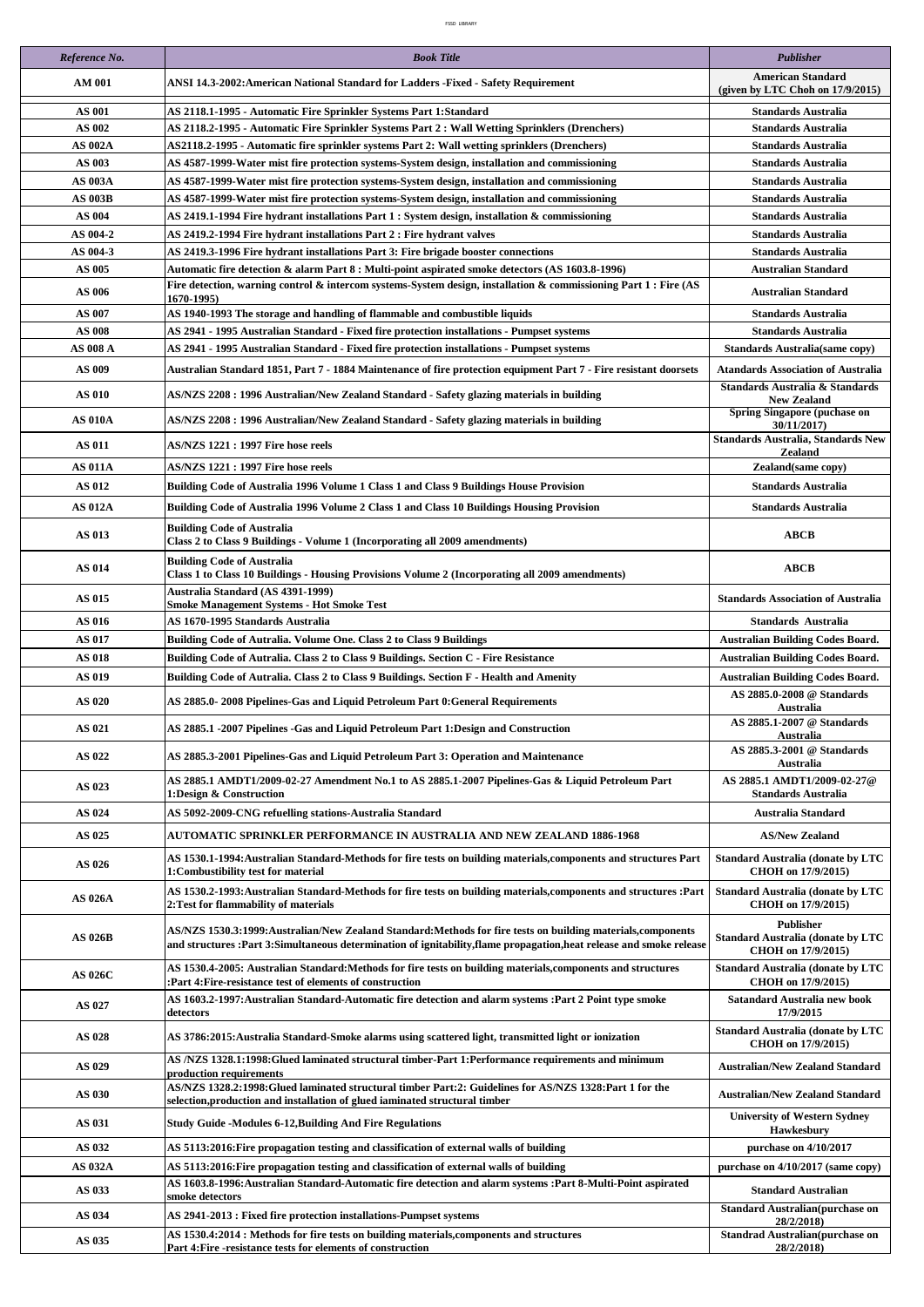| AS 036             | AS 1682.1:2015 : Fire , smoke and air dampers - Part 1: Specification                                                                                                                                                                                                | <b>Standard Australian (purchase on</b><br>28/2/2018)             |
|--------------------|----------------------------------------------------------------------------------------------------------------------------------------------------------------------------------------------------------------------------------------------------------------------|-------------------------------------------------------------------|
| AS 037             | AS 3961-2005 : Storage and Handling of Liquefied Natural Gas                                                                                                                                                                                                         | <b>Standards Australian - given by CPT</b><br><b>Tan Ping Hao</b> |
| <b>AS 038</b>      | <b>AS 3961:2017 : The Storage and Handling of Liquefied Natural Gas</b>                                                                                                                                                                                              | <b>Stardards Australian</b>                                       |
| <b>AS 039</b>      | AS 1530.7-2007 : Methods for Fire Tests on Building Materials, Components and Structures - Part 7: Smoke<br><u> Control Assemblies-Ambient and Medium Temperature Leakage Test Procedure</u>                                                                         | <b>Stardards Australian</b>                                       |
| Reference No.      | <b>Book Title</b>                                                                                                                                                                                                                                                    | Publisher                                                         |
| <b>ASTM01</b>      | E119-16a:Standard Test Methods for Fire Tests of Building Construction and Materials                                                                                                                                                                                 | <b>Spring Singapore(purchase on</b><br>30/11/2017)                |
| ASTM <sub>02</sub> | E207-15b:Standard Test Method for Determing Fire Resistance<br>of Perimeter Fire Barriers Using Intermediate-Scale,Multi-story Test Apparatus                                                                                                                        | Spring Singapore(purchase on<br>28/2/2018)                        |
| ASTM <sub>03</sub> | E1321-13:Standard Test Method for Determining Material<br><b>Ignition and Flame Spread Properties</b>                                                                                                                                                                | Spring Singapore (purchase on<br>28/2/2018)                       |
| <b>ASTM 04</b>     | E108-17:Standard Test Methods for Fire Tests of Roof Covering                                                                                                                                                                                                        | Spring Singapore (purchase on<br>28/2/2018)                       |
| <b>ASTM 05</b>     | E84-17a:Standard Test Method for Surface Burning Characteristics of Building Material                                                                                                                                                                                | Spring Singapore (purchase on<br>28/2/2018)                       |
| ASTM <sub>06</sub> | D635-14: Standard Test Method for Rate of Burning and/or Extent and Time of Plastics in a Horizontal Position                                                                                                                                                        | Spring Singapore (purchase on<br>7/3/2018                         |
| ASTM <sub>07</sub> | D1929-16:Standard Test Method for Determining Ignition Temperature of Plastics                                                                                                                                                                                       | Spring Singapore (purchase on<br>7/3/2018)                        |
| ASTM <sub>08</sub> | E1355-12: Standard Guide for Evaluating the Predictive Capability of Deterministic Fire Models                                                                                                                                                                       | <b>Enterprise Singapore (Purchase on</b><br>17/7/2018)            |
| Reference No.      | <b>Book Title</b>                                                                                                                                                                                                                                                    | Publisher                                                         |
| <b>API 01</b>      | API Standard 620 : Design and Construction of Large, Welded, Low-Pressure Storage Tanks                                                                                                                                                                              |                                                                   |
| Reference No.      | <b>Book Title</b>                                                                                                                                                                                                                                                    | Publisher                                                         |
| <b>BS 001</b>      | (BS476:Part 4:1970) (BS 476:Part 6:1989)<br>(BS476:Part 7:1997) (BS476:Part 11:1982) (BS476-20:1987) (BS476:Part 21:1987) (BS476:Part 22:1987)<br>(BS476:Part 23:1987) (BS476:Part 24:1987) (BS7346:Part 3:1990)                                                     | <b>British Standards Institution</b>                              |
| <b>BS 002</b>      | BS 476:Part 4:1970 - Fire tests on building materials and structures. Part 4. Non-combustibility test for materials                                                                                                                                                  | <b>British Standards Institution</b>                              |
| <b>BS 003</b>      | BS 476:Part 6:1989 - Fire tests on building materials and structures. Part 6. Method of test for fire propagation for<br>products                                                                                                                                    | <b>British Standards Institution</b>                              |
| <b>BS 004</b>      | BS 476:Part 7:1997 - Fire tests on building materials and structures. Part 7. Method of test to determine the<br>classification of the surface spread of flame of products                                                                                           | <b>British Standards Institution</b>                              |
| <b>BS 005</b>      | BS 476:Part 11:1982 - Fire tests on building materials and structures. Part 11. Method for assessing the heat<br>emission from building materials                                                                                                                    | <b>British Standards Institution</b>                              |
| <b>BS 006</b>      | BS 476:Part 20:1987 - Fire tests on building materials and structures- Part 20: Method for determination of the<br>fire resistance of elements of construction (general principles)                                                                                  | <b>British Standards Institution</b>                              |
| <b>BS 007</b>      | BS 476:Part 21:1987 - Fire tests on building materials and structures. Part 21. Methods for determination of the<br>fire resistance of loadbearing elements of construction                                                                                          | <b>British Standards Institution</b>                              |
| <b>BS 008</b>      | BS 476:Part 22:1987 - Fire tests on building materials and structures. Part 22. Methods for determination of the<br>fire resistance of non-loadbearing elements of construction                                                                                      | <b>British Standards Institution</b>                              |
| <b>BS 009</b>      | BS 476:Part 23:1987 - Fire tests on building materials and structures. Part 23. Methods for determination of the<br>contribution of components to the fire resistance of a structure                                                                                 | <b>British Standards Institution</b>                              |
| <b>BS 010</b>      | BS 476:Part 24:1987 - Fire tests on building materials and structures. Part 24. Method of determination of the fire<br>resistance of ventilation ducts                                                                                                               | <b>British Standards Institution</b>                              |
| <b>BS 011</b>      | BS 7346:Part 3:1990 - Components for smoke and heat controls systems. Part 3. Specification for smoke curtains                                                                                                                                                       | <b>British Standards Institution</b>                              |
| <b>BS 012</b>      | BS 5306 : Part 2 : 1990 Rules for Automatic Sprinkler Installations                                                                                                                                                                                                  | <b>The Loss Prevention Council</b>                                |
| <b>BS 013</b>      | BS 5588 : Part 1 : 1990 Fire Precautions in the Design, Construction & Use of Bldgs Part 1                                                                                                                                                                           | <b>British Standards Institution</b>                              |
| <b>BS</b> 014      | <b>Code of Practice for Residential Bldgs</b><br>BS 5306 : Part 2 : 1990 Fire extinguishing installations & equipment on premises Part 2 Specification for sprinkler                                                                                                 | <b>British Standards Institution</b>                              |
| <b>BS 015</b>      | systems<br>BS 5588:Part 4:1998 Fire precautions in the design, construction and use of buildings Part4 Code of practice for                                                                                                                                          | <b>British Standards Institution</b>                              |
| <b>BS 016</b>      | smoke control using pressure differentials<br>BS 5588:Part 7:1997 Fire precautions in the design, construction and use of buildings. Part 7 Code of practice for                                                                                                     | <b>British Standards Institution</b>                              |
| <b>BS 017</b>      | the incorporation of stria in buildings<br>BS 5588-8:1999 Fire precautions in the design, construction and the use of buildings Part 8 Code of practice for                                                                                                          | <b>British Standards Institution</b>                              |
|                    | means of escape for disabled people<br>BS 5588-9:1999 Fire precautions in the design, construction and use of buildings Part 9 Code of practice for                                                                                                                  |                                                                   |
| <b>BS 018</b>      | ventilation and air conditionin g ductwork                                                                                                                                                                                                                           | <b>British Standards Institution</b>                              |
| <b>BS 019</b>      | BS 5588-11:1997 Fire precautions in the design,construction and use of buildings Part 11 Code of practice for<br>shops, offices, industrial, storage and other similar buildings                                                                                     | <b>British Standards Institution</b>                              |
| <b>BS 020</b>      | BS PD 6512-3:1987 Published document<br>Use of elements of structural fire protection with particular reference to the recommendations given in BS5588<br>'Fire precautions in the design & construction of buildings" Part 3 Guide to the fire performance of glass | <b>British Standards Institution</b>                              |
| <b>BS 021</b>      | BS 6266 : 1992 Code of practice for fire protection for electronic data processing installation                                                                                                                                                                      | <b>British Standards Institution</b>                              |
| <b>BS 022</b>      | BS EN 1366-1:1999 Fire resistance tests for service installations - Ducts                                                                                                                                                                                            | <b>British Standards Institution</b>                              |
| <b>BS 023</b>      | BS 5306 : PT 1:1976 Fire extinguishing installations & equipment on premises Pt 1 : Hydrant systems, hosereels &<br>foam inlets (formerly CP 402.101)                                                                                                                | <b>British Standards Institution</b>                              |
| <b>BS 024</b>      | BS 5908 : 1990 Fire precautions in the chemical and allied industries                                                                                                                                                                                                | <b>British Standards Institution</b>                              |
| <b>BS 025</b>      | Gas supply - Gas pipework for buildings - maximum operating pressure up to and including 5 bar - functional<br>recommendations                                                                                                                                       | <b>British standards Institution</b>                              |
| <b>BS 026</b>      | BS 6165:2002 Specification for small disposable fire extinguishers of the aerosol type                                                                                                                                                                               | <b>British Standard</b>                                           |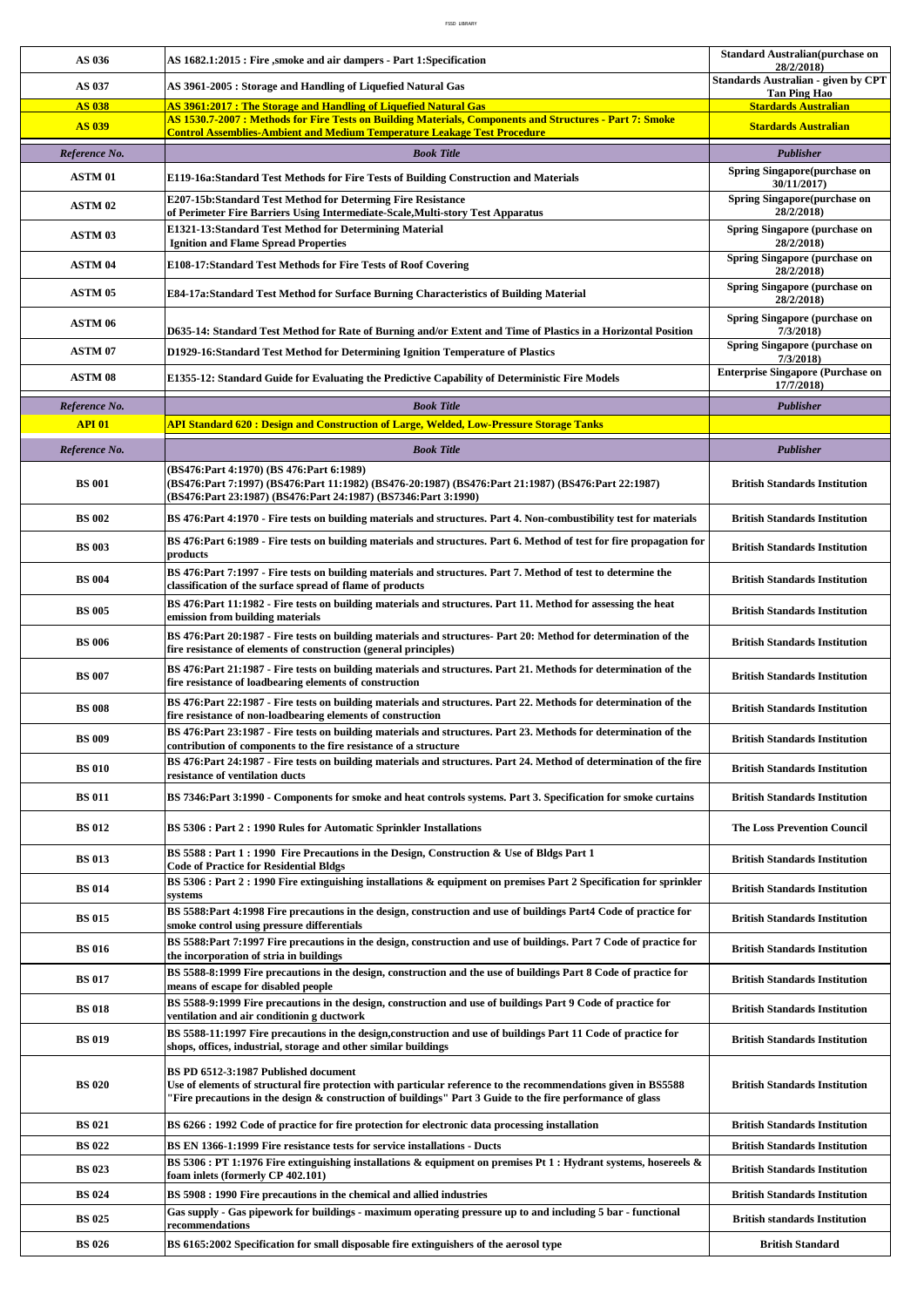| <b>BS 027</b>   | BS EN 671-1 : 1995 Fixed fire fighting systems Hose systems Part 1 Hosereels with semi-rigid hose                                                                                                                            | <b>British Standard</b>                                              |
|-----------------|------------------------------------------------------------------------------------------------------------------------------------------------------------------------------------------------------------------------------|----------------------------------------------------------------------|
| <b>BS 028</b>   | BS 7346 : Parts 1 & 2 : 1990 British Standard Components for smoke & heat control systems Pt 1 Specification<br>for natural smoke $\&$ heat exhaust ventilators Part 2 Specification for powered smoke $\&$ heat ventilators | <b>British Standards</b>                                             |
| <b>BS 029</b>   | BS 7176 : 1995 Specification for resistance to ignition of upholstered furniture for non-domestic seating by testing<br>composites                                                                                           | <b>British Standard</b>                                              |
| <b>BS 030</b>   | BS 6206 : 1981 Specification for Impact performance requirements for flat safety glass and safety plastics for use<br>in buildings                                                                                           | <b>BSI</b>                                                           |
| <b>BS 031</b>   | BS EN ISO 8282 : 1997 Dental equipment - mercury and alloy mixers and dispensers                                                                                                                                             | <b>British Standard</b>                                              |
| <b>BS 031 A</b> | BS EN ISO 8282 : 1997 Dental equipment - mercury and alloy mixers and dispensers                                                                                                                                             | <b>British Standard (same copy)</b>                                  |
| <b>BS 032</b>   | BS 8202 : Part 2 : 1992 Coatings for protection of building elements Part 2 Code of practice for the use of<br>intumescent coating systems to metallic substrates for providing fire resistance                              | <b>British Standard</b>                                              |
| <b>BS 032 A</b> | BS 8202 : Part 2 : 1992 Coatings for protection of building elements Part 2 Code of practice for use of itumescent<br>coating systems to metallic substrates for providing fire resistance                                   | <b>British Standards(same copy)</b>                                  |
| <b>BS 033</b>   | BS 1230-1:1985<br>Gypsum plasterboard - Part 1 : Specification for plasterboard excluding materials submitted to secondary<br>operations                                                                                     | <b>British Standard</b>                                              |
| <b>BS 034</b>   | BS 3169 : 1986 Specification for first aid reel hoses for fire-fighting purposes                                                                                                                                             | <b>British Standard</b>                                              |
| <b>BS 035</b>   | BS 5234-2 : 1992 Partitions (including matching linings) - Part 2 : specification for performance requirements for<br>strength & robustness including methods of test                                                        | <b>British Standard</b>                                              |
| <b>BS 036</b>   | BS 5499-2 : 1986 Fire safety signs, notices and graphic symbols - Part 2 : Specification for self-luminous fire safety<br>signs                                                                                              | <b>British Standard</b>                                              |
| <b>BS 037</b>   | BS 5588-5 : 1991 Fire precautions in the design, construction and use of buildings - Part 5 : Code of practice for<br>firefighting stairs and lifts                                                                          | <b>British Standard</b>                                              |
| <b>BS 038</b>   | BS 6391: 1983 British Standard Specification for non-percolating layflat delivery hoses and hose assemblies for<br>fire fighting purposes                                                                                    | <b>British Standard</b>                                              |
| <b>BS 039</b>   | BS EN 1027:2000 Windows and Doors-Watertightness-Test Method                                                                                                                                                                 | <b>British Standard Institute</b>                                    |
| <b>BS 040</b>   | BS EN 10227:2000 Windows and doors-Air Permeability-Classification                                                                                                                                                           | <b>British Standard Institute</b>                                    |
| <b>BS 041</b>   | BS 5839-1:2002 Fire Detection and Fire Alarm Systems for Buildings                                                                                                                                                           | <b>British Standard Institute</b>                                    |
| <b>BS 042</b>   | BS EN 1473:1997 Installation and Equipment for Liquefied Natural Gas-Design of Onshore Installations                                                                                                                         | <b>British Standard Institute</b>                                    |
| <b>BS 043</b>   | BS 4873:2004 Aluminium Alloy Windows                                                                                                                                                                                         | <b>British Standards Institute</b>                                   |
| <b>BS 044</b>   | BS 6375-2:1987 Performance of Windows-Part 2: Specification for operation and strength characteristics                                                                                                                       | <b>British Standard Institute</b>                                    |
| <b>BS 045</b>   | BS 6853:1999 Incorporating Amendment No.1- Code of practice for fire precautions in the design and construction<br>of passenger carrying trains                                                                              | <b>British Standard Institute</b>                                    |
| <b>BS 046</b>   | BS 5839-1:2002<br>Fire Protection and Fire Alarm Systems for Buildings                                                                                                                                                       | <b>British Standards Institute</b>                                   |
| <b>BS 047</b>   | BS 8300:2001<br>Code of Practise for Design of Buildings and their Approaches to meet the needs of disabled people.                                                                                                          | <b>British Standards Institute</b>                                   |
| <b>BS 048</b>   | BS EN 12101-1:2006-Part 10-CSO Copyright Information from BSI Smoke and Heat Control System                                                                                                                                  | <b>BSI</b> Group                                                     |
| <b>BS 049</b>   | BS 5839 -1 : 2002 Fire Detection and Fire Alarm Systems for Buildings. Part 1: Code of Practice for system design,<br>installation, commissioning and maintenance                                                            | <b>British Standard Institute</b>                                    |
| <b>BS 050</b>   | BS 7974:2001 Application of Fire Safety Engineering Principles to the Design of buildings - Code of Practice                                                                                                                 | <b>British Standard Institute</b>                                    |
| <b>BS 051</b>   | BS 7346-7:2006 Components for Smoke and Heat Control Systems - Part 7 : Code of Practice on functional<br>recommendations and calculation methods for smoke and heat control systems for covered car parks.                  | <b>British Standards.</b>                                            |
| <b>BS 052</b>   | BS EN 1964-1:2000 Transportable gas cylinders - Part 1: Cylinders made of seamless steel with an Rm value less<br>than 1100 Mpa.                                                                                             | <b>British Standard Institute</b>                                    |
| <b>BS 053</b>   | BS EN 1964-2:2001 Transportable gas cylinders - Part 2: Cylinders made of seamless steel with an Rm value of<br>1100 Mpa and above.                                                                                          | <b>British Standard Institute</b>                                    |
| <b>BS 054</b>   | BS EN 1964-3:2000 Transportable gas cylinders - Part 3: Cylinders made of seamless steel with an Rm value of less<br>than 1100 Mpa.                                                                                          | <b>British Standard Institute</b>                                    |
| <b>BS 055</b>   | BS EN 3-7:2004 +A1:2007 Portable Fire Extinguishers - Part 7 : Characteristics, performance requirements and<br>test methods                                                                                                 | <b>British Standards</b>                                             |
| <b>BS 056</b>   | BS EN 16351:2015-Timber structures -Cross laminated timber -Requirements                                                                                                                                                     | <b>Spring Singapore (purchase on</b><br>28/2/2018)                   |
| <b>BS 057</b>   | BS 476 : Part 5 : 1979 - Fire Tests on Building Materials and Structures. Part 5. Method of Test for Ignitability.                                                                                                           | <b>British Standards Instituition</b>                                |
| <b>BS 058</b>   | BS 476 : Part 11 : 1982 - British Standard Fire Tests on building Materials and structures. Part 11. Method for<br>assessing the heat emission from building materials                                                       | <b>British Standard Instituition</b>                                 |
| <b>BS 059</b>   | BS 5850:1990-Method of Test for Assessment of the Ignitability of Upholstered seating by smouldering and<br><b>Flaming ignition sources.</b>                                                                                 | <b>British Standards Instituition</b>                                |
| <b>BS 060</b>   | BS 7974:2001-Application of Fire Safety Engineering Principles to the Design of Buildings - Code of Practice                                                                                                                 | <b>British Standards Institute</b>                                   |
| <b>BS 060A</b>  | BS 7974:2001 Application of fire safety engineering principles to the design of buildings- Code of practice                                                                                                                  | <b>British Standards Institute (same</b><br>copy)                    |
| <b>BS 061</b>   | BS EN 14161:2011 Petroleum and Natural Gas Industries -Pipeline Transporatation System(ISO 13623:2009<br>Modified)                                                                                                           | <b>BSI Standards Publication</b>                                     |
| <b>BS 062</b>   | BS EN 1363-1:1999 Fire resistance tests - Part 1: General requirements                                                                                                                                                       | <b>British Standard (Part 1 donate by</b><br>LTC CHOH on $17/9/15$ ) |
| <b>BS 062A</b>  | BS BS EN-1363-2:1999 Fire resistance tests- Part 2: Alternative and additional procedures                                                                                                                                    | <b>British Standard (Part 1 donate by</b><br>LTC CHOH on 17/9/15)    |
| <b>BS 063</b>   | BS EN 1364-1:199 Fire resistance tests for non-loadbearing elements- Part 1: Walls & Parts 2: Ceilings                                                                                                                       | <b>British Standard</b>                                              |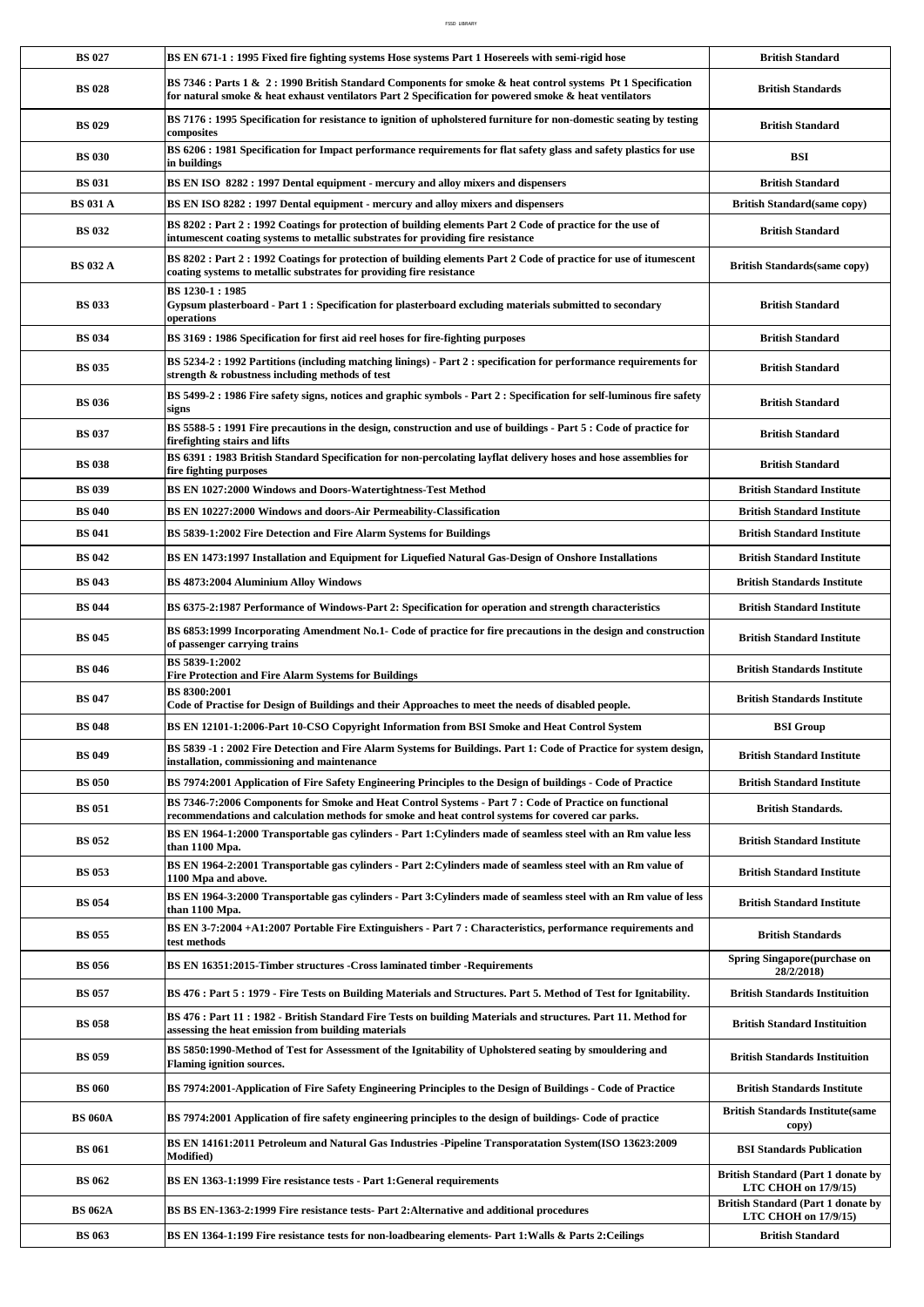| <b>BS 064</b>                  | BS EN 1365-2:2000,BS EN 1365-3:2000,BS EN 1365-4:1999,BS EN 1365-5:2004,BS EN 1365-6:2004 Fire<br>resistance tests for loadbearing elements- Parts 2:Floors and roofs, Part 3:Beams & Part 4: Columns , Part 5<br>Balconies and walkways & Part 6:Stairs:                                                                            | <b>British Standard</b>                                                 |
|--------------------------------|--------------------------------------------------------------------------------------------------------------------------------------------------------------------------------------------------------------------------------------------------------------------------------------------------------------------------------------|-------------------------------------------------------------------------|
| <b>BS 064A</b>                 | BS EN 1365-1:1999: Fire resistance tests for loadbearing elements- Part 1: Walls                                                                                                                                                                                                                                                     | <b>BRISTISH STANDARD from LTC</b><br>Choh on 17/9/2015                  |
| <b>BS 065</b>                  | BS EN 45545-2:2013 Railway applications-Fire protection on railway vehicles Part 2: Requirements for fire<br>behaviour of materials and components                                                                                                                                                                                   | <b>BSI Standards Publication</b>                                        |
| <b>BS 066</b>                  | BS EN 13501-1:2002:fire classification of construction products and building elements-Part 1 : Classification using<br>test data from reaction to fire test                                                                                                                                                                          | <b>BRITISH STANDARD from LTC</b><br>Choh on 17/9/2015                   |
| <b>BS 066A</b>                 | BS EN 13501-2:2003: Fire classification of construction products and building elements-Part 2: Classification using                                                                                                                                                                                                                  | <b>BRISTISH STANDARD LTC</b><br>CHOH donate on 17/9/2015                |
| <b>BS 066B</b>                 | data from fire resistance tests, excluding ventilation services<br>15 BS EN 13501-5:2005 +A1:2009 :fire classification of construction products and building elements-Part                                                                                                                                                           | <b>BRISTISH STANDARD</b>                                                |
|                                | Classification using data from external fire exposure to roofa tests                                                                                                                                                                                                                                                                 |                                                                         |
| <b>BS 067</b><br><b>BS 068</b> | BS EN 14041:2004: Resilient,textile and laminate floor coverings-Essential Characteristics<br>BS EN 14080:2013: Timber structures-Glued laminated timer and glued solid timber - Requirements                                                                                                                                        | <b>BRITISH STANDARD</b><br><b>BSI Standards Publication</b>             |
| <b>BS 069</b>                  | Draft BS EN 16351 Timber Structures-Cross laminated timber - Requirements                                                                                                                                                                                                                                                            | <b>Spring Singapore</b>                                                 |
| <b>BS 070</b>                  | BS 1400:1985: British Standard Specification for Copper alloy ingots and copper alloy and high conductivity                                                                                                                                                                                                                          | <b>British Standard</b>                                                 |
|                                | copper castings                                                                                                                                                                                                                                                                                                                      | PBS Singapore(given by LTC Choh                                         |
| <b>BS 071</b>                  | BS EN 1634-1:2000: Fure resistance tests for door and shutter assemblies-Part 1: Fire doors and shutters                                                                                                                                                                                                                             | on 17/9/2015)                                                           |
| <b>BS 072</b>                  | BS EN ISO 1182:2002-Reaction to fire tests for buiding products-Non-combustibility test                                                                                                                                                                                                                                              | <b>British Standards Institution(given</b><br>by LTC Choh on 17/9/2015) |
| <b>BS 073</b>                  | BS EN 12101-2:2003:Smoke and heat control systems-Part 2:Specification for natural smoke and heat exhaust<br>ventilators                                                                                                                                                                                                             | <b>RING Singapore(given by LTC Choh</b><br>on 17/9/2015)                |
| <b>BS 073A</b>                 | BS EN 12101-3:2002:Smoke and heat control systems-Part 3:Specification for powered smoke and heat exhaust<br>ventilators                                                                                                                                                                                                             | RING Singapore(given by LTC Choh<br>on 17/9/2015)                       |
| <b>BS 074</b>                  | BS 1387: 1985-British Standard Specification for Screwed and socketed steel tubes and tubulars and for plain end<br>steel tubes suitable for welding or for screwing to BS 21 pipe threads                                                                                                                                           | <b>British Standards Institution(given</b><br>by LTC Choh on 17/9/2015) |
| <b>BS 075</b>                  | BS 5266-1:2005: Emergency Lighting - Part 1: Code of practise for the emergency lighting of premises                                                                                                                                                                                                                                 | <b>SPRING Singapore(given by LTC</b><br>Choh on 17/9/2015)              |
| <b>BS 075A</b>                 | BS 5266-6: Emergency Lighting-Part 6:Code of practice for non-electrical low mounted way guidance systems for<br>emergency use -Photoluminescent systems                                                                                                                                                                             | <b>SPRING Singapore(given by LTC</b><br>Choh on 17/9/2015)              |
| <b>BS 076</b>                  | BS EN 54-2:1998: Fire detection and fire alarm systems Part 2. Control and indicating equipment                                                                                                                                                                                                                                      | <b>PSB Singapore(donate by LTC</b><br>CHOH on 17/9/2015)                |
| <b>BS 076A</b>                 | BS EN 54-4:1998:Fire detection and Fire alarm systems: Part 4.Power supply equipment                                                                                                                                                                                                                                                 | <b>PSB Singapore(given by LTC Choh</b><br>on 17/9/2015)                 |
| <b>BS 077</b>                  | BS EN 54-7:2001: Fire detection and Fire alarm systems- Part 7:Smoke detectors - Point detectors using scattered<br>light, transmitted light or ionization                                                                                                                                                                           | <b>British Standard</b>                                                 |
| <b>BS 078</b>                  | BS EN 14604:2005: Smoke alarm devices                                                                                                                                                                                                                                                                                                | <b>British Standard</b>                                                 |
| <b>BS 080</b>                  | BS EN ISO 1716:2002: Reaction to fire tests for building products- Determination of the heat of combustion                                                                                                                                                                                                                           | <b>British Standards Institution given</b><br>by LTC Choh on 17/9/2015) |
| <b>BS 081</b>                  | BS EN ISO 11925-2:2002-Reaction to fire tests-Ignitability of building products subjected to direct impingement of<br>flame-Part 2: Single-Flame source test                                                                                                                                                                         | <b>British Standards Institution(given</b><br>by LTC Choh on 17/9/2015) |
| <b>BS 082</b>                  | BS EN 1021-1:1994 Furniture-Assessment of the ignitability of upholstered furniture: Part 1: Ignition<br><b>Source: Smouldering Cigarette</b>                                                                                                                                                                                        | given by LTC Choh on 17/9/2015)                                         |
| <b>BS 083</b>                  | BS 6266:1992-Fire Protection for Electronic Data Processing Installations                                                                                                                                                                                                                                                            | given by LTC Choh on 17/9/2015)                                         |
| <b>BS 084</b>                  | BS 4422-1:1987 & ISO 8421-1:1987-Glossary of Terms associated with fire-Part 1:General terms and phenomena<br>of fire-IISO title: fire protection-Vocabulary-ISO 13943:2000 Part 1: General terms and phenomena of fire]<br>IS0 8421-3:1989-Part 3 :Fire detection and alarm<br>BS 4422:Part 4:1975-Fire protection equipment        | <b>British Standard</b>                                                 |
| <b>BS 085</b>                  | BS EN 13823:2002-Reaction to fire tests for building products- Building products excluding floorings exposed to<br>the thermal attack by a single burning item                                                                                                                                                                       | <b>British Standards Institution given</b><br>by LTC Choh on 17/9/2015) |
| <b>BS 086</b>                  | BS 8414-1:2015+A1:2017 & BS 8414-2:2015+A1:2017:Fire Performance of external cladding systems.Part 1.-Test<br>method for non-loadbearing external cladding systems applied to the masonry face of a building & Part 2:Test<br>method for non-loadbearing external cladding system fixed to and supported by a structural steel frame | <b>British Standards (purchase on</b><br>4/10/2017                      |
| <b>BS O86A</b>                 | BS 8414-1:2015+A1:2017 & BS 8414-2:2015+A1:2017:Fire Performance of external cladding systems.Part 1.-Test<br>method for non-loadbearing external cladding systems applied to the masonry face of a building & Part 2:Test<br>method for non-loadbearing external cladding system fixed to and supported by a structural steel frame | <b>British Standards (purchase on</b><br>4/10/2017)(same copy)          |
| <b>BS 087</b>                  | BS 7273-1:2000:Code of practice for the operation of fire protection measures-Part 1 Electrical actuation of<br>gaseous total flooding extinguishing systems                                                                                                                                                                         | <b>British Standard</b>                                                 |
| <b>BS 088</b>                  | BS 476-6:1989+A1:2009:Fire tests on building materials and structures-Part 6:Method of test for fire propagation<br>for products                                                                                                                                                                                                     | <b>Spring Singapore(purchase on</b><br>30/11/2017)                      |
| <b>BS 089</b>                  | BS EN ISO 1182:2010: Reaction to fire tests for products--Non-combustibility test                                                                                                                                                                                                                                                    | <b>Spring Singapore(purchase on</b><br>30/11/2017)                      |
| <b>BS 090</b>                  | BS EN ISO 1716:2010:Reaction to fire tests for products- Determination of the gross heat of combustion (calorific<br>value)(ISO 1716:2010)                                                                                                                                                                                           | <b>Spring Singapore(purchase on</b><br>30/11/2017)                      |
| <b>BS 091</b>                  | BS EN ISO 11925-2:2010: Reaction to fire tests - Ignitability of products subjected to direct impingement of flame-<br>Part 2:Single-flame source test                                                                                                                                                                               | <b>Spring Singapore(purchase on</b><br>30/11/2017)                      |
| <b>BS 092</b>                  | BS EN 13565-2:2009: Fixed firefighting systems-Foam system-Part 2: Design, construction and maintenance                                                                                                                                                                                                                              | <b>Spring Singspore(purchase on</b><br>30/11/2017)                      |
| <b>BS 093</b>                  | BS EN 13501-1:2007: fire classification of construction products and building elements :Part 1 Classification using<br>test data from reaction to fire tests                                                                                                                                                                         | <b>British Standards (purchase on</b><br>30/11/2017)                    |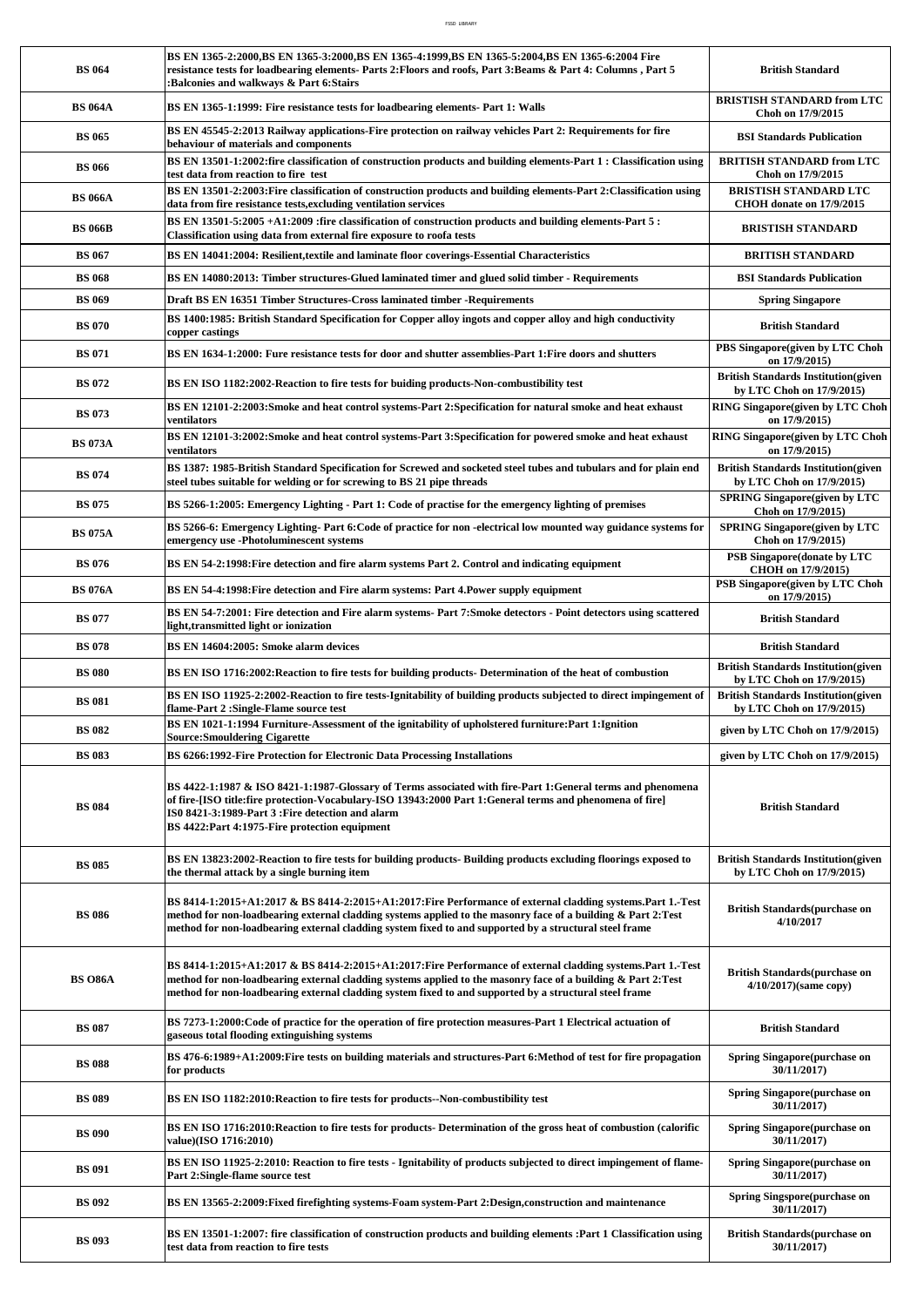| <b>BS 094</b>                        | BS EN 13823:2010+A1:2014-Reaction to fire tests for building products-Building products excluding floorings<br>exposed to the thermal attack by a single burning item                                                                                                                          | <b>BSI Standards Publication(purchase</b><br>on 30/11/2017)   |
|--------------------------------------|------------------------------------------------------------------------------------------------------------------------------------------------------------------------------------------------------------------------------------------------------------------------------------------------|---------------------------------------------------------------|
| <b>BS 095</b>                        | BS EN 694:2014:-Fire-fighting hoses -Semi-rigid hoses for fixed systems                                                                                                                                                                                                                        | <b>Spring Singapore(purchase on</b><br>7/3/2018               |
| <b>BS 096</b>                        | BS EN 1364-1:2015:-Fire resistance tests for non-loadbearing elements-Part 1: Walls                                                                                                                                                                                                            | <b>Spring Singapore(purchase on</b><br>7/3/2018               |
| <b>BS 097</b>                        | BS EN 1364-2:2018:-Fire resistance tests for non-loadbearing elements - Part 2: Ceilings                                                                                                                                                                                                       | <b>Spring Singapore(purchase on</b><br>7/3/2018               |
| <b>BS 098</b>                        | BS EN 1634-1:2014:-Fire resistance and smoke control tests for door and shutter assemblies, openable windows and<br>elements of building hardware -Part 1: Fire resistance test for door and shutter assemblies and openable windows                                                           | <b>Spring Singapore(purchase on</b><br>7/3/2018               |
| <b>BS 099</b>                        | BS 5852:2006:-Methods of test for assessment of the<br>ignitability of upholstered seating by smouldering and flaming ignition sources                                                                                                                                                         | <b>Spring Singapore (Purchase on</b><br>7/3/2018              |
| <b>BS 100</b>                        | BS 6391:2009:-Specification for non-percolating layflat delivery hoses and hose assemblies for fire fighting<br>purposes                                                                                                                                                                       | <b>Spring Singapore (Purchase on</b><br>7/3/2018              |
| <b>BS</b> 101                        | BS 9999:2017:- Fire safety in the design, management and use<br>of buildings-Code of practice                                                                                                                                                                                                  | <b>Spring Singapore (Purchase on</b><br>7/3/2018              |
| <b>BS 102</b>                        | BS EN 1473:1997 : Installation and Equipment for Liquefied Natural Gas - Design of Onshore Installations                                                                                                                                                                                       | Given by CPT Tan Ping Hao                                     |
| <b>BS 103</b>                        | <b>BS EN 1473:2016 : Installation and Equipment for Liquefied Natural Gas - Design of Onshore Installations</b>                                                                                                                                                                                | <b>BSI Standards Publication</b>                              |
| <b>BS</b> 104                        | <b>BS EN 50583-1:2016 : Photovoltaics in Buildings (Part 1: BIPV Modules)</b>                                                                                                                                                                                                                  | <b>BSI Standards Publication</b>                              |
| <b>BS</b> 105                        | <b>BS EN 50583-2:2016 : Photovoltaics in Buildings (Part 2: BIPV Systems)</b>                                                                                                                                                                                                                  | <b>BSI Standards Publication</b>                              |
|                                      | BS EN 14620-1:2006 : Design and Manufacture of Site Build, Vertical, Cylindrical, Flat-bottomed Steel Tanks for                                                                                                                                                                                |                                                               |
| <b>BS 106</b>                        | the Storage of Refrigerated, Liquefied Gases with Operating Temperature between 0 °C and - 165 °C - Part 1:<br><b>General</b>                                                                                                                                                                  | <b>BSI Standards Publication</b>                              |
| <b>BS</b> 107                        | BS EN 14620-2:2006 : Design and Manufacture of Site Build, Vertical, Cylindrical, Flat-bottomed Steel Tanks for<br>the Storage of Refrigerated, Liquefied Gases with Operating Temperature between 0 $^{\circ} \text{C}$ and - 165 $^{\circ} \text{C}$ - Part 2:<br><b>Metallic Components</b> | <b>BSI Standards Publication</b>                              |
| <b>BS 108</b>                        | BS EN 14620-3:2006 : Design and Manufacture of Site Build, Vertical, Cylindrical, Flat-bottomed Steel Tanks for<br>the Storage of Refrigerated, Liquefied Gases with Operating Temperature between 0 °C and - 165 °C - Part 3:<br><b>Concrete Components</b>                                   | <b>BSI Standards Publication</b>                              |
| <b>BS 109</b>                        | BS EN 14620-4:2006 Design and Manufacture of Site Build, Vertical, Cylindrical, Flat-bottomed Steel Tanks for<br>the Storage of Refrigerated, Liquefied Gases with Operating Temperature between 0 °C and - 165 °C - Part 4:<br><b>Insulation Components</b>                                   | <b>BSI Standards Publication</b>                              |
| <b>BS 110</b>                        | BS EN 14620-5:2006 : Design and Manufacture of Site Build, Vertical, Cylindrical, Flat-bottomed Steel Tanks for<br>the Storage of Refrigerated, Liquefied Gases with Operating Temperature between 0 °C and - 165 °C - Part 5:<br><b>Testing, Drying, Purging and Cool-down</b>                | <b>BSI Standards Publication</b>                              |
| <b>BS</b> 111                        | BS EN 1634-3:2004 : Fire Resistance and Smoke Control Tests for Door and Shutter Assemblies, Openable<br>Windows and Elements of Building Hardware - Part 3: Smoke Control Test for Door and Shutter Assemblies                                                                                | <b>British Stardards Institution</b>                          |
| <b>BS 112</b>                        | BS EN 12600:2002 : Glass in Building - Pendulum Test - Impact Test Method and Classification for Flat Glass                                                                                                                                                                                    | <b>British Stardards Institution</b>                          |
| <b>BS 113</b>                        | <b>BS EN 1363-1:2012 : Fire Resistance Tests - Part 1: General Requirements</b>                                                                                                                                                                                                                | <b>British Stardards Institution</b>                          |
| <b>BS</b> 114                        | BS EN 13501-2:2016 : Fire Classification of Construction Products and Building Elements - Part 2: Classification<br><u>using Data from Fire Resistance Tests, excluding Ventilation Services</u>                                                                                               | <b>British Stardards Institution</b>                          |
| <b>BS 115</b>                        | BS EN 13501-2:2016 : Fire Classification of Construction Products and Building Elements - Part 2: Classification<br>using Data from Fire Resistance Tests, excluding Ventilation Services                                                                                                      | <b>British Stardards Institution</b>                          |
| <b>BS</b> 116                        | <b>Fire Safety - Vocabulary</b>                                                                                                                                                                                                                                                                | <b>British Stardards Institution</b>                          |
| <b>BS</b> 117                        | BS 4784-1:1980 : Internal and External Wood Doorsets, Door Leaves and Frames - Part 1: Specification for<br><b>Dismensional Requirements</b>                                                                                                                                                   | <b>British Stardards Institution</b>                          |
| Reference No.                        | <b>Book Title</b>                                                                                                                                                                                                                                                                              | Publisher                                                     |
| C <sub>001</sub>                     | <b>Singapore Accreditation Council Directory 2009</b>                                                                                                                                                                                                                                          | <b>Singapore Accreditation Council</b>                        |
| C <sub>006</sub>                     | <b>Singapore Architect-New material Colorbond Ultra Matt</b>                                                                                                                                                                                                                                   | <b>Multibuild Pte Ltd</b>                                     |
| $C$ 007                              | <b>ASTM International Products Catalog 2013</b>                                                                                                                                                                                                                                                | <b>International Standards Worldwide</b>                      |
| $C$ 008                              | <b>ASTM International Products Catalog 2014</b>                                                                                                                                                                                                                                                | <b>International Standards Worldwide</b>                      |
|                                      |                                                                                                                                                                                                                                                                                                |                                                               |
| $C$ 009                              | Capability Profiles 2013/2014:58 Firm Profiles,416 Firm Listings & 460 Project Images                                                                                                                                                                                                          | <b>Singapore Institute of Architects</b>                      |
|                                      |                                                                                                                                                                                                                                                                                                | 2013/2014<br><b>BCA Singapore Institute of</b>                |
| C <sub>012</sub><br>C <sub>013</sub> | Architecture in Precast Concrete on the Designer's Choice (26 & 27 August 1999)                                                                                                                                                                                                                | <b>Architects</b><br><b>Reads</b>                             |
| C <sub>016</sub>                     | Who's Who's In Real Estate [Reads Directory 1999]<br>Individual Solutions from a Single Source :Systems diversity for warehouses,factories and workshops-General<br>Catalogue                                                                                                                  | <b>SCHAEFER</b>                                               |
| C <sub>017</sub>                     | <b>Singapore Accreditation Council Directory 2016/17</b>                                                                                                                                                                                                                                       | <b>Singapore Accreditation Council</b>                        |
| C <sub>025</sub>                     | Potter The Symbol of Protection 2001 catalog on Fire sprinkler monitoring & security products                                                                                                                                                                                                  | Potter                                                        |
|                                      |                                                                                                                                                                                                                                                                                                |                                                               |
| C <sub>028</sub><br>C <sub>031</sub> | <b>Singapore Accreditation Council Directory 2011</b><br>Directory of Certified Companies in Singapore 2011/2012                                                                                                                                                                               | <b>SPRING Singapore</b><br><b>Marshall Cavendish business</b> |
|                                      |                                                                                                                                                                                                                                                                                                | <b>Information</b>                                            |
| C <sub>033</sub><br>C <sub>034</sub> | <b>Singapore Standards Catalogue 2002/2003</b><br><b>ASME Product Catalog 2012 - 2013</b>                                                                                                                                                                                                      | <b>SPRING Singapore</b><br><b>ASME Standards</b>              |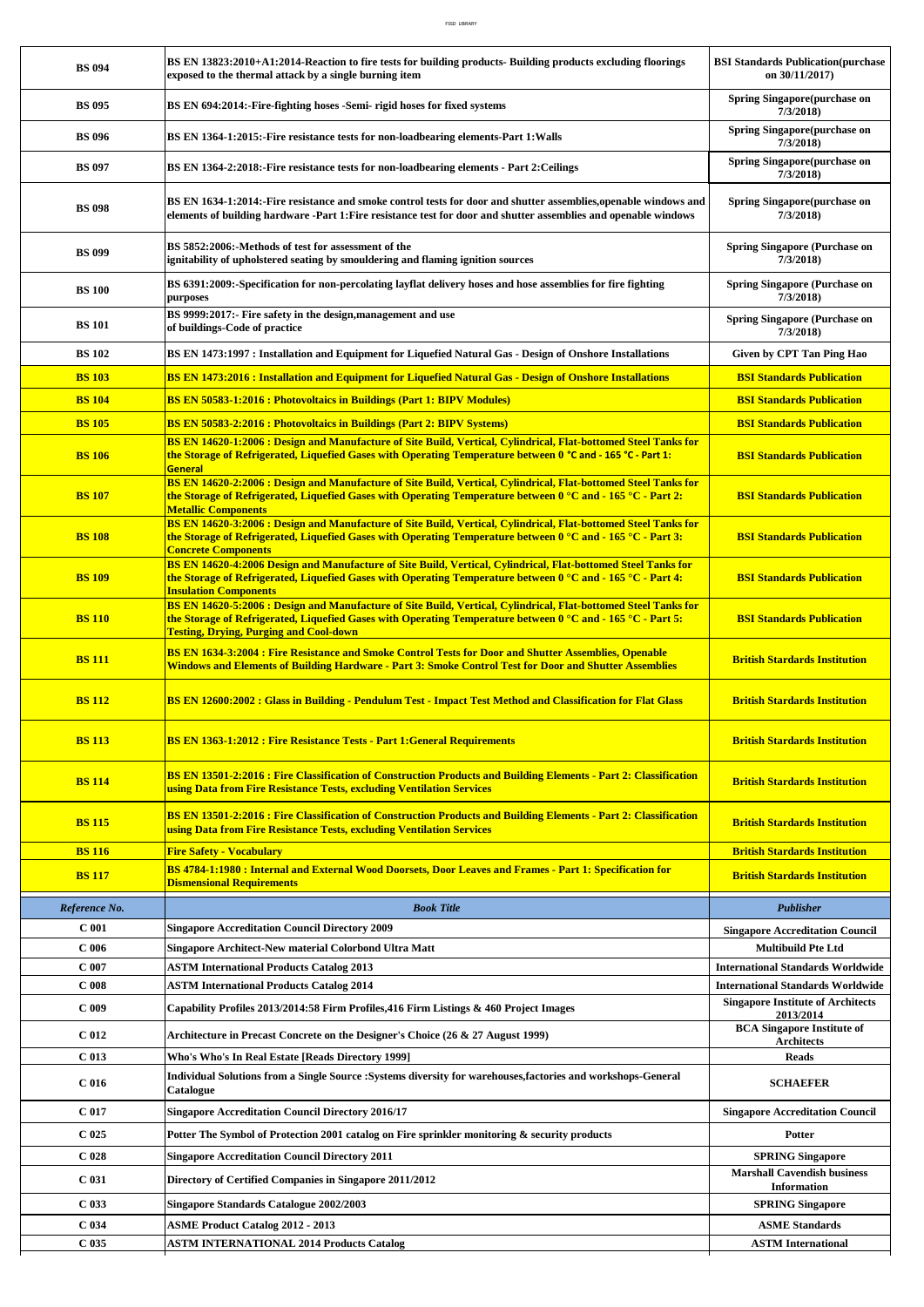| ٧ |
|---|
|   |

| Reference No.     | <b>Book Title</b>                                                                                                                                                                                          | Publisher                                                             |
|-------------------|------------------------------------------------------------------------------------------------------------------------------------------------------------------------------------------------------------|-----------------------------------------------------------------------|
| <b>CAR 001</b>    | Taiwan Fire Code 1985 Vol 1                                                                                                                                                                                | <b>Taiwan FSB</b>                                                     |
| <b>CAR 001 A</b>  | Taiwan Fire Code 1985 Vol 1                                                                                                                                                                                | <b>Taiwan FSB</b>                                                     |
| <b>CAR 002</b>    | Taiwan Fire Code 1985 Vol 2                                                                                                                                                                                | <b>Taiwan FSB</b>                                                     |
| <b>CAR 002 A</b>  | Taiwan Fire Code 1985 Vol 2                                                                                                                                                                                | <b>Taiwan FSB</b>                                                     |
| <b>CAR 003</b>    | Taiwan Fire Code 1985 Vol 3                                                                                                                                                                                | <b>Taiwan FSB</b>                                                     |
| <b>CAR 003 A</b>  | Taiwan Fire Code 1985 Vol 3                                                                                                                                                                                | <b>Taiwan FSB</b>                                                     |
| <b>CAR 004</b>    | Taiwan Fire Code 1985 Vol 4                                                                                                                                                                                | <b>Taiwan FSB</b>                                                     |
| <b>CAR 004 A</b>  | Taiwan Fire Code 1985 Vol 4                                                                                                                                                                                | <b>Taiwan FSB</b>                                                     |
| <b>CAR 005</b>    | <b>Code of Practice for Fire Precautions in Buildings 1997</b>                                                                                                                                             | FSB                                                                   |
| <b>CAR 006</b>    | FSB Hand Book 1:Application for :-a)Fire Certifacate,b)Exposition/Trade Fair/Carnival Clearance,c)Temporary<br>change of use of concourse Area in Public Building,d)Public Entertainment Licence Clearance | <b>Civil Defence</b>                                                  |
| <b>CAR 006A</b>   | FSB -Fire Safety Hand Book 2:Minor Addition/Alteration Works: for -a)Building Owners,b)Tenants ,c)Interior<br>Designers,d)Architects,e)Engineers,f)Ordinary Singaporean                                    | <b>Civil Defence</b>                                                  |
| <b>CAR 006B</b>   | FSB-Fire Safety Handbook 3: Plan Approval/Consultation/Temporary Fire Permit/Fire Safety Certificate for<br>a)Architects,b)Engineers,c)Developers,d)Building Owners                                        | <b>Civil Defence</b>                                                  |
| <b>CAR 006C</b>   | FSB-Fire Safety Handbook 4: Fire Safety Managers/Fire Emergency Plan/Registered Inspectors for a)Building<br>Owners/Developers,b)Fire Safety Managers,c)Architects/Engineers                               | <b>Civil Defence</b>                                                  |
| <b>CAR 007</b>    | <b>Handbook on Fire Precautions in Buildings 1997-Vol 1</b><br><b>Definitions</b>                                                                                                                          | <b>FSB</b>                                                            |
| <b>CAR 008</b>    | Handbook on Fire Precautions in Buildings 1997-Vol 2<br>Purpose Group I                                                                                                                                    | FSB                                                                   |
| <b>CAR 009</b>    | Handbook on Fire Precautions in Buildings1997-Vol 3<br><b>Purpose Group II (Other Residential)</b>                                                                                                         | FSB                                                                   |
| <b>CAR 010</b>    | <b>Handbook on Fire Precautions in Buildings 1977-Vol 4</b><br>Purpose group VI & VIII                                                                                                                     | FSB                                                                   |
| <b>CAR 011</b>    | Handbook on Fire Precautions in Buildings1997-Vol 5 Purpose Group IV, V & VII (Office, Shop & Place of Public<br><b>Resort</b> )                                                                           | FSB                                                                   |
| <b>CAR 012</b>    | Handbook on Fire Precautions in Buildings 1977-Vol 6<br><b>Purpose Group III (Institutional)</b>                                                                                                           | FSB                                                                   |
| <b>CAR 012A</b>   | Handbook on Fire Precautions in Buildings 1977-Vol 6<br><b>Purpose Group III (Institutional)</b>                                                                                                           | <b>FSB(Same Copy)</b>                                                 |
| <b>CAR 013</b>    | NFPA 101 Life Safety Code 2000 Edition                                                                                                                                                                     | <b>NFPA</b>                                                           |
| <b>CAR 015</b>    | The New Zealand Building Code Handbook & Approved Documents                                                                                                                                                | <b>Standards New Zealand</b>                                          |
| <b>CAR 016</b>    | <b>Code of Practice on Building Design</b>                                                                                                                                                                 | <b>Building &amp; Construction Authority</b>                          |
| <b>CAR 017</b>    | <b>URA Conservation Guidelines</b>                                                                                                                                                                         | <b>URA</b>                                                            |
| <b>CAR 018</b>    | Code of practice for category I aspirating detection systems (BFPSA Sept 1996 Issue1)                                                                                                                      | The british Fire Protection Systems<br>association Limited            |
| <b>CAR 019/1</b>  | Fire Safety Act, Republic of China March 1987, (extract version)                                                                                                                                           | MHA, FSB                                                              |
| <b>CAR 019/2</b>  | Fire Safety Act, Republic of China March 1987, (extract version)                                                                                                                                           | MHA, FSB(same copy)                                                   |
| <b>CAR 019A/1</b> | Fire Safety Act, Republic of China March 1987, (extract version)                                                                                                                                           | <b>MHA,FSB</b> (same copy)                                            |
| <b>CAR 019A/2</b> | Fire Safety Act, Republic of China March 1987, (extract version)                                                                                                                                           | MHA, FSB(same copy)                                                   |
| <b>CAR 019B/1</b> | Fire Safety Act, Republic of China March 1987, (extract version)                                                                                                                                           | MHA, FSB(same copy)                                                   |
| <b>CAR 019B/2</b> | Fire Safety Act, Republic of China March 1987, (extract version)                                                                                                                                           | MHA, FSB(same copy)                                                   |
| <b>CAR 020</b>    | Standard for fire safety provision at various places 2nd edition, Republic of China, July 1985                                                                                                             | China                                                                 |
| <b>CAR 021</b>    | Building Act 1993 No. 126/1993 Victoria, Australia                                                                                                                                                         | Australia                                                             |
| <b>CAR 022</b>    | Building Regulations 1994 Statutory Rule No. 81/1994 Victoria, Australia                                                                                                                                   | Australia                                                             |
| <b>CAR 023</b>    | Summary of changes in Fire Code 2002                                                                                                                                                                       | <b>FSSD</b>                                                           |
| <b>CAR 024</b>    | Code of practice for precautions in buildings 2002                                                                                                                                                         | <b>FSSB</b>                                                           |
| <b>CAR 025</b>    | <b>Standard for Fire Safety in Rapid Transit Systems November 2002 Edition</b>                                                                                                                             | <b>Land Transport Authority</b>                                       |
| <b>CAR 025A</b>   | Land Transport Authority Standard for Fire Safety in Rapid Transit Systems Nov 2002 Edition.                                                                                                               | <b>Land Transport Authority</b>                                       |
| <b>CAR 027</b>    | From Model Codes to the IBC : A transwitional guide                                                                                                                                                        | Rolf Jensen & associates Inc                                          |
| <b>CAR 028</b>    | Fire Safety (Amendment) Act 2004                                                                                                                                                                           | <b>Republic of Singapore</b>                                          |
| <b>CAR 029</b>    | <b>Building Control (Amendment) Act 2003 - Impact of Changes 7 january 2004</b>                                                                                                                            | <b>Building Control Authority</b>                                     |
| <b>CAR 030</b>    | Korean National Fire Safety Code (NFSC)                                                                                                                                                                    | <b>Korean National</b>                                                |
| <b>CAR 031</b>    | Approved Document for New Zealand Building Code Fire Safety Clauses C1, C2, C3, C4                                                                                                                         | <b>Scenario Communications Ltd</b>                                    |
| <b>CAR 032A</b>   | <b>International Building Code</b><br><b>Code and Commentary Vol 1 2006</b><br><b>International Building Code</b>                                                                                          | <b>IBC</b>                                                            |
| <b>CAR 032B</b>   | <b>Code and Commentary Vol 2 2006</b>                                                                                                                                                                      | <b>IBC</b>                                                            |
| <b>CAR 033</b>    | <b>Fire Precautions for Buildings 1982</b>                                                                                                                                                                 | The Development & Building Control<br><b>Division (PWD) Singapore</b> |
| <b>CAR 034</b>    | <b>Standard Building Code - 1999 Edition</b>                                                                                                                                                               | <b>Southern Building Code Congress</b><br><b>International, INC</b>   |
| <b>CAR 035</b>    | <b>Uniform Code for Building Conservation</b>                                                                                                                                                              | <b>International Conference of building</b><br><b>Officials</b>       |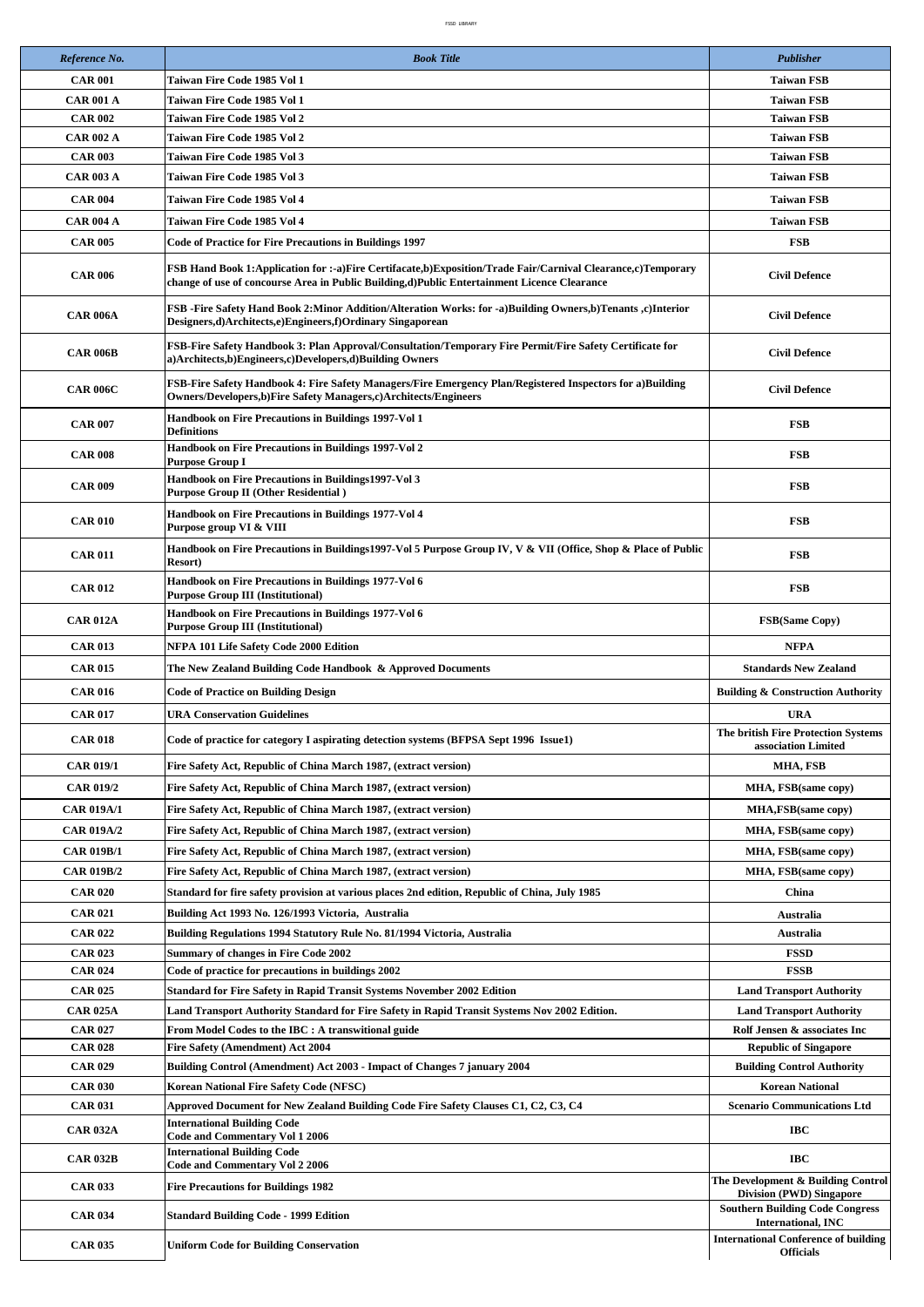| <b>CAR 036</b>   | Code of Practice for the Provision of Means of Escape in Case of Fire 1996                                                                                                                                                                            | <b>Building Department</b>                                                                        |
|------------------|-------------------------------------------------------------------------------------------------------------------------------------------------------------------------------------------------------------------------------------------------------|---------------------------------------------------------------------------------------------------|
| <b>CAR 037</b>   | <b>Diagrammatic Illustrations-Fire Precautions for Buildings 1982</b>                                                                                                                                                                                 | <b>Singapore Institute of Architects</b>                                                          |
| <b>CAR 038</b>   | 1997 Uniform Building Code - Volume 1 Administrative Fire and Life-Safety and Field Inspection Provisions                                                                                                                                             | <b>International Conference of Building</b><br><b>Officials</b>                                   |
| <b>CAR 039</b>   | 1997 Uniform Building Code - Volume 2 Structural Engineering Design Provisions                                                                                                                                                                        | <b>International Conference of Building</b><br><b>Officials</b>                                   |
| <b>CAR 040</b>   | 1997 Uniform Building Code - Volume 3 Materials, Testing and Installation Standards.                                                                                                                                                                  | <b>International Conference of Building</b><br><b>Officials</b>                                   |
| <b>CAR 041</b>   | <b>IBC</b> International building Code                                                                                                                                                                                                                | <b>International Code Council</b>                                                                 |
| <b>CAR 042</b>   | Code of Federal Regulations -49 Parts 186 to 199 Revised as of October 1, 2009                                                                                                                                                                        | <b>Office of the Federal Register</b><br><b>National Archives &amp; Records</b><br>Administration |
| <b>CAR 043</b>   | <b>INTERNATIONAL Residential Code:For ONE -AND TWO -FAMILY DWELLINGS</b>                                                                                                                                                                              | <b>International Code Council -</b><br>22092015                                                   |
| <b>CAR 045</b>   | Uniform Building Code Standard 26-9: Method of test for the evaluation of flammability characteristics of<br>exterior, nonload-bearing wall assemblies containing combustible components using the intermediate -<br>scale, multistory test apparatus | (given by LTC Choh on $17/9/2015$ )                                                               |
| <b>CAR 046</b>   | Fire Safety ACT & Fire Safety Regulations                                                                                                                                                                                                             | given by Nancy                                                                                    |
| <b>CAR 047</b>   | <b>SCDF Quality Service HandBook</b>                                                                                                                                                                                                                  | <b>People Developer Singapore</b>                                                                 |
| <b>CAR 048</b>   | <b>IBC International Building Code 2018</b>                                                                                                                                                                                                           | <b>International Code Council</b><br>(Purchase on 17/7/2018)                                      |
| <b>CAR 049</b>   | <b>IFC International Fire Code 2018</b>                                                                                                                                                                                                               | <b>International Code Council</b><br>(Purchase on 17/7/2018)                                      |
| Reference No.    | <b>Book Title</b>                                                                                                                                                                                                                                     | Publisher                                                                                         |
| <b>CIR 001-1</b> | <b>PAC Branch's Internal Circulars</b>                                                                                                                                                                                                                | <b>PAC Branch</b>                                                                                 |
| <b>CIR 002-1</b> | FSB's Circulars to Professional Bodies Volume 1 from 1998 to 1999                                                                                                                                                                                     | FSB                                                                                               |
| <b>CIR 002-2</b> | <b>FSSD's Circulars to Professional Bodies Volume 2:2000</b>                                                                                                                                                                                          | FSB                                                                                               |
| <b>CIR 002-3</b> | <b>FSSD's Circulars to Professional Bodies Volume 3:2001</b>                                                                                                                                                                                          | FSB                                                                                               |
| <b>CIR 002-4</b> | FSSD's Circulars to Professional Bodies Volume 4:2002                                                                                                                                                                                                 | FSB                                                                                               |
| <b>CIR 002-5</b> | <b>FSSD's Circulars to Professional Bodies Volume 5:2003</b>                                                                                                                                                                                          | FSB                                                                                               |
| Reference No.    | <b>Book Title</b>                                                                                                                                                                                                                                     | <b>Publisher</b>                                                                                  |
| <b>CM 001</b>    | 8th Batch Registered Inspectors Familarisation Course (3-3-1999 to 6-3-1999)                                                                                                                                                                          | <b>SCDF</b>                                                                                       |
| <b>CM 002</b>    | Workshop on Fire Safety on Fire Safety Act & Regulations (17-11-95)                                                                                                                                                                                   | FSB, SIA, ACES, JES, SISIR &<br><b>REDAS</b>                                                      |
| <b>CM 003</b>    | Fire Safety Training Course for DIS and PCD officers on 7-7 to 9-7-1998                                                                                                                                                                               | <b>FSB</b>                                                                                        |
| <b>CM 004</b>    | Short course on code & latest requirements of the Fire Safety Bureau for Engineers                                                                                                                                                                    | <b>Continuing Education Centre</b>                                                                |
| <b>CM 005</b>    | Course Handouts on the Fire Safety Course for Building Professionals (3-1-2000 to 15-1-2000) (CDA-100-CM-005)                                                                                                                                         | <b>Civil Defence Academy</b>                                                                      |
| CM 006           | <b>Course Handouts on Fire Safety Manager Course (CDA-100-CM-005)</b>                                                                                                                                                                                 | <b>CDA</b>                                                                                        |
| <b>CM 007</b>    | Course Handouts on Fire Engineering Sciences (Nov 1999) (CDA-100-CM-002)                                                                                                                                                                              | <b>CDA</b>                                                                                        |
| <b>CM 008</b>    | Course Handouts on Fire Engineering I (Fire Dynamics) (CDA-100-CM-002)                                                                                                                                                                                | <b>CDA</b>                                                                                        |
| CM 009           | <b>Course Conducted at Construction &amp; Industrial Training Institute</b>                                                                                                                                                                           | FSB                                                                                               |
| <b>CM 010</b>    | Course Handouts on Fire Safety Course for Registered Inspector {CDA-100-CM-005} & Basic Officer Course 17<br>June 1999-18 Feb 2000                                                                                                                    | <b>CDA</b>                                                                                        |
| <b>CM 011</b>    | Course Handouts on the Instructor Preparatory Course (22-5-2000 to 26-5-2000)                                                                                                                                                                         | <b>CDA</b>                                                                                        |
| CM 012           | Course Handouts on Firecad Training (CDA-100-CM-005)                                                                                                                                                                                                  | <b>CDA</b>                                                                                        |
| CM 013           | Overview of consequence analysis in TRACE 8                                                                                                                                                                                                           | <b>SAFER Systems</b>                                                                              |
| <b>CM 014</b>    | Properties, use and fire resistance of building materials                                                                                                                                                                                             | <b>Given by Chan Hong Meng</b>                                                                    |
| CM 015           | Plan submission procedures waiver process plan reading                                                                                                                                                                                                | <b>Given by Heng Chai Liang</b>                                                                   |
| <b>CM 016</b>    | Application for fire safety certificate (FSC) / temporary fire premit (TFP)                                                                                                                                                                           | <b>Given Cpt Mahendran</b>                                                                        |
| <b>CM 017</b>    | Fire safety requirement for walls, ceilings & finishes to wall/ceiling (Powerpoint)                                                                                                                                                                   | <b>Given by Chan Hong Meng</b>                                                                    |
| <b>CM 018</b>    | Properties. Use & fire resistance of building materials                                                                                                                                                                                               | <b>Given Chan Hong Meng</b>                                                                       |
| CM 019           | Fire safety requirements for walls, ceilings and finishes to wall/ceiling                                                                                                                                                                             | <b>FSSD</b>                                                                                       |
| <b>CM 020</b>    | <b>Building Materials and Constructions</b>                                                                                                                                                                                                           | <b>FSSD</b>                                                                                       |
| <b>CM 021</b>    | Interim Guidance on Chemical Incidents - Chemical Incident Procedures Working Group                                                                                                                                                                   | <b>The Ambulance Service Association</b>                                                          |
| CM 022           | <b>Introductory Training Course - CFX-5.5</b>                                                                                                                                                                                                         | <b>CFX</b>                                                                                        |
| CM 023           | <b>Introductory Training Course - CFX-5.5.1</b>                                                                                                                                                                                                       | <b>CFX</b>                                                                                        |
| CM 024           | <b>Fire Safety Engineering International Conference</b>                                                                                                                                                                                               | <b>FSSD</b>                                                                                       |
| CM 025           | Fluent CFD Training Course -18-21 February 2002                                                                                                                                                                                                       | <b>Singapore Science Park II Singapore</b>                                                        |
| CM 026           | <b>Fluent on Fire Modeling Short Course (11-14 March 2002)</b>                                                                                                                                                                                        | Fire Safety & Shelter Bureau<br><b>Singapore</b>                                                  |
| <b>CM 026A</b>   | Tutorial on Introduction to Using Fluent(27 Nov 2001)                                                                                                                                                                                                 | <b>FSSD</b>                                                                                       |
| <b>CM 026B</b>   | Fluent on Creating & Meshing Basic Geometry(Jan 2002)                                                                                                                                                                                                 | <b>FSSD</b>                                                                                       |
| <b>CM 026C</b>   | <b>Introductory Fluent Notes (10 July 2002)</b>                                                                                                                                                                                                       | <b>FSSD</b>                                                                                       |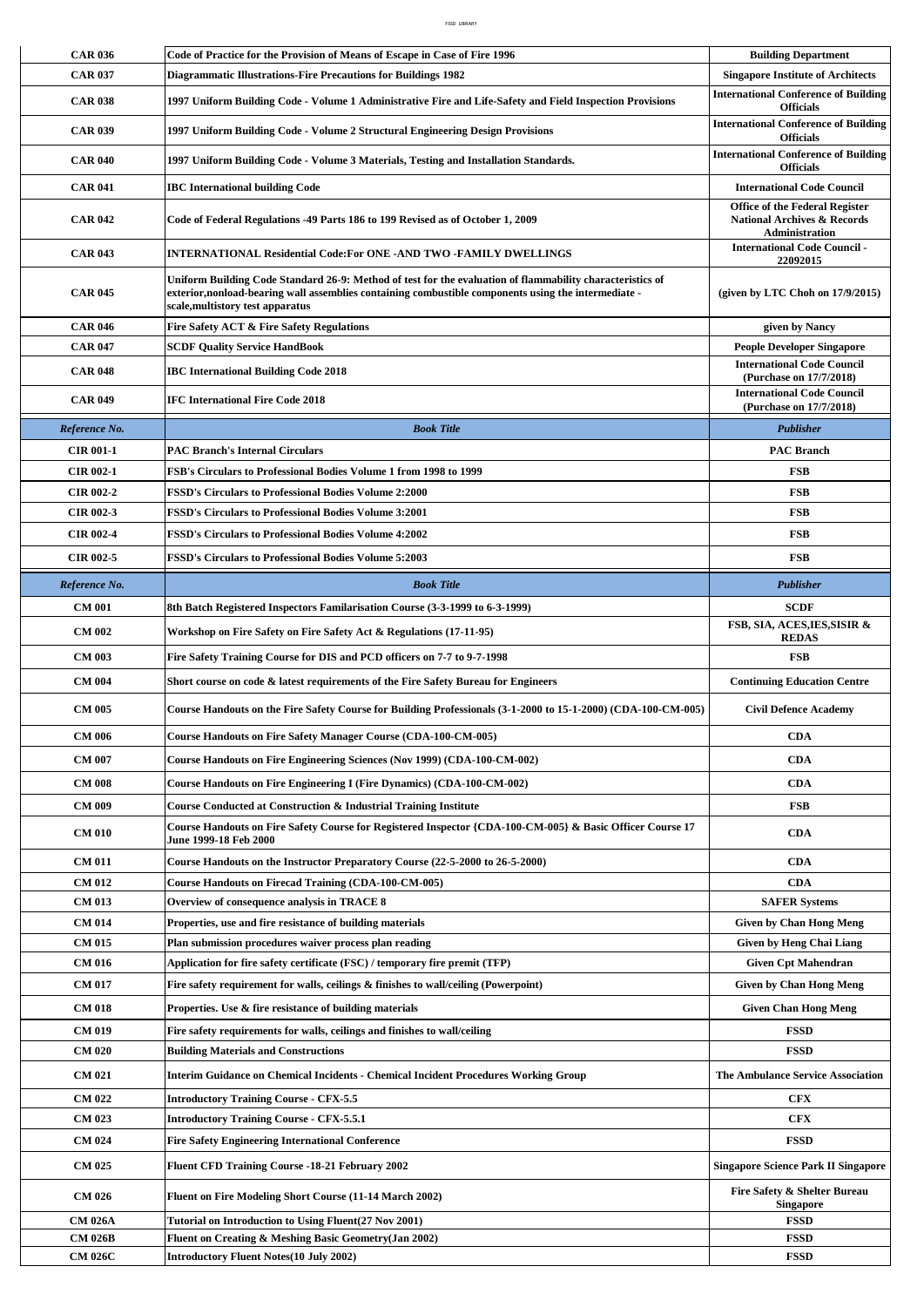| <b>CM 026D</b>                                              | <b>Fluent on Gambit 2.0 Features</b>                                                                                                                                                                                                    | <b>FSSD</b>                                                                   |
|-------------------------------------------------------------|-----------------------------------------------------------------------------------------------------------------------------------------------------------------------------------------------------------------------------------------|-------------------------------------------------------------------------------|
| <b>CM 026E</b>                                              | Fluent on Fluid Mechanics & CFD Review Course (25 July 2003)                                                                                                                                                                            | <b>FSSD</b>                                                                   |
| <b>CM 027</b>                                               | Fire Safety for Very Tall Building-Engineering Guide                                                                                                                                                                                    | ICC-Maj Lim LK(CED) given a copy<br>16102013                                  |
| CM 027A                                                     | Fire Safety for Very Tall Buildings-Engineering Guide                                                                                                                                                                                   | <b>SFPE</b> (same book)                                                       |
| <b>CM 028</b>                                               | <b>Chapter 3 Structural Fire Precautions (For Internal Circulation Only)</b>                                                                                                                                                            | <b>FSSD</b>                                                                   |
| Reference No.                                               | <b>Book Title</b>                                                                                                                                                                                                                       | <b>Publisher</b>                                                              |
|                                                             |                                                                                                                                                                                                                                         |                                                                               |
| CP 001:2001                                                 | CP 1:2001-Code of Practice for the use of timber in buildings                                                                                                                                                                           | <b>SPRING</b>                                                                 |
| CP 002:1979                                                 | CP 2:1979-Code of practice for installation, operation & maintenance of electric passenger & goods lift                                                                                                                                 | <b>PSB</b>                                                                    |
| CP 002:2000                                                 | CP 2:2000-Code of practice for installation, operation $\&$ maintenance of electric passenger $\&$ goods lifts                                                                                                                          | <b>PSB(SS 550:2009 Resplace CP 002)</b>                                       |
| CP 002: 2000 A                                              | CP 2:2000-Code of practice for installation, operation and maintenance of electric passenger and goods lift                                                                                                                             | PSB(Same copy)                                                                |
| CP 002:2000 B                                               | CP 2:2000-Code of practice for installation, operation and maintenance of electric passenger and goods lift                                                                                                                             | <b>PSB</b> (Same copy)                                                        |
| CP 003:2002                                                 | CP 3:2002-Code of practice for Fire Precautions in Buildings 2002-To understand the Basic requirements on<br>means of Escape for Building Structure                                                                                     | <b>PSB-Given by Chan Hong Meng</b>                                            |
| CP 004:2002                                                 | Code of practice for precautions in Buildings 2002 Chapter 3-Structural Fire Precautions                                                                                                                                                | <b>Given by Nancy Ang</b>                                                     |
| CP 005:1977                                                 | CP 5 : 1977 - Code of Practice for Wiring of Electrical Equipment of Buildings                                                                                                                                                          | <b>Singapore Institude of Standards and</b>                                   |
|                                                             |                                                                                                                                                                                                                                         | <b>Industrial Research</b>                                                    |
| CP 005:1998                                                 | CP 5:1998-Code of practice for electrical installations                                                                                                                                                                                 | <b>SPRING</b>                                                                 |
| CP 006:1978                                                 | CP 6:1978-Code of practice for building drawings                                                                                                                                                                                        | <b>PSB</b>                                                                    |
| CP 006 : 1978 A                                             | CP 6:1978-Code of practice for building drawings                                                                                                                                                                                        | <b>PSB</b> (Same copy)                                                        |
| CP 007:1997                                                 | CP 7 : 1997 - Code of Practice for The Structural Use of Timber                                                                                                                                                                         | <b>PSB Singapore</b>                                                          |
| CP 007:2002<br>CP 008:2002                                  | Code of Practice for Precautions in Buildings 2002 Chapters 4 to 9                                                                                                                                                                      | <b>Given by Nancy</b>                                                         |
| CP 010:1980                                                 | Summary of changes in the Fire Code 2002<br>CP 10 : 1980 - Code of Practice for the Installation and Servicing of Electrical Fire Alarm Systems                                                                                         | <b>Given by Chan Hong Meng</b><br><b>Singapore Institude of Standards and</b> |
| CP 010:1993                                                 | CP 10 : 1993 - Code of Practice for the Installation and Servicing of Electrical Fire Alarm Systems                                                                                                                                     | <b>Industrial Research</b><br><b>PSB</b>                                      |
| CP 010 : 1993 A                                             | CP 10 : 1993 - Code of Practice for the Installation and Servicing of Electrical Fire Alarm Systems                                                                                                                                     | PSB(Same copy)                                                                |
| CP 010 : 2005                                               | CP 10 : 2005 - Code of Practice for the Installation and Servicing of Electrical Fire Alarm Systems                                                                                                                                     | <b>SPRING Singapore</b>                                                       |
| CP 010: 2005A                                               | CP 10 : 2005 - Code of Practice for the Installation and Servicing of Electrical Fire Alarm Systems                                                                                                                                     | same copy                                                                     |
| CP 010:2005B                                                | CP 10 : 2005 - Code of Practice for the Installation and Servicing of Electrical Fire Alarm Systems                                                                                                                                     | same copy                                                                     |
| CP 010 : 2005C                                              | CP 10 : 2005 - Code of Practice for the Installation and Servicing of Electrical Fire Alarm Systems                                                                                                                                     | same copy                                                                     |
| CP 010:2005D                                                | CP 10 : 2005 - Code of Practice for the Installation and Servicing of Electrical Fire Alarm Systems                                                                                                                                     | same copy                                                                     |
| CP 011:2002                                                 | <b>CP 11 : 2002 - Code of Practice for Demolition</b>                                                                                                                                                                                   | <b>Spring Singapore</b>                                                       |
| CP 012 : Part 2:1998 A                                      | CP 12:Part 2:1998-Code of practice for the filling, inspection, testing $\&$ the maintenance of containers for the<br>storage & transport of compressed gases                                                                           | <b>PSB</b>                                                                    |
| CP 012 : Part 1:2000                                        | CP 12:Part 1:2000- Code of Practice for the Filling ,Inspection,Testing and Maintenance of Containers for the<br>Storage and Transport of Compressed Gasses.Part 1 Seamless Metal Container for Gases excluding Dissolved<br>Acetylene. | <b>Spring Singapore</b>                                                       |
| $CP$ 013 : 1980                                             | CP 13 : 1980 - Code of Practice for Mechanical Ventilation and Air-conditioning in Buildings                                                                                                                                            | <b>Singapore Institude of Standards and</b><br><b>Industrial Research</b>     |
| <b>CP 013</b><br>:1999(Amendment)(SS 553<br>replace CP 013) | CP 13:1999-Code of practice for Mechanical Ventilation & air-conditioning in buildings (Amendment No.1, F)                                                                                                                              | <b>PSB</b>                                                                    |
| CP 013:1999A<br>(Amendment) (SS 553 replace<br>$CP$ 013)    | CP 13:1999-Code of practice for mechanical ventilation & air-conditioning in buildings (incorporating amendment<br>No. 1, Feb 2000 & Erratum No. 1, June 2001)                                                                          | <b>SPRING Singapore</b>                                                       |
| CP 016:1980                                                 | CP 16:1980-Code of practice on earthing                                                                                                                                                                                                 | <b>PSB</b>                                                                    |
| CP 016 : 1980 A                                             | CP 16:1980-Code of practice on earthing                                                                                                                                                                                                 | <b>PSB</b> (Same copy)                                                        |
| CP 016:1991                                                 | CP 16:1991-Code of practice for earthing                                                                                                                                                                                                | <b>SPRING Singapore</b>                                                       |
| CP 019:1981                                                 | CP 19:1981-Code of practice for the installation & maintenance of emergency evacuation lighting & power supply<br>systems in buidings                                                                                                   | <b>PSB</b>                                                                    |
| CP 019:2000                                                 | CP 19:2000-Code of practice for the installation & maintenance of emergency lighting & power supply systems in<br>buildings                                                                                                             | <b>PSB</b>                                                                    |
| CP 019 : 2000 A                                             | CP 19:2000-Code of practice for the installation $\&$ maintenance of emergency lighting $\&$ power supply systems in<br>buildings                                                                                                       | <b>PSB</b> (Same copy)                                                        |
| CP 025:1982                                                 | CP 25:1982-Code of practice for emergency voice communication system in buildings                                                                                                                                                       | <b>PSB</b>                                                                    |
| CP 025 : 1982A                                              | CP 25:1982-Code of practice for emergency voice communication system in buildings                                                                                                                                                       | <b>PSB</b> (Same copy)                                                        |
| CP 025:1999                                                 | CP 25 : 1999- Code of practice for emergency voice communication system in buildings                                                                                                                                                    | <b>PSB</b>                                                                    |
| CP 025 : 1999 A                                             | CP 25:1999-Code of practice for emergency voice communication system in buildings                                                                                                                                                       | <b>PSB</b> (Same copy)                                                        |
| CP 025:1999 B                                               | CP 25:1999-Code of practice for emergency voice communication system in buildings                                                                                                                                                       | PSB(Same copy)                                                                |
| CP 027: 1999A                                               | CP 27:1999-Code of practice for factory layout-safety, health & welfare considerations                                                                                                                                                  | PSB                                                                           |
| CP 029:1998                                                 | CP 29:1998 Code of practice for fire hydrant systems & hosereels                                                                                                                                                                        | PSB                                                                           |
| CP 029:1998 A                                               | CP 29:1998-Code of practice for fire hydrant systems & hose reels                                                                                                                                                                       | <b>PSB</b> (Same copy)                                                        |
|                                                             |                                                                                                                                                                                                                                         |                                                                               |
| CP 029:1998 B                                               | CP 29:1998-Code of practice for fire hydrant systems & hose reels                                                                                                                                                                       | PSB(Same copy)                                                                |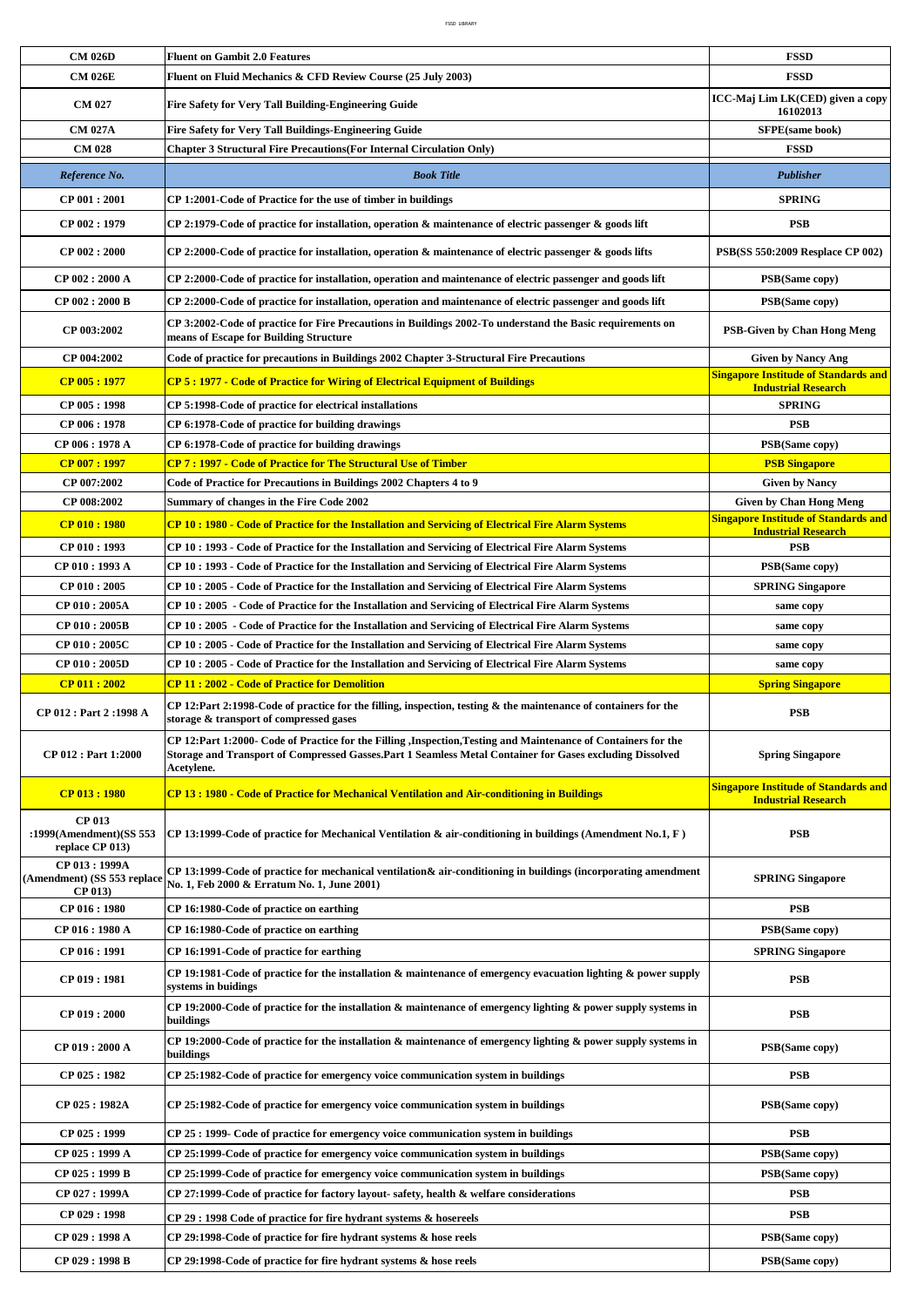| CP 031:1985              | CP 31:1985-Code of Practice for installation, operation, maintenance, performance & constructional requirements<br>of mains failure standby generating systems | <b>PSB</b>                         |
|--------------------------|----------------------------------------------------------------------------------------------------------------------------------------------------------------|------------------------------------|
| CP 031 : 1985 A          | CP 31:1985-Code of Practice for installation, operation, maintenance, performance & constructional requirements<br>of mains failure standby generating systems | <b>PSB</b> (Same copy)             |
| CP 031 : 1985 B          | CP 31:1985-Code of Practice for installation, operation, maintenance, performance & constructional requirements<br>of mains failure standby generating systems | PSB(Same copy)                     |
| CP 031 : 1996            | CP 31:1996-Code of Practice for installation, operation, maintenance, performance & constructional requirements<br>of mains failure standby generating systems | <b>PSB</b>                         |
| CP 031 : 1996 A          | CP 31:1996-Code of Practice for installation, operation, maintenance, performance & constructional requirements<br>of mains failure standby generating systems | <b>PSB</b> (Same copy)             |
| CP 034:1985              | CP 34:1985-Code of practice for bulk liquid oxygen storage installations on user premises                                                                      | PSB                                |
| CP 034 : 1985 A          | CP 34:1985-Code of practice for bulk liquid oxygen storage installations on user premises                                                                      | PSB(Same copy)                     |
| CP 038:1999              | CP 38:1999-Code of practice for artificial lighting in buildings                                                                                               | <b>SPRING Singapore</b>            |
| CP 040:1987              | CP 40:1987-Code of practice for the storage of flammable & combustible liquids                                                                                 | <b>PSB</b>                         |
| CP 040 : 1987A           | CP 40:1987-Code of practice for the storage of flammable & combustible liquids                                                                                 | <b>PSB</b> (Same copy)             |
| CP 040: 1987B            | CP 40:1987-Code of practice for the storage of flammable & combustible liquids                                                                                 | <b>PSB</b> (Same copy)             |
| CP 041:1988              | CP 41:1988-Code of practice for the safe use of liquidified petroleum gas system in internal combustion engines                                                | <b>PSB</b>                         |
| CP 041 : 1988 A          | CP 41:1988-Code of practice for the safe use of liquidified petroleum gas system in internal combustion engines                                                | PSB(Same copy)                     |
| CP 041:1988 B            | CP 41:1988-Code of practice for the safe use of liquidified petroleum gas system in internal combustion engines                                                | <b>PSB</b> (Same copy)             |
| CP 042:2017              | Code of Practice for Fire Precautions in Rapid Transite System 2017                                                                                            | <b>SCDF</b>                        |
| CP 045:1989              | CP 45:1989-Code of practice for the halon 1301 fire protection systems                                                                                         | <b>PSB</b>                         |
| CP 045 : 1989 A          | CP 45:1989-Code of practice for the halon 1301 fire protection systems                                                                                         | <b>PSB</b> (Same copy)             |
| CP 045 : 1989 B          | CP 45:1988-Code of practice for the halon 1301 fire protection systems                                                                                         | <b>PSB</b> (Same copy)             |
| CP 048:1989              | CP 48:1989-Code of practice for water services                                                                                                                 | PSB                                |
| CP 048:1989 A            | CP 48:1989-Code of practice for water services                                                                                                                 | PSB(Same copy)                     |
| CP 048:1989 B            | CP 48:1989-Code of practice for water services                                                                                                                 | <b>PSB</b> (Same copy)             |
| CP 048:2005              | CP 48:2005-Code of practice for water services                                                                                                                 | <b>SPRING Singapore</b>            |
| CP 051:1995              | CP 51:1995- Code of practice for manufactured gas pipe installation                                                                                            | <b>PSB</b>                         |
| CP 51:2004               | CP 51:2004-Code of Practise for Manufactured Gas pipe Installation                                                                                             | <b>PBS</b>                         |
| CP 51:2004A              | CP 51:2004A-Code of Practise for Manufactured Gas pipe Installation                                                                                            | <b>PBS</b>                         |
| CP 51:2004B              | CP 51:2004B-Code of Practise for Manufactured Gas pipe Installation                                                                                            | <b>PBS</b>                         |
| CP 052:1990              | CP 52:1990-Code of practice for automatic fire sprinkler system (incorprating erratum No. 1 November 1991 $\&$<br>amendment No. 1, September 1995)             | <b>PSB</b>                         |
| CP 052:2004              | CP 52:2004-Code of Practice for Automatic Fire Sprinkler System                                                                                                | <b>Spring S'pore</b>               |
| CP 052:2004A             | CP 52:2004-Code of Practice for Automatic Fire Sprinkler System                                                                                                | <b>SPRING Singapore(Same copy)</b> |
| CP 055 : 1991            | CP 55:1991-Code of practice for use $\&$ maintenance of portable fire extinguishers                                                                            | PSB                                |
| CP 055:1991B             | CP 55:1991-Code of practice for use & maintenance of portable fire extinguishers                                                                               | <b>PSB</b>                         |
| CP 061 : Part 1 : 1994   | CP 61:Part 1:1994-Code of practice for packaging $\&$ containers for hazardous substances<br>Part 1 : List of commonly used hazardous substances               | <b>PSB</b>                         |
| CP 061 : Part 1 : 1994 A | CP 61:Part 1:1994-Code of practice for packaging $\&$ containers for hazardous substances Pt 1 : List of commonly<br>used hazardous substances                 | <b>PSB</b> (Same copy)             |
| CP 061 : Part 2:1994     | CP 61:Part 2:1994-Code of practice for packaging $\&$ containers for hazardous substances-<br>Part 2: Packaging requirements for hazardous substances          | <b>PSB</b>                         |
| CP 061 : Part 2:1994 A   | CP 61:Part 2:1994-Code of practice for packaging & containers for hazardous substances-Part 2: Packaging<br>requirements for hazardous substances              | PSB(Same copy)                     |
| CP 061 : Part 2:1994 B   | CP 61:Part 2:1994-Code of practice for packaging & containers for hazardous substances-Part 2: Packaging<br>requirements for hazardous substances              | <b>PSB</b> (Same copy)             |
| CP 061 : Part 3 : 1994   | CP 61:Part 3:1994-Code of practice for packaging $\&$ containers for hazardous substances-<br>Part 3: Tank requirements for hazardous substances               | <b>PSB</b>                         |
| CP 061 : Part 3 : 1994 A | CP 61:Part 3:1994-Code of practice for packaging & containers for hazardous substances-Part 3: Tank<br>requirements for hazardous substances                   | <b>PSB</b> (Same copy)             |
| CP 061 : Part 3 : 1994 B | CP 61:Part 3-Code of practice for packaging & containers for hazardous substances-Part 3: Tank requirements<br>for hazardous substances                        | <b>PSB</b> (Same copy)             |
| CP 065 : Part 1 : 1999   | CP 65:Part 1- Code of practice for structural use of concrete Part 1 : Design and construction                                                                 | <b>PSB</b>                         |
| CP 065 : Part 1 : 1999 A | CP 65:Part 1:1999-Code of practice for structural use of concrete Part 1 : Design and construction                                                             | <b>PSB</b> (Same copy)             |
| CP 065 : Part 1 : 1999 B | CP 65:Part 1:1999-Code of practice for structural use of concrete Part 1 : Design and construction                                                             | <b>PSB</b> (Same copy)             |
| CP 065 : Part 2 : 1996   | OP 65:Part 2:1996-Code of practice for structural use of concrete Part 2 : Special circumstances CP65 : Pt2 : 1996<br>(1999)                                   | <b>PSB</b>                         |
| CP 065 : Part 2 : 1996 A | CP 65:Part 2:1996-Code of practice for structural use of concrete Part 2 : Special circumstances CP65 : Pt2 : 1996<br>(1999)                                   | <b>PSB</b> (Same copy)             |
| CP 065 : Part 2 : 1996 B | CP 65:Part 2:1996-Code of practice for structural use of concrete Part 2 : Special circumstances CP65 : Pt2 : 1996<br>(1999)                                   | <b>PSB</b> (Same copy)             |
| CP 078:1999              | CP 78:1999-Code of practice for the distribution of hazardous chemicals                                                                                        | <b>PSB</b>                         |
| CP 078:1999 A            | CP 78:1999-Code of practice for the distribution of hazardous chemicals                                                                                        | PSB                                |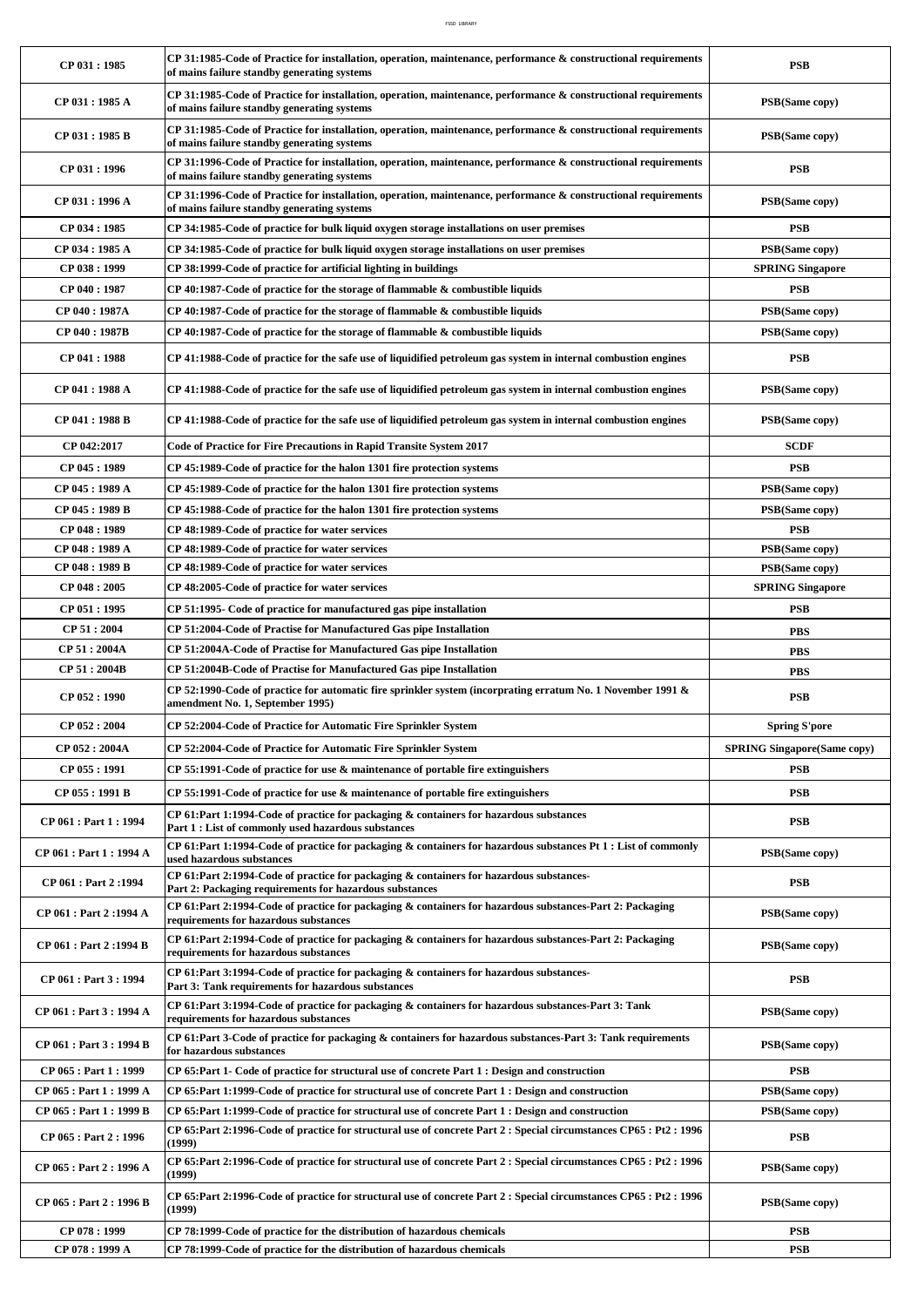| CP 081:1999            | CP 81:1999-Code of practice for precast concrete slab and wall panels                                                                                                                                                           | <b>PSB</b>                                                                                                                         |
|------------------------|---------------------------------------------------------------------------------------------------------------------------------------------------------------------------------------------------------------------------------|------------------------------------------------------------------------------------------------------------------------------------|
| CP 081:1999 A          | CP 81:1999-Code of practice for precast concrete slab and wall panels                                                                                                                                                           | <b>SPRING Singapore</b>                                                                                                            |
| CP 081:1999 B          | CP 81:1999-Code of practice for precast concrete slab and wall panels                                                                                                                                                           | <b>PSB</b> (Same copy)                                                                                                             |
| CP 082:1999            | CP 82:1999-Code of practice for waterproofing of reinforced concrete buildings                                                                                                                                                  | <b>PSB</b>                                                                                                                         |
| CP 082:1999 A          | CP 82:1999-Code of practice for waterproofing of reinforced concrete buildings                                                                                                                                                  | <b>PSB</b>                                                                                                                         |
| CP 083 : Part 1 : 2000 | CP 83:Part 1:2000-Code of Practise for Construction computer-aided design (CAD). Part 1: Organisation and                                                                                                                       |                                                                                                                                    |
| CP 083 : Part 1: 2004  | naming of CAD layers<br>CP 83:Part 1:2004-Code of Practice for Construction computer-aided design (CAD) Part 1 : Oraganisation and                                                                                              | <b>Spring Singapore</b><br>Spring Singapore( given by Maj                                                                          |
|                        | naming of CAD layers<br>CP 83:Part 4:2001- Code of Practice for Construction computer- aided design(CAD) Part 4: CAD drafting                                                                                                   | Rachel)<br>Spring Singapore (given by Maj                                                                                          |
| CP 083 : Part 4 : 2001 | convent                                                                                                                                                                                                                         | Rachel)<br>Spring Singapore(given by Maj                                                                                           |
| CP 083 : Part 5 : 2001 | CP 83:Part 5:2001-Code of Practice for Construction computer-aided design (CAD) Part 5: Colour and linetype<br>CP 85:2000-Code of practice for cylinders in bundles for permanent and liquefiable gases (excluding acetylene) - | <b>Rachel</b> )                                                                                                                    |
| CP 085:2000            | <b>Inspection at time of filling</b>                                                                                                                                                                                            | <b>PSB</b>                                                                                                                         |
| CP 085:2000 A          | CP 85:2000-Code of practice for cylinders in bundles for permanent and liquefiable gases (excluding acetylene) -<br><b>Inspection at time of filling</b>                                                                        | <b>PSB</b>                                                                                                                         |
| CP 087:2001            | CP 87:2001-Code of practice for illumination in industrial premises                                                                                                                                                             | <b>SPRING Singapore</b>                                                                                                            |
| CP 090:2001            | CP 90:2001-Code of practice for design and installation of partition walls                                                                                                                                                      | <b>PSB</b>                                                                                                                         |
| CP 090 : 2001 A        | CP 90:2001-Code of practice for design and installation of partition walls                                                                                                                                                      | <b>PSB</b>                                                                                                                         |
| CP 096: 2002           | <b>CP 96: 2002 - Code of Practice for Curtain Walls</b>                                                                                                                                                                         | <b>Spring Singapore</b>                                                                                                            |
| CP 102:2004            | CP 102:2004-Code of practice for temporary housing quarters on construction sites                                                                                                                                               | <b>SPRING Singapore</b>                                                                                                            |
| CP 102:2004A           | CP 102:2004-Code of practice for temporary housing quarters on construction sites                                                                                                                                               | <b>SPRING Singapore</b>                                                                                                            |
|                        | <b>Book Title</b>                                                                                                                                                                                                               | <b>Publisher</b>                                                                                                                   |
| Reference No.          | Publication 147: Edition 3 : Recommendations for Refrigerated Liquefied Gas Storage Tanks                                                                                                                                       |                                                                                                                                    |
| <b>EEMUA 01</b>        |                                                                                                                                                                                                                                 | <b>EEMUA</b>                                                                                                                       |
| Reference No.          | <b>Book Title</b>                                                                                                                                                                                                               | <b>Publisher</b>                                                                                                                   |
| <b>ES 001</b>          | EN 12101-1: European Standard-Smoke and heat control systems -Part 1: Specification for smoke barriers                                                                                                                          | (given by LTC Choh on 17/9/2015)                                                                                                   |
| <b>ES 002</b>          | EN 81-58: European Standard - Safety rules for the construction and installation of lifts- Examination and tests-<br>Part 58: Landing doors Fire resistance test                                                                | (given by LTC Choh on 17/9/2015)                                                                                                   |
| Reference No.          | <b>Book Title</b>                                                                                                                                                                                                               | <b>Publisher</b>                                                                                                                   |
| <b>FC 001</b>          | Fire Precautions for Buildings 1974(The Building Control Division P.W.D.                                                                                                                                                        | The Building Control Division, PWD                                                                                                 |
| <b>FC 002</b>          | Fire Precautions for Buildings 1982(The Development & Building Control Division (P.W.D.) Singapore                                                                                                                              | The Building Control Division, PWD                                                                                                 |
| FC 003                 | <b>Code of Practice for Fire Precautions in Buildings 1991</b>                                                                                                                                                                  | <b>FSB</b>                                                                                                                         |
| FC 004                 | <b>Code of Practice for Fire Precautions in Buildings 1997</b>                                                                                                                                                                  | FSB                                                                                                                                |
| <b>FC 005</b>          | <b>Building Designated for Conservation - Fire Code 2002</b>                                                                                                                                                                    | FSB                                                                                                                                |
| Reference No.          | <b>Book Title</b>                                                                                                                                                                                                               | <b>Publisher</b>                                                                                                                   |
| <b>FD</b> 001          | <b>An Introduction to Fire Dynamics</b>                                                                                                                                                                                         | Institute of HPC (given by Mr Heng                                                                                                 |
| FD 002                 | User's Guide for Smokeview Version 2.0-A Tool for Visualizing                                                                                                                                                                   | Chai Liang)<br>NIST (given by Mr Heng Chai Liang                                                                                   |
| FD 003                 | Fire Dynamics Simulation Data-NISTIR 6761                                                                                                                                                                                       | 2017)<br>NIST (given by Mr Heng Chai Liang                                                                                         |
|                        |                                                                                                                                                                                                                                 | 2017)                                                                                                                              |
| Reference No.          | <b>Book Title</b>                                                                                                                                                                                                               | <b>Publisher</b>                                                                                                                   |
| FP 001                 | <b>Fire Pump Handbook- First Edition</b>                                                                                                                                                                                        | <b>NFPA</b>                                                                                                                        |
| <b>FP 001A</b>         | <b>Fire Pump Handbook-First Edition</b>                                                                                                                                                                                         | <b>NFPA</b>                                                                                                                        |
| FP 003                 | NISTIR 5339 Comparison of fire sprinkler piping materials: steel, copper,chlorinated polybutylene, in residential<br>& light hazard installations                                                                               | <b>Building &amp; Fire research Laboratory</b><br>National Institute of Standards &<br><b>Technology</b><br>Gaithersburg, MD 20899 |
| FP 004                 | <b>Consultant Guide-Design &amp; Specification of Fire Systems</b>                                                                                                                                                              | <b>Thorn Security</b>                                                                                                              |
| FP 005                 | <b>Security Guide - Part 1-Fire Protection</b>                                                                                                                                                                                  | <b>Cerberus</b>                                                                                                                    |
| FP 006                 | Fire Suppression & Detection Systems (2nd Edition)                                                                                                                                                                              | <b>Macmillan Publishing Co Inc</b>                                                                                                 |
| FP 007                 | Sprinklers Simplifed-Fire Special Products ,Fire Protection Safety & Security Products for all types of Special<br>Hazard Risks                                                                                                 | <b>FSSD</b>                                                                                                                        |
| FP 009                 | <b>Fire Protection Handbook 18th Edition</b>                                                                                                                                                                                    | <b>NFPA</b>                                                                                                                        |
| <b>FP 009A</b>         | Fire Protection Handbook 18th Edition                                                                                                                                                                                           | <b>NFPA</b>                                                                                                                        |
| FP 011                 | <b>Building Construction Structural Fire Precaution</b>                                                                                                                                                                         | <b>Given by TSO Chan Hong Meng</b>                                                                                                 |
| FP 012/1               | Proceeding, 3 to 6 Nov 1998, Shanghai international symposium on fire protection of high-rise building                                                                                                                          | SIS, FPHB                                                                                                                          |
| FP 012/2               | Proceeding, 3 to 6 Nov 1998, Shanghai international symposium on fire protection of high-rise building                                                                                                                          | SIS, FPHB(same copy)                                                                                                               |
| FP 012A/1              | Proceeding, 3 to 6 Nov 1998, Shanghai international symposium on fire protection of high-rise building                                                                                                                          | SIS, FPHB(same copy)                                                                                                               |
| FP 012A/2              | Proceeding, 3 to 6 Nov 1998, Shanghai international symposium on fire protection of high-rise building                                                                                                                          | SIS, FPHB(same copy)                                                                                                               |
| FP 013                 | Fire detection systems for special hazard applications                                                                                                                                                                          | Protectowire Fire Systems &<br><b>Arcturus Technology Pte Ltd</b>                                                                  |
| FP 014                 | Fire detection systems for special hazard applications                                                                                                                                                                          | The Protectowirew Co.(same book)                                                                                                   |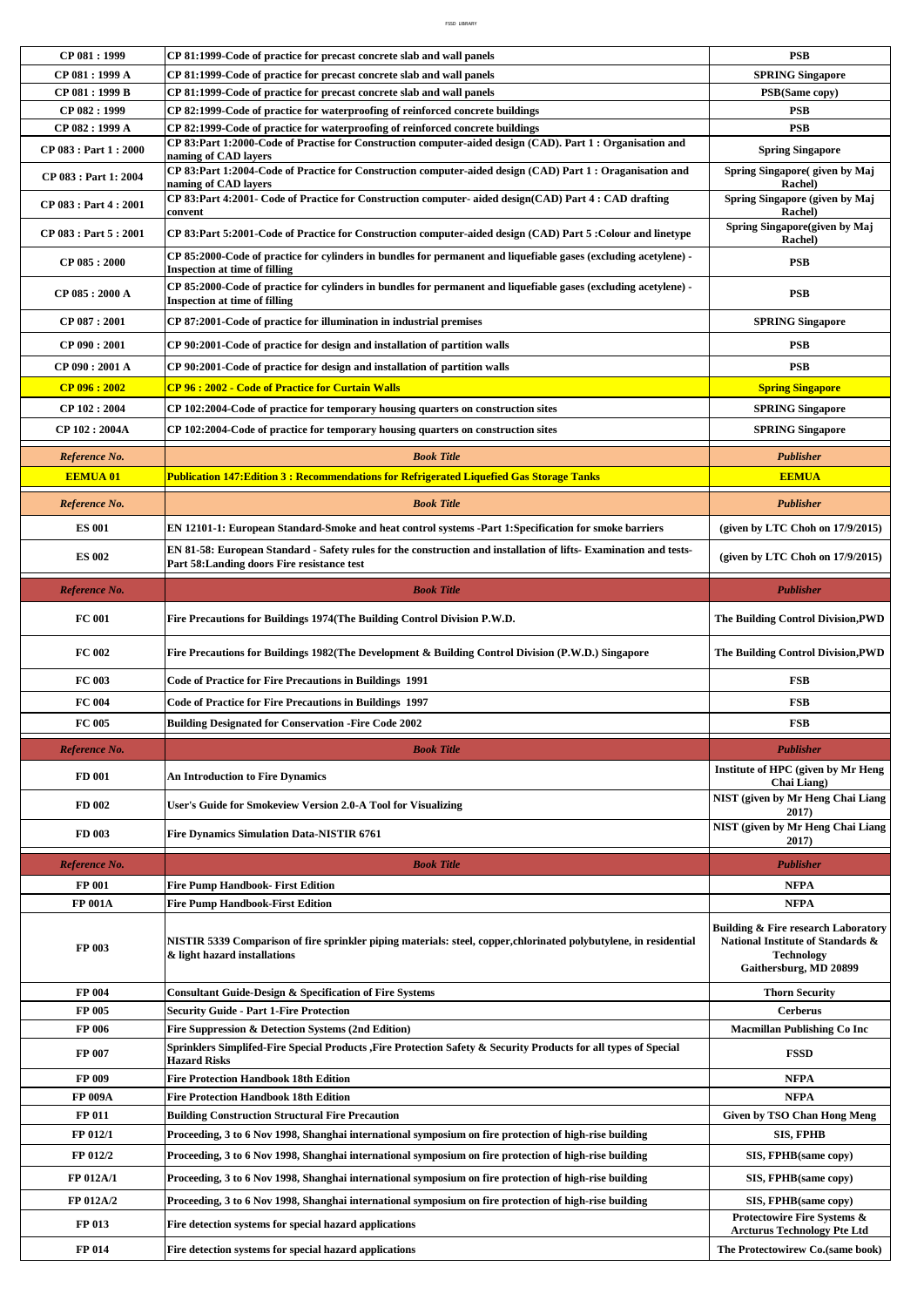| FP 015         | Principles of Fire Protection Chemistry and Physics 3rd edition 1998                                                                                                   | <b>NFPA</b>                                                                                                   |
|----------------|------------------------------------------------------------------------------------------------------------------------------------------------------------------------|---------------------------------------------------------------------------------------------------------------|
| FP 017         | <b>Automatic sprinkler systems handbook 2002 Edition</b>                                                                                                               | <b>NFPA</b>                                                                                                   |
| FP 018         | Design of Special hazard & fire alarm systems                                                                                                                          | <b>Delmar Publishers</b>                                                                                      |
| FP 021         | <b>Fire Protection Engineering in Building Design</b>                                                                                                                  | <b>Plant Egineering-Butterworth</b><br>Heinemann                                                              |
| FP 022         | <b>Industrial fire protection engineering</b>                                                                                                                          | Wiley                                                                                                         |
| FP 023         | <b>Industrial fire protection handbook 2nd edition</b>                                                                                                                 | <b>CRC</b> Press                                                                                              |
| FP 027         | Rules of the Fire Offices Committee for Automatic Sprinkler Installations 29th edition issued (revised) Nov 1973                                                       | <b>FOC</b>                                                                                                    |
| <b>FP 027A</b> | Rules of the Fire Offices Committee for Automatic Sprinkler Installations 29th Edition issued (revised) Nov 1973                                                       | <b>Given by Nancy Ang</b>                                                                                     |
| FP 028         | FM Global Automatic Sprinkler Installation Guidelines I & II 2005                                                                                                      | <b>FM Global</b>                                                                                              |
| FP 028A        | FM Global Automatic Sprinkler Installation Guidelines I & II 2005                                                                                                      | <b>FM Global</b>                                                                                              |
| FP 029         | <b>Concepts in Building Fire Safety</b>                                                                                                                                | <b>Robert Krieger Publishing Company,</b><br>Malabar Florida, 1986                                            |
| FP 030         | Passive Fire Requirements of the Singapore Fire Code of Practise for Fire Precautions in Buildings 1997                                                                | <b>FSSD</b>                                                                                                   |
| PB 032         | <b>International Fire Engineering Guidelines - Edition 2005</b>                                                                                                        | <b>ICC-International Code Council</b><br>NRC-CNRC<br><b>Department of Building and Housing</b><br>ABCB        |
| <b>FP 032A</b> | <b>International Fire Engineering Guidelines - Edition 2005</b>                                                                                                        | <b>ICC-International Code Council</b><br>NRC-CNRC<br><b>Department of Building and Housing</b><br><b>ABCB</b> |
| FP 035         | Sprinklers Simplified - A down-to-earth explaination on How Automatic Fire Sprinkler Systems funtions, where<br>they are used and the various types of systems in use. | <b>FSSD</b>                                                                                                   |
| FP 036         | <b>Fire Dampers</b>                                                                                                                                                    | <b>Underwriters Laboratories</b>                                                                              |
|                |                                                                                                                                                                        | <b>Southeastern Association of Fire</b>                                                                       |
|                |                                                                                                                                                                        | <b>Chiefs</b>                                                                                                 |
| FP 038         | <b>Fire Safety Requirement</b>                                                                                                                                         | The Development & Building Control<br>Division (PWD) given by LTC Choh                                        |
| FP 039         | <b>Fire Precautions for Buildings 1982</b>                                                                                                                             | The Development & Building Control<br>Division (PWD) given by LTC Choh                                        |
| FP 039(A)      | <b>Fire Precautions for Buildings 1982</b>                                                                                                                             | The Development & Building Control<br>Division (PWD) given by LTC Choh                                        |
| FP 040         | <b>Fire Precautions for Buildings 1974</b>                                                                                                                             | The Development & Building Control                                                                            |
|                |                                                                                                                                                                        | Division (PWD) given by LTC Choh                                                                              |
| FP 040(A)      | <b>Fire Precautions for Buildings 1974</b>                                                                                                                             | The Development & Building Control<br>Division (PWD) given by LTC Choh                                        |
| FP 041         | <b>Fire Resistance for Steel Buildings</b>                                                                                                                             | <b>Given By LTC Choh</b>                                                                                      |
| FP 042         | Fire Resistance Test on Cladded Pipe System and Its Penetration Through Wall                                                                                           | <b>Given By LTC Choh</b>                                                                                      |
|                |                                                                                                                                                                        |                                                                                                               |
| FP 043         | Layout, Detail, Calculation of Fire Sprinkler Systems Table of Contents                                                                                                | <b>Given By Vijay</b>                                                                                         |
| Reference No.  | <b>Book Title</b>                                                                                                                                                      | <b>Publisher</b>                                                                                              |
| <b>FS 001</b>  | <b>FIRE SAFETY ACT (Chapter 109A)</b>                                                                                                                                  | <b>Revised Edition 2000</b>                                                                                   |
| <b>FS 002</b>  | FIRE SAFETY ACT(Chapter 109A) SUBSIDIARY LEGISLATION                                                                                                                   | <b>Revised Edition 2000</b>                                                                                   |
| <b>FS 003</b>  | FDS Fire Simulation Workshop(Oct 29th-30th,2009 IHPC Training Room)                                                                                                    | Given by Mr Heng Chai Liang -2017                                                                             |
| <b>FS 004</b>  | <b>The Building Regulation 2000-Fire Safety</b>                                                                                                                        | 2000 Edition (Given by Mr Heng<br>Chai Liang - 2017)                                                          |
| Reference No.  | <b>Book Title</b>                                                                                                                                                      | <b>Publisher</b>                                                                                              |
| G 001          | My Singapore - Sketches by Morgan Chua                                                                                                                                 | <b>SNP Editions Pte Ltd</b>                                                                                   |
| G 002          | That Fellow Kanda- A Biography of G Kandasamy-50 years a unionist                                                                                                      | <b>AUPE</b>                                                                                                   |
| G 003          | 100 Years of the Singapore Fire Service                                                                                                                                | <b>Times Books international</b>                                                                              |
| G 004          | Stockholm Gullers/Ehrenmark                                                                                                                                            | <b>Gullers Inter'l</b>                                                                                        |
| G 005          | AAPH Directory 1999- A guide to planning & development in ASEAN Countries                                                                                              | <b>Media Plus Communication</b>                                                                               |
| G 006          | <b>Technical Handbook on Plan Sibmission</b>                                                                                                                           | <b>JTC</b>                                                                                                    |
| G 007          | Chinese Delegation Visit to FSB - 18-22 April 2000                                                                                                                     | <b>FSB</b>                                                                                                    |
| $G$ 008        | Make a Star of Your Event-Information Kit on Singapore Expo                                                                                                            | <b>PSA</b>                                                                                                    |
| G 009          | Environment Planning & Assessment Act 1979 - Guiding Development Better Outcomes                                                                                       | Policy & Reform Branch<br>Department of Urban Affairs &<br><b>Planning - Sydney</b>                           |
| G 010          | Prototype Approval for Trevipark - High Technology Parking System                                                                                                      | Trevi                                                                                                         |
| G 011          | <b>Jest Joking</b>                                                                                                                                                     | <b>Brit Aspen-By A.Suren</b>                                                                                  |
|                | FP 037                                                                                                                                                                 | <b>Standard Fire Prevention Code - 1999 Edition</b>                                                           |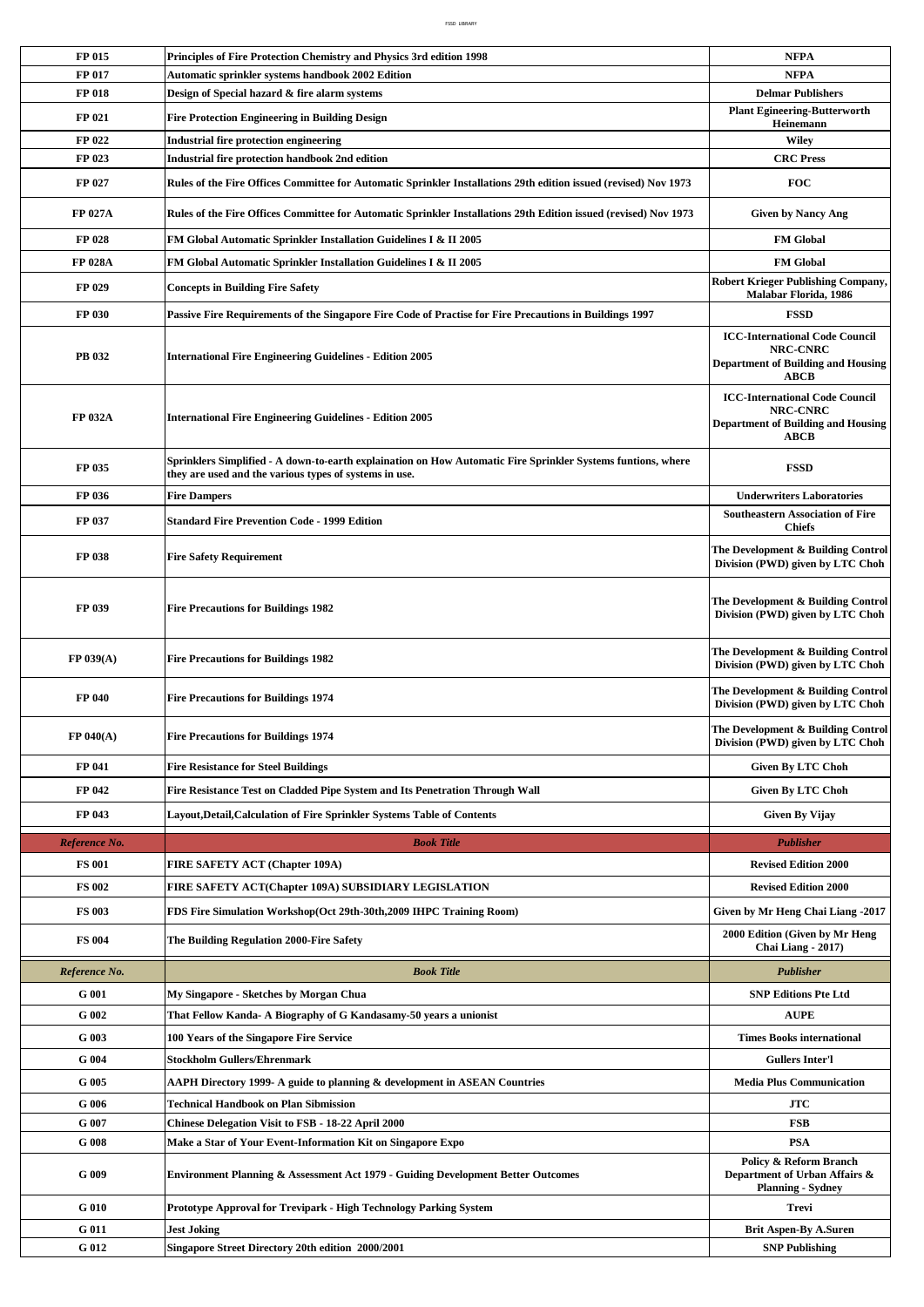| G 012A                           | Singapore Street Directory 20th edition 2000/2001                                                                                                       | <b>SNP Publishing</b>                                                                           |
|----------------------------------|---------------------------------------------------------------------------------------------------------------------------------------------------------|-------------------------------------------------------------------------------------------------|
| G 013                            | <b>Singapore Street Directory 21st Edition 2002/2003</b>                                                                                                | <b>SLA (Singapore Land Authority)</b>                                                           |
| G 014                            | The AEC technology survival guide, managing today's information practice                                                                                | Kristine K.Fallon FAIA (John Wiley<br>& Sons, Inc.)                                             |
| G 015                            | Terrorism in the United States 1999-30 of Terrorism A Special Retrospective Eidition                                                                    | <b>Terr Rism in the United States</b>                                                           |
| G 016                            | Concepts in building fire safety                                                                                                                        | <b>College of Architecture Clemson</b><br><b>University</b>                                     |
| G 017                            | <b>Facility Security New Threats, New Strategies</b>                                                                                                    | <b>NFPA</b> (Paul A.Rosenberg)                                                                  |
| G 018                            | <b>Building Construction for the Fire service 3rd edition</b>                                                                                           | <b>NFPA</b> (Francis L.Brannigan)                                                               |
| G 019                            | Principles of fire behavior                                                                                                                             | <b>Delmar publishers (James</b><br>G.Quintieve)                                                 |
| G 020                            | Structural design for fire safety                                                                                                                       | <b>Wiley (Andrew H.Buchanan)</b>                                                                |
| G 021                            | Contemporary Singapore Achitecture (1960s to 1990s)                                                                                                     | <b>Singapore Institute of Achitects</b>                                                         |
| G 022                            | <b>Training Directory 2012/2013</b>                                                                                                                     | <b>CDA</b> Singapore                                                                            |
| G 023                            | <b>Training Directory 2012/2013</b>                                                                                                                     | <b>CDA</b> Singapore                                                                            |
| G 024                            | SCDF - The Life Saving Force Annul Report 2011/2012                                                                                                     | <b>SCDF</b>                                                                                     |
| G 026                            | WOHA- projects (built and unbuilt) through photography and detailed formal drawings Essays are written by<br>Anna Johnson                               | <b>Given by LTC Han</b>                                                                         |
| G 027                            | Head Pollution Control Department , National Environment Agency Singapore                                                                               | <b>National Environment Agency</b><br><b>Singapore</b>                                          |
| G 028                            | Urban Land Institute Award Winning Projects 2006                                                                                                        | <b>Deloitte</b>                                                                                 |
| G 029                            | Study Trip To Japan on Mechanised Carpark and Mega Warehouse Complex                                                                                    | <b>FSSD</b>                                                                                     |
| G 030                            | <b>Jurong Rock Caverns</b>                                                                                                                              | From: MAJ Ang Oon Chye<br>(6/9/2018)                                                            |
| Reference No.                    | <b>Book Title</b>                                                                                                                                       | Publisher                                                                                       |
| <b>GL 001</b>                    | Guidelines on temporary landed houses at Marina South                                                                                                   | <b>FSSB</b>                                                                                     |
| <b>GL 002</b>                    | <b>FSSB Plan Fee Computation Guidelines</b>                                                                                                             | <b>FSSB</b>                                                                                     |
| <b>GL 003</b>                    | Guidelines for safe warehousing of chemicals                                                                                                            | Center for chemical process safety of<br>the American Institute of Chemical<br><b>Engineers</b> |
| <b>GL 004</b>                    | Revised Procedures on Waiver Application on Household or Storey Shelter Technical Requirements                                                          | <b>FSSD</b>                                                                                     |
| <b>GL 005</b>                    | Safety Standard for Hydrogen and Hydrogen Systems.<br>Guidelines for Hydrogen System Design, Materials Selection Operations, Storage and Transportation | <b>National Aeronautics and Space</b><br><b>Administration (NASA)</b>                           |
| <b>GL 005A</b>                   | Safety Standard for Hydrogen and Hydrogen Systems.<br>Guidelines for Hydrogen System Design, Materials Selection Operations, Storage and Transportation | <b>National Aeronautics and Space</b><br><b>Administration (NASA)</b>                           |
| <b>GL 006</b>                    | <b>Guidelines on Prevention and Control of Chemical Hazards</b>                                                                                         | <b>Department of Industrial Health.</b><br><b>Ministry of Labour 1997</b>                       |
| <b>GL 007</b>                    | Guidelines for Substantiating A fire Model for Given Application-Engineering Guide                                                                      | <b>Society of Fire Protection Engineers</b>                                                     |
| <b>GL 008</b>                    | Singapore Institute of Architects Application of Fire Code to Different Building Types and Household Shelters<br><b>Guidelines -28/5/2004</b>           | <b>SIA</b>                                                                                      |
| <b>GL 009</b>                    | Guidelines On Reduced Water Storage For Automatic Fire Sprinkler System In Building                                                                     | <b>FSSD</b>                                                                                     |
| <b>GL 010</b>                    | Guidelines for Fire Safety Requirements for Intergrated Petrol Stations In Commercial & Residential Buildings                                           | <b>FSSD</b>                                                                                     |
| <b>GL 011</b>                    | Technical Guideline for Fire Safety for Temporary Landed Houses at Marina South                                                                         | <b>FSSD</b>                                                                                     |
| <b>GL 012</b>                    | Conference Papers, 3rd South East Asian and Pacific, Fire Safety Conference on 19-22 Nov, 1985                                                          | <b>FSSD</b>                                                                                     |
| Reference No.                    | <b>Book Title</b>                                                                                                                                       | <b>Publisher</b>                                                                                |
| <b>HAZ 001</b>                   | <b>Fire Protection Guide to Hazardous Materials 12th Edition</b>                                                                                        | NFPA                                                                                            |
| <b>HAZ 002</b>                   | LP-Gas Code Handbook 5th Edition                                                                                                                        | <b>NFPA</b>                                                                                     |
| <b>HAZ 003</b>                   | <b>National Fuel Gas Code Handbook 1999 Edition</b>                                                                                                     | <b>NFPA, American Gas Association</b>                                                           |
| <b>HAZ 004</b>                   | Flammable & Combustible Liquids Code Handbook 6th Edition                                                                                               | <b>NFPA</b>                                                                                     |
| <b>HAZ 005</b>                   | NFPA Haz-Mat Quick Guide                                                                                                                                | <b>NFPA</b>                                                                                     |
| <b>HAZ 006</b><br><b>HAZ 007</b> | The safe use & handling of flammable liquids (First published 1996)                                                                                     | HSE (Health & Safety Executive)                                                                 |
|                                  | Hawley's Condensed Chemical Dictionary 14th Edition<br><b>Recommendations on the Transport of Dangerous Goods</b>                                       | John Wiley & Sons<br><b>United Nations</b>                                                      |
| <b>HAZ 008</b>                   | <b>Volume 1 - Model Regulations (15th Revised Edition)</b><br><b>Recommendations on the Transport of Dangerous Goods</b>                                | New York And Geneva, 2007<br><b>United Nations</b>                                              |
| <b>HAZ 009</b>                   | <b>Volume 2 - Model Regulations (15th Revised Edition)</b>                                                                                              | <b>New York And Geneva, 2007</b>                                                                |
| <b>HAZ 010</b>                   | <b>Guidebook on Transport &amp; Handling of Dangerous Goods</b>                                                                                         | <b>SCIC</b> - Singapore Chemical Industry<br>Council                                            |
| <b>HAZ 011</b>                   | Guidebook on the Global Harmonised System of Classification and Labelling of Chemicals                                                                  | <b>SCIC - Singapore Chemical Industry</b><br>Council                                            |
| <b>HAZ 012</b>                   | Guidebook on Warehousing & Storage of Hazardous Materials & Dangerous Goods                                                                             | <b>SCIC</b> - Singapore Chemical Industry<br>Council                                            |
| <b>HAZ 013</b>                   | Fire Hazard Calculations for Large Open Hydrocarbon Fires                                                                                               | <b>FSSD</b>                                                                                     |
| Reference No.                    | <b>Book Title</b>                                                                                                                                       | Publisher                                                                                       |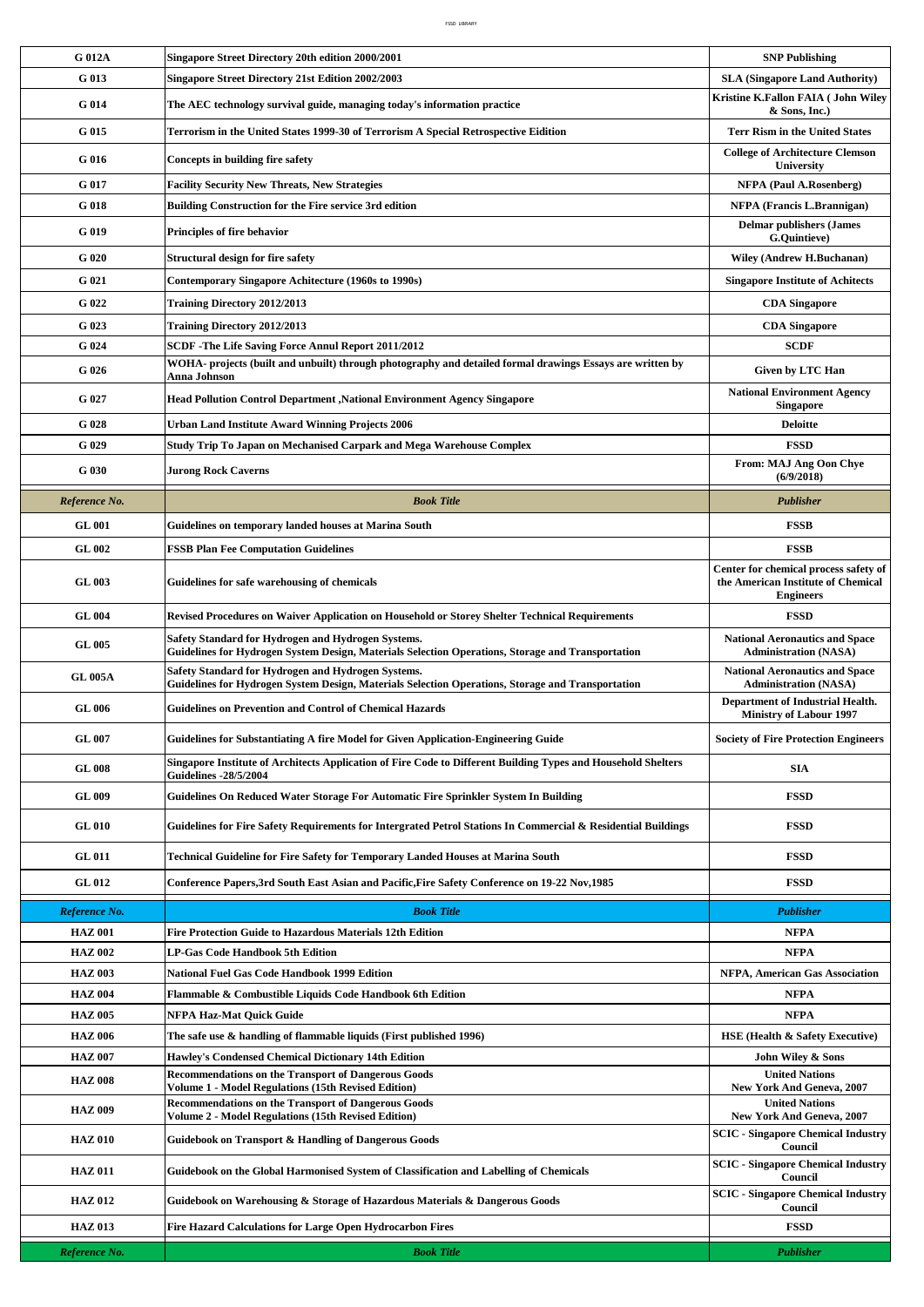| <b>ISO 001</b>         | ISO 9705:1993(E) International Standard - Fire Tests. Full -scale Room test for Surface Products. First Edition<br>1993-06-15.                                                                                                                                                                                                                      | <b>ISO</b>                                             |
|------------------------|-----------------------------------------------------------------------------------------------------------------------------------------------------------------------------------------------------------------------------------------------------------------------------------------------------------------------------------------------------|--------------------------------------------------------|
| <b>ISO 002</b>         | ISO 3864-1 ,Graphical symbols-Safety colours and safety signs-Part 1:Design principles for safety signs and safety<br>markings                                                                                                                                                                                                                      | <b>Publisher</b><br><b>Spring Singapore</b>            |
| <b>ISO 003</b>         | ISO 6182-1: International Standard- Fire protection -Automatic sprinkler systems- Part 1: Requirements and test<br>methods for sprinklers                                                                                                                                                                                                           | (given by LTC Choh on $17/9/2015$ )                    |
| <b>ISO 004</b>         | CEI IEC 60598-2-22-International Standard:Luminaires-Part 2-22:Particular requirements- Luminaires for<br>emergency lighting                                                                                                                                                                                                                        | (given by LTC Choh on $17/9/2015$ )                    |
| <b>ISO 005</b>         | ISO 2859-1:Sampling procedures for inspection by attributes--Part 1:Sampling schemes indexed by acceptance<br>quality limit (AQL) for lot-by-lot inspection                                                                                                                                                                                         | purchase on 4/10/2017                                  |
| $ISO$ 005(A)           | ISO 2859-1:Sampling procedures for inspection by attributes--Part 1:Sampling schemes indexed by acceptance<br>quality limit (AQL) for lot-by-lot inspection                                                                                                                                                                                         | purchase on 4/10/2017<br>(Same Copy)                   |
| ISO 006(Part 1-4)      | ISO 2859-2:1985: Sampling procedures for inspection by attributes--Part 1:Sampling plans indexed by acceptance<br>quality limit (AQL) for lot-by -lot inspection (Amendment)<br>Part 2:Sampling plans indexed by LQ for isolated lot inspection<br>Part 3:Skip-lot sampling procedure<br>Part 4:Procedure for assessment of declared quality levels | purchase on 4/10/2017                                  |
| $ISO 006(A)(Part 1-4)$ | ISO 2859-2:1985: Sampling procedures for inspection by attributes--Part 2:Sampling plans indexed by limiting<br>quality (LQ) for isolated lot inspection(Amendment)<br>Part 2:Sampling plans indexed by LQ for isolated lot inspection<br>Part 3:Skip-lot sampling procedure<br>Part 4:Procedure for assessment of declared quality levels          | purchase on 4/10/2017<br>(same Copy)                   |
| <b>ISO 007</b>         | ISO 2859-5:2005:Sampling procedures for inspection by attributes--Part 5:System of sequential sampling plans<br>indexed by acceptance quality limit (AQL) for lot-by-lot inspection                                                                                                                                                                 | purchase on 4/10/2017                                  |
| ISO $007(A)$           | ISO 2859-5:2005:Sampling procedures for inspection by attributes--Part 5:System of sequential sampling plans<br>indexed by acceptance quality limit (AQL) for lot-by-lot inspection                                                                                                                                                                 | purchase on 4/10/2017(same copy)                       |
| <b>ISO 008</b>         | ISO 2859-10:2006:Sampling procedures for inspection by attributes --Part 10:Introduction to the ISO 2859 series<br>of standards for sampling for inspection by attributes                                                                                                                                                                           | purchase on 4/10/2017                                  |
| $ISO$ $008(A)$         | ISO 2859-10:2006:Sampling procedures for inspection by attributes --Part 10:Introduction to the ISO 2859 series<br>of standards for sampling for inspection by attributes                                                                                                                                                                           | purchase on 4/10/2017<br>(same copy)                   |
| <b>ISO 009</b>         | ISO 834-1: Fire - resistance tests- Elements of building construction-Part 1: General requirements                                                                                                                                                                                                                                                  | purchase on 4/10/2017                                  |
| ISO $009(A)$           | ISO 834-1:Fire -resistance tests- Elements of building construction-Part 1: General requirements(AMENDMENT<br>1)                                                                                                                                                                                                                                    | purchase on 4/10/2017                                  |
| <b>ISO 010</b>         | ISO 834-4:Fire- resistance tests- Elements of building construction-Part 4:Specific requirements for loadbearing<br>vertical separating elements                                                                                                                                                                                                    | <b>Spring Singapore(purchase on</b><br>30/11/2017)     |
| <b>ISO 011</b>         | ISO 834-5:Fire-resistance tests-Elements of building construction -Part 5:Specific requirements for loadbearing<br>horizontal separating elements                                                                                                                                                                                                   | <b>Spring Singapore(purchase on</b><br>30/11/2017)     |
| <b>ISO 012</b>         | ISO 834-6:Fire-resistance tests-Elements of building construction-Part 6:Specific requirements for beams                                                                                                                                                                                                                                            | <b>Spring Singapore(purchase on</b><br>30/11/2017)     |
| <b>ISO 013</b>         | ISO 834-7: Fire-resistance tests - Elements of building construction for columns                                                                                                                                                                                                                                                                    | Spring Singapore(purchase on<br>30/11/2017)            |
| <b>ISO 014</b>         | ISO 834-8: Fire-resistance tests - Elements of building construction-Part 8: Specific requirements for non-<br>loadbearing vertical separating elements                                                                                                                                                                                             | <b>Spring Singapore(purchase on</b><br>30/11/2017)     |
| <b>ISO 015</b>         | -ISO 834-9:Fire-resistance tests-Elements of building construction-Part 9:Specific requirements for non<br>loadbearing celling elements                                                                                                                                                                                                             | Spring Singapore(purchase on<br>30/11/2017)            |
| <b>ISO 016</b>         | ISO 834-10:Fire-resistance tests-Elements of building construction-Part 10:Specific requirements to determine the<br>contribution of applied fire protection materials to structural steel elements                                                                                                                                                 | <b>Spring Singapore(purchase on</b><br>30/11/2017)     |
| <b>ISO 017</b>         | SO 834-11:Fire-resistance tests-Elements of building construction-Part 11:Specific requirements for the assessment<br>steel elements                                                                                                                                                                                                                | Spring Singapore(purchase on<br>30/11/2017)            |
| <b>ISO 018</b>         | ISO 834-12:Fire-resistance tests-Elements of building construction-Part 12: Specific requirements for separating<br>elements evaluated on less than full scale furnaces                                                                                                                                                                             | <b>Spring Singapore(purchase on</b><br>30/11/2017)     |
| <b>ISO 019</b>         | SS ISO 9001:2000: Quality Management Systems (Requirements)                                                                                                                                                                                                                                                                                         | <b>FSSD</b>                                            |
| <b>ISO 020</b>         | SS ISO 9001:2008: Quality Management Systems - Requirements                                                                                                                                                                                                                                                                                         | <b>Spring Singapore</b>                                |
| <b>ISO 021</b>         | ISO 12239:2010: International Standard: Smoke Alarms using Scattered Light, Transmitted Light of Ionization                                                                                                                                                                                                                                         | <b>Enterprise Singapore (Purchase on</b><br>17/7/2018) |
| <b>ISO 022</b>         | ISO 16730-1:2015: International Standard: Fire Safety Engineering - Procedures and Requirements for<br>Verification and Validation of Calculation Methods - Part 1: General                                                                                                                                                                         | <b>Enterprise Singapore (Purchase on</b><br>17/7/2018) |
| <b>ISO 023</b>         | <b>SS ISO 9001 : 2015 : Quality Management Systems - Requirements</b>                                                                                                                                                                                                                                                                               | <b>Spring Singapore</b>                                |
| <b>ISO 024</b>         | <u> ISO 12991:2012 : Liquefied Natural Gas (LNG) - Tanks for on Board Storage as a Fuel for Automotive Vehicles</u>                                                                                                                                                                                                                                 | <b>Enterprise Singapore</b>                            |
| <b>ISO 025</b>         | ISO 16924:2016 : Natural Gas Fuelling Stations - LNG Stations for Fuelling Vehicles                                                                                                                                                                                                                                                                 | <b>Enterprise Singapore</b>                            |
| <b>ISO 026</b>         | <u> ISO 12617:2015 : Road Vehicles - Liquefied Natural Gas (LNG) Refuelling Connector - 3,1 MPa Connector</u>                                                                                                                                                                                                                                       | <b>Enterprise Singapore</b>                            |
| <b>ISO 027</b>         | <u> ISO 19723-1:2018 : Road Vehicles - Liquefied Natural Gas (LNG) Fuel Systems - Part 1: Safety Requirements</u>                                                                                                                                                                                                                                   | <b>Enterprise Singapore</b>                            |
| <b>ISO 028</b>         | <b>ISO/IEC 17000:2004 : Conformity Assessment - Vocabulary and General Principles</b>                                                                                                                                                                                                                                                               | <b>Enterprise Singapore</b>                            |
| <b>ISO 029</b>         | ISO 3951-1:2013 : Sampling Procedures for Inspection by Variables - Part 1: Specification for Single Sampling<br><u>Plans Indexed by Acceptance Quality Limit (AQL) for Lot-by-Lot Inspection for a Single Quality Characteristic</u><br><mark>and a Single AQL</mark>                                                                              | <b>Enterprise Singapore</b>                            |
| <b>ISO 030</b>         | ISO 10576-1:2003 : Statistical Methods - Guidelines for the Evaluation of Conformity with Specified Requirements<br><u> Part 1: General Principles</u>                                                                                                                                                                                              | <b>Enterprise Singapore</b>                            |
| <b>ISO 031</b>         | <u> ISO 17007:2009 : Conformity Assessment - Guidance for Drafting Normative Documents Suitable for Use for</u><br><b>Conformity Assessment</b>                                                                                                                                                                                                     | <b>Enterprise Singapore</b>                            |
| <b>ISO 032</b>         | <u> ISO 17020:2012 : Conformity Assessment - Requirements for the Operation of Various Types of Bodies</u><br><b>Performing Inspection</b>                                                                                                                                                                                                          | <b>Enterprise Singapore</b>                            |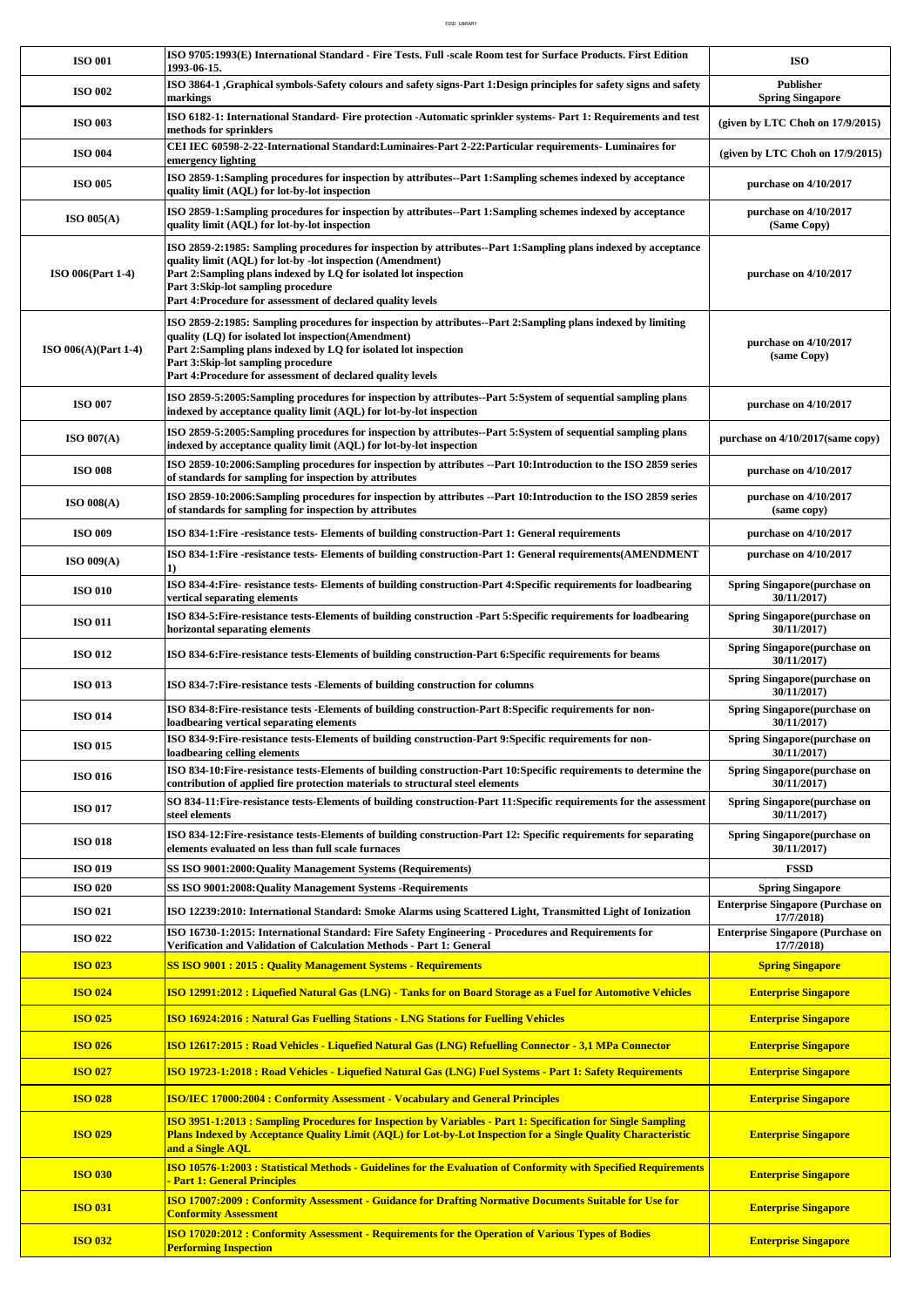| <b>ISO 033</b>                                   | <u> ISO 17021-1:2013 : Conformity Assessment - Requirements for Bodies Providing Audit and Certification of</u><br><b>Management Systems - Part 1: Requirements</b> | <b>Enterprise Singapore</b>                                                                                                                         |
|--------------------------------------------------|---------------------------------------------------------------------------------------------------------------------------------------------------------------------|-----------------------------------------------------------------------------------------------------------------------------------------------------|
| <b>ISO 034</b>                                   | <b>ISO/IEC 17026:2015 : Conformity Assessment - Example of a Certification Scheme for Tangible Products</b>                                                         | <b>Enterprise Singapore</b>                                                                                                                         |
| <b>ISO 035</b>                                   | ISO/IEC Guide 68:2002 : Arrangements for the Recognition and Acceptance of Conformity Assessment Results                                                            | <b>Enterprise Singapore</b>                                                                                                                         |
| <b>ISO 036</b>                                   | ISO 3008-2:2017 : Fire-Resistance Tests - Part 2: Lift Landing Door Assemblies                                                                                      | <b>Enterprise Singapore</b>                                                                                                                         |
| <b>ISO 037</b>                                   | <u> ISO 8302:1991 : Thermal Insulation - Defermination of Steady-State Thermal Resistance and Related Properties -</u><br><b>Guarded Hot plate Apparatus</b>        | <b>Enterprise Singapore</b>                                                                                                                         |
| Reference No.                                    | <b>Book Title</b>                                                                                                                                                   | Publisher                                                                                                                                           |
|                                                  |                                                                                                                                                                     | <b>Fire Investigation Branch</b>                                                                                                                    |
| <b>LN 001</b>                                    | <b>Fire Investigation-Case Studies</b>                                                                                                                              | <b>Operations Department HQ SCDF</b>                                                                                                                |
| LN 002                                           | Technical Guidelines & Fire Safety Requirements For Laboratories Handling Chemicals                                                                                 | <b>SCDF</b>                                                                                                                                         |
| LN 003                                           | Permissible Variations For Household Shelter Technical Requirements - With Case Studies                                                                             | <b>SCDF</b>                                                                                                                                         |
| LN 004<br>LN 005                                 | <b>Diesel Storage at Construction Worksites</b><br><b>Fire Safety Requirements for HDB Projects.</b>                                                                | <b>FSSD</b>                                                                                                                                         |
| LN 006                                           | <b>Chapter 2 Workshop on 'Means of Exit' for Professionals</b>                                                                                                      |                                                                                                                                                     |
|                                                  |                                                                                                                                                                     | <b>Singapore Civil Defence Force - CPT</b>                                                                                                          |
| <b>LN 008</b>                                    | Techniques on Audit /Waiver Presentation - Lesson Plan                                                                                                              | <b>Nizam</b>                                                                                                                                        |
| LN 009                                           | "A Study on ''The Waiver Application on the Cross-Ventilated Lobby for Residential Project above 24M                                                                | <b>Fire Safety Consultation Branch</b>                                                                                                              |
| Reference No.                                    | <b>Book Title</b>                                                                                                                                                   | Publisher                                                                                                                                           |
| <b>LP 001</b>                                    | Fire resistance Volume 1 (1999) with hourly ratings for beams, floors, roofs, columns & walls and partitions                                                        | <b>Underwriters Laboratories Inc.</b>                                                                                                               |
| LP 002                                           | Register of Fire Protection Equipment Edition 10.0 Complied 28 Jan 2000)                                                                                            | <b>SSL Scientific Services Laboratory</b>                                                                                                           |
| LP 003                                           | Directory of PSB Certified Products [Under product listing scheme]                                                                                                  | <b>PSB</b>                                                                                                                                          |
| <b>LP 010</b>                                    | <b>Directory of Certified Products (under Listing Scheme) Year 2013/2014</b>                                                                                        | <b>PSB Singapore</b>                                                                                                                                |
| <b>LP 011</b>                                    | Directory of Certified Products and Certified Companies 2015/2016                                                                                                   | <b>TUV SUD PSB</b>                                                                                                                                  |
|                                                  |                                                                                                                                                                     | <b>The Loss Prevention Certification</b>                                                                                                            |
| <b>LP 012</b>                                    | List of Approved Products and Services - Red Book 2012 Vol 1                                                                                                        | Board                                                                                                                                               |
| LP 013                                           | List of Approved Products and Services- Red Book 2012 Vol 2                                                                                                         | <b>The Loss Prevention Certification</b><br><b>Board</b>                                                                                            |
| Reference No.                                    | <b>Book Title</b>                                                                                                                                                   | Publisher                                                                                                                                           |
| <b>MV 001A</b>                                   | Design methodologies for smoke and heat exhaust ventilation                                                                                                         | <b>Building Research Establishment Ltd</b>                                                                                                          |
| <b>MV 001B</b>                                   | Design methodologies for smoke and heat exhaust ventilation                                                                                                         | <b>Building Research Establishment</b>                                                                                                              |
| <b>MV 002</b>                                    | <b>Study Trip to Italy on Mechanised Carpark Building Volume 2</b>                                                                                                  | <b>TRE SPA</b>                                                                                                                                      |
| <b>MV 003</b>                                    | <b>Principles of Smoke Management</b>                                                                                                                               | <b>American Society of Heating,</b><br>Refrigerating & Air-Conditioning<br><b>Engineers, Inc and Society of Fire</b><br><b>Protection Engineers</b> |
| <b>MV 004</b>                                    | Smoke control provisions of the $2000\text{IBC}$ - An interpretation $\&$ applications guide                                                                        | <b>International Code council</b>                                                                                                                   |
| <b>MV 005</b>                                    | Design Principles for smoke ventilation in enclosed shopping centres                                                                                                | <b>Construction Research</b><br><b>Communications Ltd</b>                                                                                           |
| <b>MV 006</b>                                    | Design approaches for smoke control in atrium buildings.                                                                                                            | <b>Fire Research Station</b>                                                                                                                        |
| <b>MV 006A</b>                                   | Design approaches for smoke control in atrium buildings                                                                                                             | <b>Fire Research Station</b>                                                                                                                        |
| Reference No.                                    | <b>Book Title</b>                                                                                                                                                   | <b>Publisher</b>                                                                                                                                    |
| NA to EN 1993-1-1: 2010                          | Singapore National Annex to Eurocode 3 - Design of Steel Strucutres - Part 1-1 : General Rules and Rules for                                                        | <b>Spring Singapore</b>                                                                                                                             |
| NA to SS EN 1990 : 2008                          | <b>Buildings.</b><br><b>Singapore National Annex to Eurocode - Basis of Structural Design</b>                                                                       | <b>Spring Singapore</b>                                                                                                                             |
| NA to SS EN                                      | <b>Singapore National Annex to Eurocode - Basis of Structural Design</b>                                                                                            | <b>Spring Singapore</b>                                                                                                                             |
| 1990:2008+A1:2010<br>NA to SS EN 1991-1-1 : 2008 | Singapore National Annex to Eurocode 1 - Actions on Sturctures. Part 1-1 : General actions - Densities, self-                                                       | <b>Spring Singapore</b>                                                                                                                             |
| NA to SS EN 1991-1-2 : 200                       | weight, imposed loads for buildings<br>Singapore National Annex to Eurocode 1 : Actions on Structures - Part 1-2 : General actions - Actions on                     | <b>Spring Singapore</b>                                                                                                                             |
| NA to SS EN 1991-3 : 2010                        | structures exposed to fire<br>Singapore National Annex to Eurocode 1 : Actions on Structures - Part 3 : Actions Induced by Cranes and<br><b>Machinery.</b>          | <b>Spring Singapore</b>                                                                                                                             |
| NA to SS EN 1991-3 : 2010                        | Singapore National Annex to Eurocode 1 : Actions on Structures - Part 3 : Actions Induced by Cranes and<br><b>Machinery.</b>                                        | <b>Spring Singapore</b>                                                                                                                             |
| NA to SS EN 1991-4 : 2010                        | Singapore National Annex to Eurocode 1 : Actions on Structures - Part 4 : Silos and Tanks.                                                                          | <b>Spring Singapore</b>                                                                                                                             |
| NA to SS EN 1991-4 : 2010                        | Singapore National Annex to Eurocode 1 : Actions on Structures - Part 4 : Silos and tanks.                                                                          | <b>Spring Singapore</b>                                                                                                                             |
| <b>NA to SS EN 1992-1-1 : 2008</b>               | Singapore National Annex to Eurocode 2 : Design of Concrete Structures - Part 1-1 : General rules and rules for<br>buildings                                        | <b>Spring Singapore</b>                                                                                                                             |
| NA to SS EN 1992-1-2 : 2008                      | Singapore National Annex to Eurocode 2 : Design of Concrete Structures - Part 1-2 : General Rules - Structural<br><b>Fire Design</b>                                | <b>Spring Singapore</b>                                                                                                                             |
| NA to SS EN 1992-3 : 2010                        | Singapore National Anex to Eurocode 2 : Design of Concrete Structures - Part 3 : Liquid Retaining and<br><b>Containment Structures.</b>                             | <b>Spring Singapore</b>                                                                                                                             |
| <b>NA to SS EN 1993-1-3 : 2010</b>               | Singapore National Annex to Eurocode 3 : Design of Steel Structures - Part 1-3 : General Rules - Supplementary                                                      | <b>Spring Singapore</b>                                                                                                                             |
|                                                  | Rules for Cold-Formed Members and Sheeting.                                                                                                                         |                                                                                                                                                     |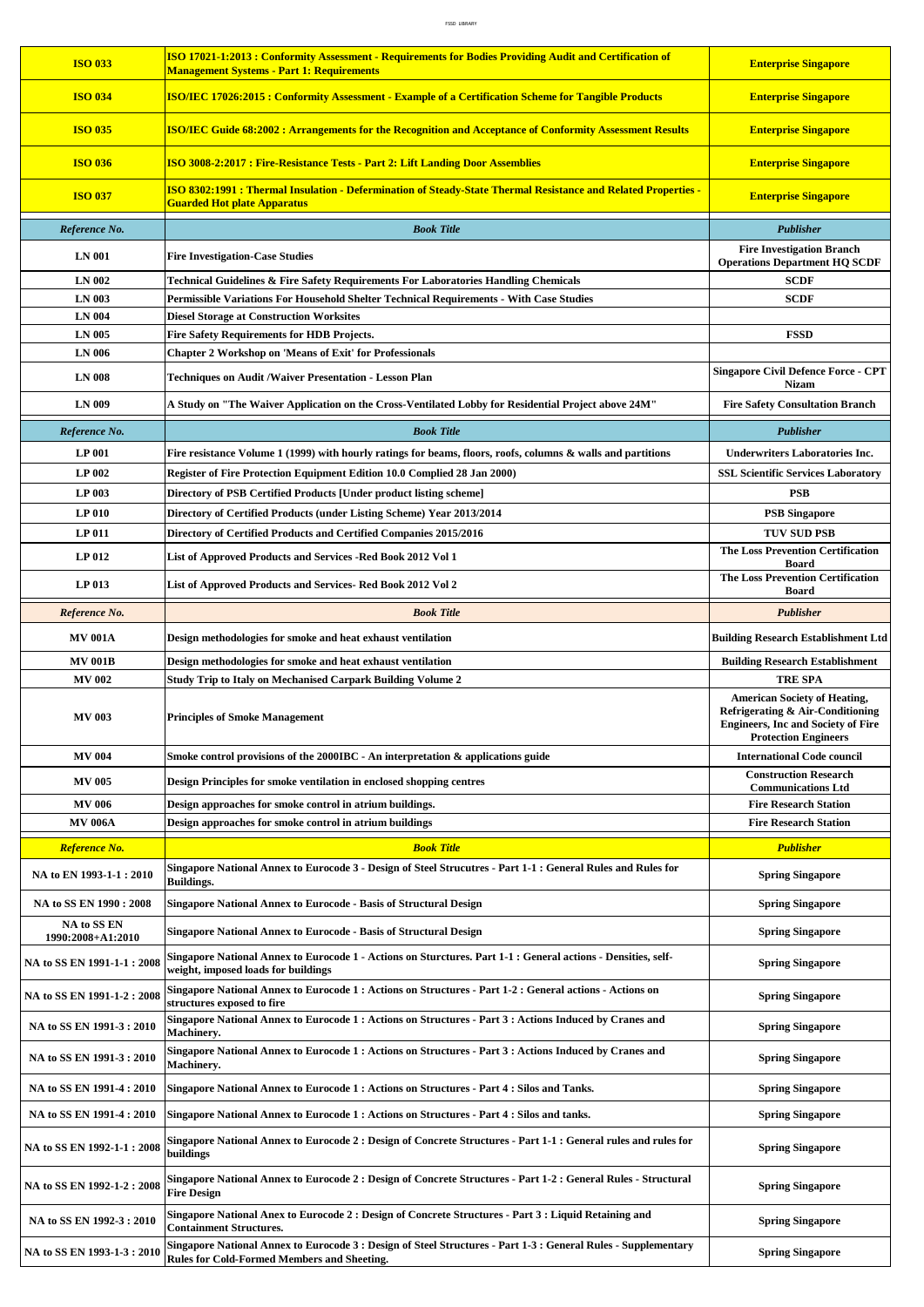|                                    | NA to SS EN 1993-1-8 : 2010 Singapore National Annex to Eurocode : Design of Steel Structures - Part 1-8 : Design of Joints.                                                                                  | <b>Spring Singapore</b> |
|------------------------------------|---------------------------------------------------------------------------------------------------------------------------------------------------------------------------------------------------------------|-------------------------|
|                                    | NA to SS EN 1993-1-9 : 2010 Singapore National Annex to Eurocode 3 - Design of Steel Structures - Part 1-9 : Fatigue                                                                                          | <b>Spring Singapore</b> |
| NA to SS EN 1993-1-10 :<br>2010    | Singapore National Annex to Eurocode 3 : Design of Steel Structures - Prt 1-10 : Material Toughness and Through-<br><b>Thickness Properties</b>                                                               | <b>Spring Singapore</b> |
| NA to SS EN 1993-5 : 2010          | Singapore National Annex to Eurocode 3 : Design of Steel Structures - Part 4 : Piling                                                                                                                         | <b>Spring Singapore</b> |
| NA to SS EN 1993-6 : 2010          | Singapore National Annex to Eurocode 3 - Design of Steel Structures - Part 6 : Crane Supporting Structures.                                                                                                   | <b>Spring Singapore</b> |
| <b>NA to SS EN 1993-1-4 : 2011</b> | Singapore Annex to Eurocode 3 : Design of Steel Structures - Part 1-4 : General Rules - Supplementary Rules for                                                                                               | <b>Spring Singapore</b> |
| NA to SS EN 1993-1-11:             | <b>Stainless Steels</b><br><u> Singapore National Annex to Eurocode 3 : Design of Steel Structures - Part 1-11 : Design of Structures with</u>                                                                |                         |
| 2011                               | <b>Tension Components</b>                                                                                                                                                                                     | <b>Spring Singapore</b> |
| NA to SS EN 1993-2 : 2011          | Singapore National Annex to Eurocode 3 : Design of Steel Structures - Part 2 : Steel Bridges<br>Singapore National Annex to Eurocode 3 : Design of Steel Structures - Part 3-1 : Towers. Masts and Chimneys - | <b>Spring Singapore</b> |
| NA to SS EN 1993-3-1 : 2011        | <b>Towers and Masts</b><br>Singapore National Annex to Eurocode 4 : Design of Composite Steel and Concrete Structures - Part 2 : General                                                                      | <b>Spring Singapore</b> |
| NA to SS EN 1994-2 : 2011          | <b>Rules and Rules for Bridges</b>                                                                                                                                                                            | <b>Spring Singapore</b> |
| NA to SS EN 1997-1 : 2010          | Singapore National Annex to Eurocode 7 : Geotechnical Design - Part 1 : General Rules                                                                                                                         | <b>Spring Singapore</b> |
| <b>NA to SS EN 1997-2 : 2010</b>   | Singapore National Annex to Eurocode 7 : Geotechnical Design - Part 2 : Groumd Investigation and Testing                                                                                                      | <b>Spring Singapore</b> |
| NA to SS EN 1998-1: 2013           | Singapore National Annex to Eurocode 8:Design of structures for earthquake resistance-Part 1:General<br>rules, seismic actions and rules for buildings                                                        | <b>Spring Singapore</b> |
| <b>NFPA 001</b>                    | NFPA 385-1985 Vol 4 Standard for Tank Vehicles for Flammable and Combustible Liquids _ (1985 edition)                                                                                                         | <b>NFPA</b>             |
| <b>NFPA 002</b>                    | NFPA 86-1985 Vol 4 Standard for Ovens and Furnaces- (1985 edition)                                                                                                                                            | <b>NFPA</b>             |
| <b>NFPA 003</b>                    | NFPA 701-1980 Vol 6 Standard for Classification of the Flammability of Wearing Apparel-(1980 edition)                                                                                                         | <b>NFPA</b>             |
| <b>NFPA 004</b>                    | NFPA 20 Standard for the Installation of Stationary Pumps for Fire Protection 1999 Edition                                                                                                                    | <b>NFPA</b>             |
| NFPA 004A                          | NFPA 20 Standard for the Installation of Stationary Pumps for Fire Protection 1999 Edition                                                                                                                    | <b>NFPA</b>             |
| <b>NFPA 005</b>                    | NFPA 77-1983 Vol 8 Recommended Practice on Static Electricity- (1983 Edition)                                                                                                                                 | <b>NFPA</b>             |
| <b>NFPA 005A</b>                   | NFPA 77-1983 Vol 8 Recommended Practice on Static Electricity- (1983 Edition)                                                                                                                                 | <b>NFPA</b>             |
| <b>NFPA 006</b>                    | NFPA 11 Standard for Low-Expansion Foam (1998 Edition)                                                                                                                                                        | <b>NFPA</b>             |
| <b>NFPA 007</b>                    | NFPA 102 Standard for Grandstands, Folding & Telescopic Seating, Tents & Membrane Structures (1995 Edition)                                                                                                   | <b>NFPA</b>             |
| <b>NFPA 008</b>                    | NFPA 130 Standard for Fixed Guideway Transit Systems (1997 Edition)                                                                                                                                           | <b>NFPA</b>             |
| NFPA 008A                          | NFPA 130 Standard for fixed guideway transit & passenger rail systems 2000 edition                                                                                                                            | <b>NFPA</b>             |
| <b>NFPA 008B</b>                   | NFPA 130 Standard for fixed guideway transit & passenger rail systems 2000 edition                                                                                                                            | <b>NFPA</b>             |
| <b>NFPA 008C</b>                   | NFPA 130 Standard for fixed guideway transit & passenger rail systems 2000 edition                                                                                                                            | <b>NFPA</b>             |
| <b>NFPA 009</b>                    | NFPA 2001 Standard on Clean Agent Fire Extinguishing Systems-1996 Edition                                                                                                                                     | <b>NFPA</b>             |
| <b>NFPA 010</b>                    | NFPA 13 Installation of Sprinkler Systems - 1999 Edition                                                                                                                                                      | <b>NFPA</b>             |
| NFPA 010A                          | NFPA 13 Installation of Sprinkler Systems - 1999 Edition                                                                                                                                                      | <b>NFPA</b>             |
| <b>NFPA 011</b>                    | <b>National Fire Codes Subscription Service Vol 1</b>                                                                                                                                                         | NFPA                    |
| <b>NFPA 012</b>                    | <b>National Fire Codes Subscription Service Vol 2</b>                                                                                                                                                         | NFPA                    |
| <b>NFPA 013</b>                    | <b>National Fire Codes Subscription Service Vol 3</b>                                                                                                                                                         | <b>NFPA</b>             |
| <b>NFPA 014</b>                    | National Fire Codes Subscription Service Vol 4                                                                                                                                                                | <b>NFPA</b>             |
| <b>NFPA 015</b>                    | <b>National Fire Codes Subscription Service Vol 5</b>                                                                                                                                                         | <b>NFPA</b>             |
| <b>NFPA 016</b>                    | <b>National Fire Codes Subscription Service Vol 6</b>                                                                                                                                                         | NFPA                    |
| <b>NFPA 017</b>                    | <b>National Fire Codes Subscription Service Vol 7</b>                                                                                                                                                         | <b>NFPA</b>             |
| <b>NFPA 018</b>                    | National Fire codes Subscription Service Vol 8                                                                                                                                                                | <b>NFPA</b>             |
| <b>NFPA 019</b>                    | <b>National Fire Codes Subscription Service Vol 9</b>                                                                                                                                                         | NFPA                    |
| <b>NFPA 020</b>                    | <b>National Fire Codes Subscription service Vol 10</b>                                                                                                                                                        | <b>NFPA</b>             |
| <b>NFPA 021</b>                    | <b>National Fire Codes Subscription Service Vol 11</b>                                                                                                                                                        | NFPA                    |
| <b>NFPA 022</b>                    | <b>National Fire Codes Subscription Service Vol 12</b>                                                                                                                                                        | <b>NFPA</b>             |
| <b>NFPA 023</b>                    | <b>National Fire Codes Subscription Service Vol 13</b>                                                                                                                                                        | <b>NFPA</b>             |
| <b>NFPA 024</b>                    | <b>NFPA News</b>                                                                                                                                                                                              | <b>NFPA</b>             |
| <b>NFPA 025</b>                    | <b>NFPA 2000 Directory</b>                                                                                                                                                                                    | NFPA                    |
| <b>NFPA 026</b>                    | Standard for the protection of cleanrooms(NFPA 318 1995 Edition)                                                                                                                                              | <b>NFPA</b>             |
| <b>NFPA 026A</b>                   | NFPA 318 Standard for the protection of cleanrooms 2000 edition                                                                                                                                               | <b>NFPA</b>             |
| <b>NFPA 027</b>                    | NFPA 75 Standard for the protection of electronic computer/data processing equipment 1999 edition                                                                                                             | NFPA                    |
| <b>NFPA 028</b>                    | NFPA 750 Standard on water mist fire protection systems 2000 edition                                                                                                                                          | <b>NFPA</b>             |
| <b>NFPA 028A</b>                   | NFPA 750 Standard on water mist fire protection systems 2000 edition                                                                                                                                          | NFPA                    |
| <b>NFPA 028B</b>                   | NFPA 750 Standard on water mist fire protection systems 2000 edition                                                                                                                                          | <b>NFPA</b>             |
| <b>NFPA 029</b>                    | NFPA 2001 Standard for clean agent fire extinguishing systems 2000 edition                                                                                                                                    | <b>NFPA</b>             |
| <b>NFPA 029A</b>                   | NFPA 2001 Standard for clean agent fire extinguishing systems 2000 edition                                                                                                                                    | <b>NFPA</b>             |
| <b>NFPA 029B</b>                   | NFPA 2001 Standard for clean agant fire extinguishing systems 2000 edition                                                                                                                                    | NFPA                    |
| <b>NFPA 030</b>                    | NFPA 13 Installation of sprinkler systems 1985                                                                                                                                                                | <b>NFPA</b>             |
| <b>NFPA 031</b>                    | Inspection, testing and maintenance of sprinkler systems 1981                                                                                                                                                 | <b>NFPA</b>             |
| <b>NFPA 031A</b>                   | Inspection, testing and maintenance of sprinkler systems 1981                                                                                                                                                 | <b>NFPA</b>             |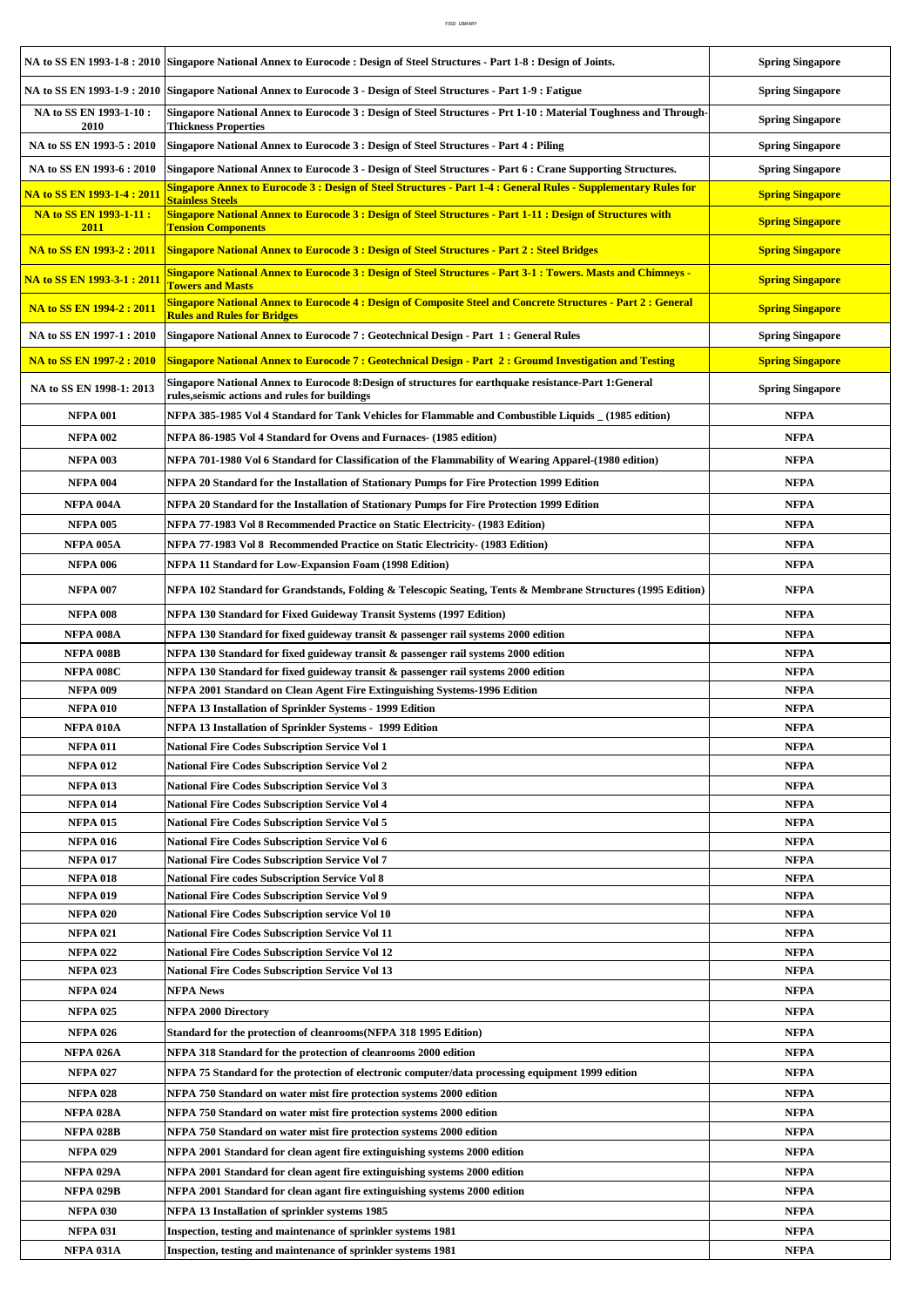| <b>NFPA 032</b>   | NFPA 13D Sprinkler systems - one- and two- family dwelling 1984                                                     | <b>NFPA</b>                                 |
|-------------------|---------------------------------------------------------------------------------------------------------------------|---------------------------------------------|
| <b>NFPA 033</b>   | NFPA 14 Standpipe and hose systems 1983                                                                             | <b>NFPA</b>                                 |
| <b>NFPA 034</b>   | NFPA 15 Water spray fixed systems for fire protection 1985                                                          | <b>NFPA</b>                                 |
| <b>NFPA 035</b>   | NFPA 24 Installation of private fire service mains 1984                                                             | <b>NFPA</b>                                 |
| <b>NFPA 036</b>   | NFPA 30 Flammable and combustible liquids code 1984                                                                 | <b>NFPA</b>                                 |
| <b>NFPA 036A</b>  | NFPA 30 Flammable and combustible liquids code 1984                                                                 | NFPA                                        |
| <b>NFPA 036B</b>  | NFPA 30 Flammable and combustible liquids code 1984                                                                 | <b>NFPA</b>                                 |
| <b>NFPA 037</b>   | NFPA 30A Automotive and marine service station code 1984                                                            | NFPA                                        |
| <b>NFPA 038</b>   | NFPA 72A Installation, maintenance and use of local protective signaling systems 1985                               | NFPA                                        |
| <b>NFPA 039</b>   | NFPA 72B Auxiliary protective signaling systems 1979                                                                |                                             |
|                   | NFPA 72C Remote station signaling systems 1982                                                                      | NFPA<br><b>NFPA</b>                         |
| <b>NFPA 040</b>   |                                                                                                                     |                                             |
| <b>NFPA 041</b>   | NFPA 72D Proprietary protection signaling systems 1979                                                              | <b>NFPA</b>                                 |
| <b>NFPA 042</b>   | NFPA 72F Installation, maintenance and use of emergency voice/alarm communication systems 1985                      | <b>NFPA</b>                                 |
| <b>NFPA 043</b>   | NFPA 1001 Fire fighter professional qualifications 1982                                                             | <b>NFPA</b>                                 |
| <b>NFPA 044</b>   | NFPA 1004 Fire fighter medical technicians professional qualifications 1985                                         | NFPA                                        |
| <b>NFPA 045</b>   | NFPA 1031 Fire inspector, fire investigation and fire prevention education officer professional qualifications 1982 | <b>NFPA</b>                                 |
| NFPA 045A         | NFPA 1031 Fire inspector, fire investigation and fire prevention education officer professional qualifications 1982 | NFPA                                        |
| <b>NFPA 046</b>   | NFPA 1041 Fire service instructor professional qualifications 1981                                                  | <b>NFPA</b>                                 |
| NFPA 046A         | NFPA 1041 Fire service instructor professional qualifications 1981                                                  | <b>NFPA</b>                                 |
| <b>NFPA 047</b>   | NFPA 101 Life safety code 1985                                                                                      | <b>NFPA</b>                                 |
| NFPA 047A         | NFPA 101 Life safety code 1985                                                                                      | <b>NFPA</b>                                 |
| <b>NFPA 047B</b>  | NFPA 101 Life safety code 1985                                                                                      | <b>NFPA</b>                                 |
|                   |                                                                                                                     |                                             |
| <b>NFPA 047C</b>  | NFPA 101 Life safety code 1985                                                                                      | <b>NFPA</b>                                 |
| <b>NFPA 048</b>   | Fire protection handbook, fifteenth edition                                                                         | <b>NFPA</b>                                 |
| <b>NFPA 048 A</b> | Fire protection handbook, fifteenth edition                                                                         | <b>NFPA</b>                                 |
| <b>NFPA 048 B</b> | Fire protection handbook, fifteenth edition                                                                         | NFPA                                        |
| <b>NFPA 048 C</b> | Fire protection handbook, fifteenth edition                                                                         | NFPA                                        |
| <b>NFPA 048 D</b> | Fire protection handbook, fifteenth edition                                                                         | <b>NFPA</b>                                 |
| <b>NFPA 048 E</b> | Fire protection handbook, fifteenth edition                                                                         | NFPA                                        |
| <b>NFPA 049</b>   | Flammable and combustible liquids handbook                                                                          | NFPA                                        |
| <b>NFPA 050</b>   | NFPA 16 Deluge foam-water sprinkler and spray systems 1980                                                          | NFPA                                        |
| <b>NFPA 051</b>   | NFPA 16A Installation of closed-head foam-water sprinkler systems 1983                                              | <b>NFPA</b>                                 |
| <b>NFPA 052</b>   | NFPA 1002 Fire apparatus driver/operator professional qualifications 1982                                           | <b>NFPA</b>                                 |
| <b>NFPA 053</b>   | NFPA 1021 Fire officer professional qualification                                                                   | <b>NFPA</b>                                 |
| <b>NFPA 054</b>   | NFPA 1501 Fire department safety officer 1977                                                                       | <b>NFPA</b>                                 |
| <b>NFPA 055</b>   | NFPA 26 Supervision of water supply valves. For fire protection 1983                                                | NFPA                                        |
| <b>NFPA 056</b>   | NFPA 291 Fire flow testing and marking of hydrants 1983                                                             | <b>NFPA</b>                                 |
| <b>NFPA 057</b>   | Fire protection handbook, thirteenth edition                                                                        | <b>NFPA</b>                                 |
| <b>NFPA 058</b>   | Life safety code handbook(2000 Edition)                                                                             | <b>NFPA</b>                                 |
| NFPA 058A         | Life safety code handbook (2000 Edition)                                                                            | <b>NFPA</b>                                 |
| <b>NFPA 059</b>   | Health care facilities handbook, 1984                                                                               | <b>NFPA</b>                                 |
| <b>NFPA 059 A</b> | Health care facilities handbook, 1984                                                                               | <b>NFPA</b>                                 |
| <b>NFPA 059 B</b> | Health care facilities handbook, 1984                                                                               | NFPA                                        |
| <b>NFPA 060</b>   | NFPA 72 National fire alarm code handbook 1999 edition 3rd edition                                                  | NFPA                                        |
| <b>NFPA 061</b>   | NFPA 58 Liquefied Petroleum Gas Code 1998 Edition                                                                   | NFPA                                        |
| <b>NFPA 062</b>   | NFPA 502 Standard for road tunnels, bridges & other limited access highways 2001 edition                            | NFPA                                        |
| NFPA 062A         | NFPA 502 Standard for road tunnels, bridges & other limited access highways 2008 edition                            | <b>Given by LTC Choh</b>                    |
|                   |                                                                                                                     |                                             |
| <b>NFPA 063</b>   | NFPA 502 Standard for fixed guideway transit & passenger rail systems 2000 edition                                  | NFPA                                        |
| <b>NFPA 064</b>   | NFPA 409 Standard on aircraft hangars 2001 edition                                                                  | NFPA                                        |
| <b>NFPA 065</b>   | NFPA 484 Standards for combustible metals, metal powders, and mteal dusts 2002 edition                              | <b>NFPA</b>                                 |
| <b>NFPA 066</b>   | NFPA ready reference on fire safety in health care facilities                                                       | NFPA                                        |
| <b>NFPA 067</b>   | NFPA Journal May/June 2004                                                                                          | NFPA                                        |
| <b>NFPA 068</b>   | NFPA 55 - Compressed Gases and Cryogenic Fluids Code 2010 Edition                                                   | <b>NFPA</b>                                 |
| <b>NFPA 069</b>   | NFPA 101 2009 Edition - Life Safety Code                                                                            | <b>National Fire Protection Association</b> |
| <b>NFPA 070</b>   | NFPA 20 2007 Edition - Installation of Stationary Pumps for Fire Protection                                         | <b>NFPA</b>                                 |
| NFPA 070A         | NFPA 20 2007 Edition - Installation of Stationary Pumps for Fire Protection                                         | <b>NFPA</b>                                 |
| <b>NFPA 071</b>   | NFPA First Edition - Fire Pump HandBook                                                                             | NFPA                                        |
| NFPA 071A         | NFPA First Edition - Fire Pump HandBook                                                                             | <b>NFPA</b>                                 |
|                   |                                                                                                                     |                                             |
| <b>NFPA 072</b>   | National Fire Alarm and Code HandBook 1999 Edition                                                                  | <b>NFPA</b>                                 |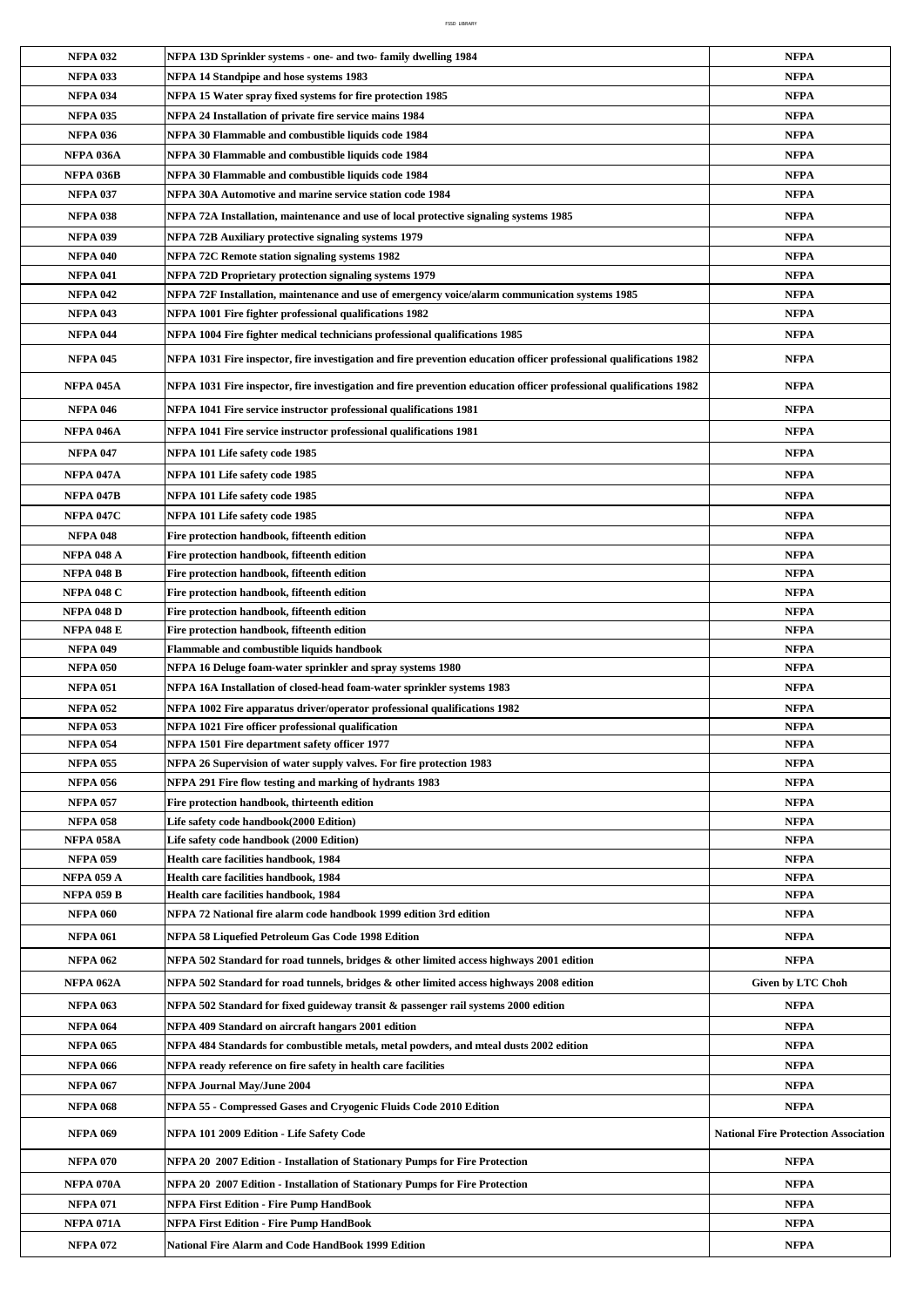| <b>NFPA 072A</b>           | <b>National Fire Alarm and Code HandBook 1999 Edition</b>                                                                                                                | <b>NFPA</b>                                                   |
|----------------------------|--------------------------------------------------------------------------------------------------------------------------------------------------------------------------|---------------------------------------------------------------|
| <b>NFPA 073</b>            | NFPA 13 - Standard for the Installation of Sprinkler Systems - 2007 Edition                                                                                              | NFPA                                                          |
| <b>NFPA 073A</b>           | NFPA 13 - Standard for installation of Sprinkler Systems - 2007 Edition                                                                                                  | <b>NFPA</b>                                                   |
| <b>NFPA 074</b>            | NFPA 130 - Fixed Guideway Transit Systems 1990 Edition                                                                                                                   | <b>NFPA</b>                                                   |
|                            |                                                                                                                                                                          |                                                               |
| <b>NFPA 075</b>            | NFPA 92B Guide for Smoke Management Systems in Malls, Atria and Large Areas - 1995 Edition                                                                               | <b>NFPA</b>                                                   |
| <b>NFPA 075A</b>           | NFPA 92B Standard for Smoke Management Systems in Malls, Atria and Large Spaces - 2005 Edition                                                                           | Given by LTC Choh                                             |
| <b>NFPA 076</b>            | NFPA 72 - National Fire Alarm and Signalling Code - 2010 Edition                                                                                                         | <b>NFPA</b>                                                   |
| <b>NFPA 076A</b>           | NFPA 72 - National Fire Alarm and Signalling Code - 2010 Edition                                                                                                         | NFPA                                                          |
| <b>NFPA 077</b>            | National Fire Codes Volume SIX 1976                                                                                                                                      | <b>Codes and Standards 70</b>                                 |
| <b>NFPA 077A</b>           | <b>National Fire Codes Volume SIX 1976</b>                                                                                                                               | Codes and Standards 70(same book)                             |
| <b>NFPA 078</b>            | NFPA 130 - Standard for Fixed Guideway Transit and Passenger Rail Systems - 2007 Edition                                                                                 | NFPA                                                          |
| <b>NFPA 079</b>            | NFPA 101-Life Safety Code 2012 Edition                                                                                                                                   | <b>NFPA</b>                                                   |
| <b>NFPA 080</b>            | NFPA 20 Standard for the Installation of Stationary Pumps for Fire Protection                                                                                            | <b>NFPA</b>                                                   |
| <b>NFPA 081</b>            | NFPA 72-National Fire Alarm & Signaling Code 2013 Edition                                                                                                                | <b>NFPA</b>                                                   |
| <b>NFPA 082</b>            | NFPA 13 Standard for the Installation of Sprinkler Systems                                                                                                               | NFPA                                                          |
| <b>NFPA 083 Vol 1 2013</b> | <b>S/NO. 1) Fire Code-2012</b>                                                                                                                                           | <b>National Fire Codes Subscrition</b>                        |
|                            |                                                                                                                                                                          | <b>Service 2013</b><br><b>NFPA 2013</b>                       |
|                            | 2) Hydrogen Technologies Code-2011<br>10) Portable Fire Extinguishers-2010                                                                                               | <b>NFPA 2013</b>                                              |
| <b>NFPA 084 Vol 2 2013</b> | S/No.11)Low-,Medium-,and High-Expansion Form-2010                                                                                                                        | <b>National Fire Codes Subscrition</b>                        |
|                            |                                                                                                                                                                          | <b>Service 2013</b><br><b>NFPA 2013</b>                       |
|                            | 12) Carbon Dioxide Extinguishing Systems-2011<br>12A)Halon 1301 Fire Extinguishing Systems-2009                                                                          | <b>NFPA 2013</b>                                              |
|                            | 13) Installation of Sprinkler Systems-2013                                                                                                                               | <b>NFPA 2013</b>                                              |
|                            | 3D)Sprinkler Systems in One- and Two-Family Dwellings and Manufactured Homes-2013                                                                                        | <b>NFPA 2013</b>                                              |
|                            | 13R)Sprinkler Systems in Residential Occupancies up to and Including Four Stories in Height-2013                                                                         | <b>NFPA 2013</b>                                              |
|                            | 14)Standpipe and Hose Systems-2010                                                                                                                                       | <b>NFPA 2013</b>                                              |
|                            | 15) Water Spray Fixed Systems-2012                                                                                                                                       | <b>NFPA 2013</b>                                              |
|                            | 16) Deluge Foam-Water Sprinkler Systems and Foam-Water Spray Systems-2011                                                                                                | <b>NFPA 2013</b>                                              |
|                            | 17) Dry Chemical Extinguishing Systems-2009                                                                                                                              | <b>NFPA 2013</b>                                              |
|                            | 17A) Wet Chemical Extinguishing Systems-2009                                                                                                                             | <b>NFPA 2013</b>                                              |
|                            | 18) Wetting Agents-2011                                                                                                                                                  | <b>NFPA 2013</b>                                              |
|                            | 18A)Water Additives for Fire Control-2011                                                                                                                                | <b>NFPA 2013</b>                                              |
| <b>NFPA 085 Vol 3 2013</b> | S/No.20) Installation of Stationary Pumps-2013                                                                                                                           | <b>National Fire Codes Subscrition</b><br><b>Service 2013</b> |
|                            | 22) Water Tanks for Private Fire Protection-2008                                                                                                                         | <b>NFPA 2013</b>                                              |
|                            | 24) Private Fire Service Mains-2013                                                                                                                                      | <b>NFPA 2013</b>                                              |
|                            | 25) Water-Based Fire Protection Systems-2011                                                                                                                             | <b>NFPA 2013</b>                                              |
|                            | 30) Flammable and Combustible Liquids Code-2012                                                                                                                          | <b>NFPA 2013</b>                                              |
|                            | 30A)Motor Fuel Dispensing Facilities-2012                                                                                                                                | <b>NFPA 2013</b>                                              |
|                            | 30B)Aerosol Products, Manufacture and Storage-2011                                                                                                                       | <b>NFPA 2013</b>                                              |
|                            | 31) Installation of Oil-Burning Equipment-2011                                                                                                                           | <b>NFPA 2013</b>                                              |
|                            | 32) DRycleaning Plants-2011                                                                                                                                              | <b>NFPA 2013</b>                                              |
|                            | 33) Spray Application Using Flammable or Combustible Materials-2011                                                                                                      | <b>NFPA 2013</b>                                              |
|                            | 34)Dipping,Coating,and Printing Processes Using Flammable or Combustible Liquids-2011                                                                                    | <b>NFPA 2013</b>                                              |
|                            | 35) Manufacture of Oraganic Coatings-2011                                                                                                                                | <b>NFPA 2013</b>                                              |
|                            | 36)Solvent Extraction Plants-2009                                                                                                                                        | <b>NFPA 2013</b>                                              |
|                            | 37) Stationary Combustion Engines and Gas Turbines -2010                                                                                                                 | <b>NFPA 2013</b>                                              |
|                            | 40) Storage and Handing of Cellulose Nitrate Film-2011                                                                                                                   | <b>NFPA 2013</b><br><b>NFPA 2013</b>                          |
|                            | 45) Fire Protection for Laboratories Using Chemicals-2011<br>S/No.51) Design and Installation of Oxygen-Fuel Gas Systems for Welding, Cutting, and Allied Processes-2013 | <b>National Fire Codes Subscrition</b>                        |
| <b>NFPA 086 Vol 4 2013</b> |                                                                                                                                                                          | <b>Service 2013</b>                                           |
|                            | 51A) Acetylene Cylinder Changing Plants-2012                                                                                                                             | <b>NFPA 2013</b>                                              |
|                            | 51B)Welding,Cutting,Other Hot Work-2009                                                                                                                                  | <b>NFPA 2013</b>                                              |
|                            | 52) Vehicular Gaseous Fuel Systems-2010                                                                                                                                  | <b>NFPA 2013</b>                                              |
|                            | 54) National Fuel Gas Code-2012                                                                                                                                          | <b>NFPA 2013</b>                                              |
|                            | 55) Compressed Gases and Cryogenic Fluids Code -2013                                                                                                                     | <b>NFPA 2013</b>                                              |
|                            | 56(PS) Cleaning and Purging of Flammable Gas Piping System-2012                                                                                                          | <b>NFPA 2013</b>                                              |
|                            | 58) Liquefied Petroleum Gas Code-2011                                                                                                                                    | <b>NFPA 2013</b>                                              |
|                            | 59) Utility LP-Gas Plant Code-2008                                                                                                                                       | <b>NFPA 2013</b>                                              |
|                            | 59A)Liquefied Natural gas (LNG)-2013                                                                                                                                     | <b>NFPA 2013</b>                                              |
|                            | 61) Fire and Dust Explosions in Agricultural and Food Processing Facilities-2013                                                                                         | <b>NFPA 2013</b>                                              |
|                            | 68) Explosion Protection by Deflagration Venting -2007                                                                                                                   | <b>NFPA 2013</b>                                              |
|                            | 69) Explosion Prevention Systems-2008                                                                                                                                    | <b>NFPA 2013</b>                                              |
| <b>NFPA 087 Vol 5 2013</b> | S/No.70)National Electrical Code@-2011                                                                                                                                   | <b>National Fire Codes Subscrition</b><br><b>Service 2013</b> |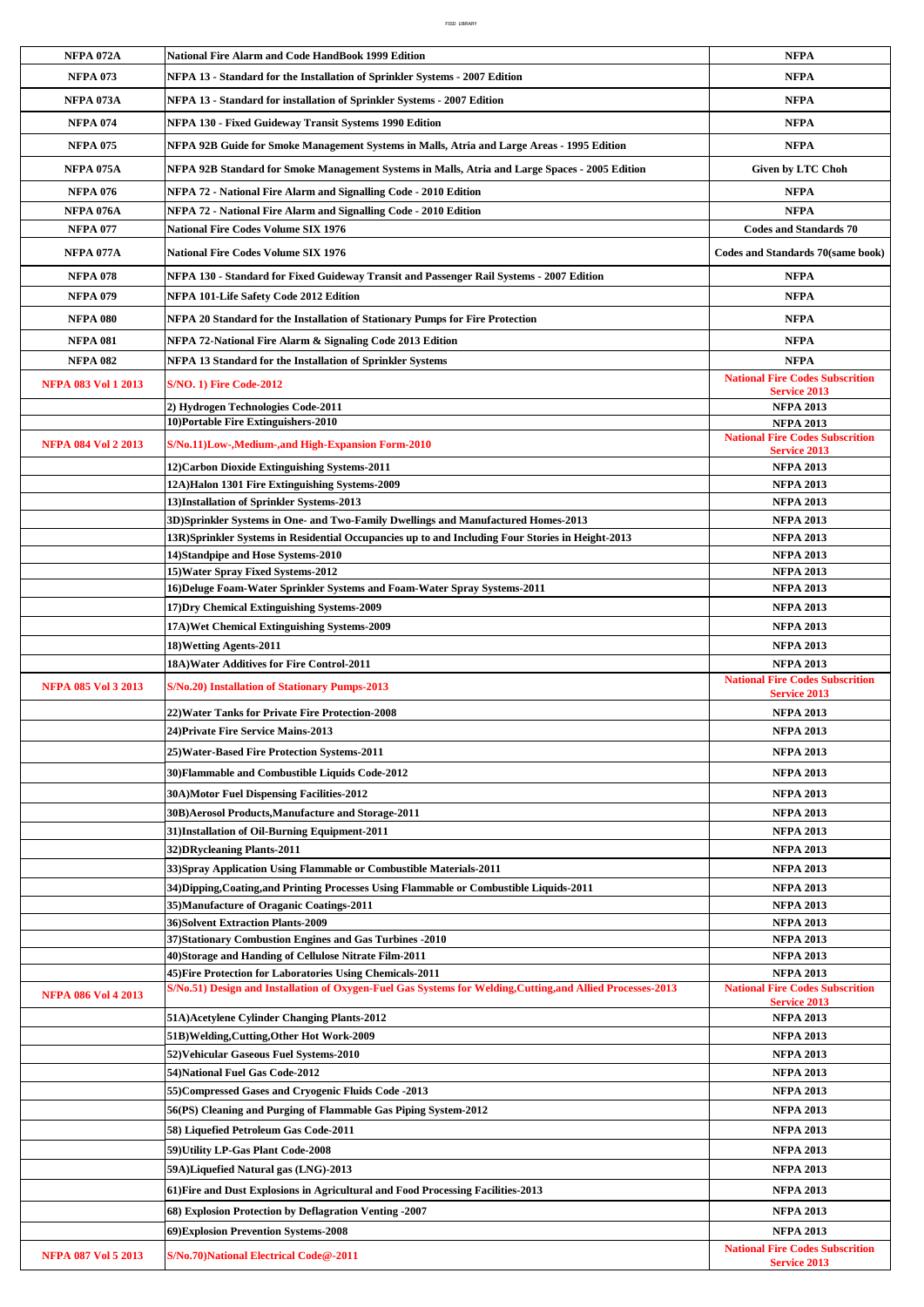|                            | 70E)Electrical Safety in the Workplace-2012                                                                                                     | <b>NFPA 2013</b><br><b>National Fire Codes Subscrition</b>    |
|----------------------------|-------------------------------------------------------------------------------------------------------------------------------------------------|---------------------------------------------------------------|
| <b>NFPA 088 Vol 6 2013</b> | S/No.72)National Fire Alarm and Signaling Code-2013                                                                                             | <b>Service 2013</b>                                           |
|                            | 73) Electrical inspections for Existing Dwellings-2011                                                                                          | <b>NFPA 2013</b>                                              |
|                            | 75) Protection of Information Technology Equipment-2013                                                                                         | <b>NFPA 2013</b>                                              |
|                            | <b>76)Telecommunications Facilities -2012</b>                                                                                                   | <b>NFPA 2013</b>                                              |
|                            | 79) Electrical Standard for Industrial Machinery-2012                                                                                           | <b>NFPA 2013</b>                                              |
|                            | 80) Fire Doors and Other Opening Protectives-2013                                                                                               | <b>NFPA 2013</b>                                              |
|                            | 82) Incinerators, Waste and Linen Handling Systems and Equipment-2009                                                                           | <b>NFPA 2013</b>                                              |
|                            | 85) Boiler and Combustion Systems Hazards -2011                                                                                                 | <b>NFPA 2013</b>                                              |
|                            | 86) Ovens and Furnaces-2011                                                                                                                     | <b>NFPA 2013</b>                                              |
| <b>NFPA 089 Vol 7 2013</b> | S/No. 88A) Parking Structures-2011                                                                                                              | <b>National Fire Codes Subscrition</b>                        |
|                            | 90A) Installation of Air-conditioning and Ventilating System-2012                                                                               | <b>Service 2013</b><br><b>NFPA 2013</b>                       |
|                            | 90B) Installation of Warm Air Heating and Air-Conditioning System 2012                                                                          | <b>NFPA 2013</b>                                              |
|                            | 91) Exhaust System for Air Conveying of Gases, etc-2010                                                                                         | <b>NFPA 2013</b>                                              |
|                            | 92) Smoke Control System-2012                                                                                                                   | <b>NFPA 2013</b>                                              |
|                            | 96) Ventilation Control and Fire Protection of Commercial Cooking Operations-2011                                                               | <b>NFPA 2013</b>                                              |
|                            | 99) Health Care Facilities Code-2012                                                                                                            | <b>NFPA 2013</b>                                              |
|                            |                                                                                                                                                 |                                                               |
|                            | 99B) Hypobaric Facilities-2010                                                                                                                  | <b>NFPA 2013</b>                                              |
|                            | 101@) Life Safety Code-2012                                                                                                                     | <b>NFPA 2013</b>                                              |
| <b>NFPA 090 Vol 8 2013</b> | S/No.102)Grandstands,Folding and Telescopic Seating ,Tents, and Membrane Structure-2011                                                         | <b>National Fire Codes Subscrition</b><br><b>Service 2013</b> |
|                            | 105)Smoke Door Assembiles and Other Opening Protectives-2013                                                                                    | <b>NFPA 2013</b>                                              |
|                            | 110) Emergency and Standby Power Systems-2013                                                                                                   | <b>NFPA 2013</b>                                              |
|                            | 111)Stored Electrical Energy emergency and Standby Power Systems-2013                                                                           | <b>NFPA 2013</b>                                              |
|                            | 115) Laser Fire Protection-2012                                                                                                                 | <b>NFPA 2013</b>                                              |
|                            | 120) Fire Prevention and Control in Coal Mines-2010                                                                                             | <b>NFPA 2013</b>                                              |
|                            | 122) Fire Prevention and Control in Metal/Nonmetal Mining and mineral Processing Facilities-2010                                                | <b>NFPA 2013</b>                                              |
|                            |                                                                                                                                                 |                                                               |
|                            | 130) Transit and Passenger Rail Systems-2010                                                                                                    | <b>NFPA 2013</b>                                              |
|                            | 140)Motion Picture and TV Production Facilities and Locations-2008                                                                              | <b>NFPA 2013</b>                                              |
|                            | 150)Fire and Life Safety in Animal Housing Facilities-2013                                                                                      | <b>NFPA 2013</b><br><b>NFPA 2013</b>                          |
|                            | 160)Use of Flame Effects Before an Audience -2011                                                                                               |                                                               |
|                            | 170) Fire Safety and Emergency Symbols-2012<br>204)Smoke and Heat Venting-2012                                                                  | <b>NFPA 2013</b><br><b>NFPA 2013</b>                          |
|                            | 211)Chimnets, Fireplaces, Vents, and Solid Fuel-Burning Appliances-2010                                                                         | <b>NFPA 2013</b>                                              |
|                            | 214) Water-Cooling Towers-2011                                                                                                                  | <b>NFPA 2013</b>                                              |
|                            | 220) Types of Building Construction-2012                                                                                                        | <b>NFPA 2013</b>                                              |
|                            | 221)High Challenge Fire Walls, and Fire Barrier Walls-2012                                                                                      | <b>NFPA 2013</b>                                              |
|                            | 225)Model Manufactured Home Installation Standard-2009                                                                                          | <b>NFPA 2013</b>                                              |
|                            | 232) Records, Protection of -2012                                                                                                               | <b>NFPA 2013</b>                                              |
|                            | 241) Construction, Alteration, and Demolition Operations-2009                                                                                   | <b>NFPA 2013</b>                                              |
|                            | 252) Fire Tests of Door Assemblies-2012                                                                                                         | <b>NFPA 2013</b>                                              |
|                            | 253) Test for Critical Radiant Flux of Floor Covering Systems Using a Radiant Heat Energy Source-2011                                           | <b>NFPA 2013</b>                                              |
|                            | 257) Fire Tests of Window and Glass Block Assemblies-2012                                                                                       | <b>NFPA 2013</b>                                              |
|                            | 259) Test Method for Potential Heat of Building Materials-2008                                                                                  | <b>NFPA 2013</b>                                              |
|                            | 260)Cigarette Ignition Resistance of Components of Upholstered Furniture-2009                                                                   | <b>NFPA 2013</b>                                              |
|                            | 261) Method of Test for Determining Resistance of Mock-Up Uphostered Furniture Material Assemblies to Ignition<br>by Smoldering Cigarettes-2009 | <b>NFPA 2013</b>                                              |
|                            | 262)Method of Test for Flame Travel and Smoke of Wires and Cables-2011                                                                          | <b>NFPA 2013</b>                                              |
|                            | 265) Evaluating Room Fire Growth Contribution of Textile or Expanded Vinyl Wall Covering on Full Height                                         | <b>NFPA 2013</b>                                              |
|                            | Panels and Walls-2011<br>268) Exterior Wall Assemblies, Test for Ignitability-2012                                                              | <b>NFPA 2013</b>                                              |
|                            |                                                                                                                                                 |                                                               |
|                            | 269) Toxic Potency Data, Test for Developing-2012                                                                                               | <b>NFPA 2013</b>                                              |
|                            | 270)Measurement of Smoke Obscuration Using a Conical radiant Source-2008                                                                        | <b>NFPA 2013</b><br><b>National Fire Codes Subscrition</b>    |
| <b>NFPA 091 Vol 9 2013</b> | S/No.274)Pipe Insulation Test to Evaluate Fire Performance Characteristics-2009                                                                 | <b>Service 2013</b>                                           |
|                            | 275) Evaluation of Thermal Barriers-2013                                                                                                        | <b>NFPA 2013</b>                                              |
|                            | 276) Fire Test of Roofing Assemblies - 2011                                                                                                     | <b>NFPA 2013</b>                                              |
|                            | 285) Evaluation of Flame Propagation Characteristics of Exterior Non-Load-bearing Wall assemblies-2012                                          | <b>NFPA 2013</b>                                              |
|                            | 286) Wall and Ceiling Interior Finish-2011                                                                                                      | <b>NFPA 2013</b>                                              |
|                            | 287) Flammability of Materials in Cleanrooms-2012                                                                                               | <b>NFPA 2013</b>                                              |
|                            | 288) Horizontal Fire Door Assemblies, Fire Tests of-2012                                                                                        | <b>NFPA 2013</b>                                              |
|                            | 289)Individual Fuel Packages Fire Test-2009                                                                                                     | <b>NFPA 2013</b>                                              |
|                            | 290) Passive Protection Materials for Use on LP-Gas Containers, Fire Testing-2009                                                               | <b>NFPA 2013</b>                                              |
|                            | 301)Merchant Vessels-2013                                                                                                                       | <b>NFPA 2013</b>                                              |
|                            | 302) Pleasure and Commercial motor Craft-2010                                                                                                   | <b>NFPA 2013</b>                                              |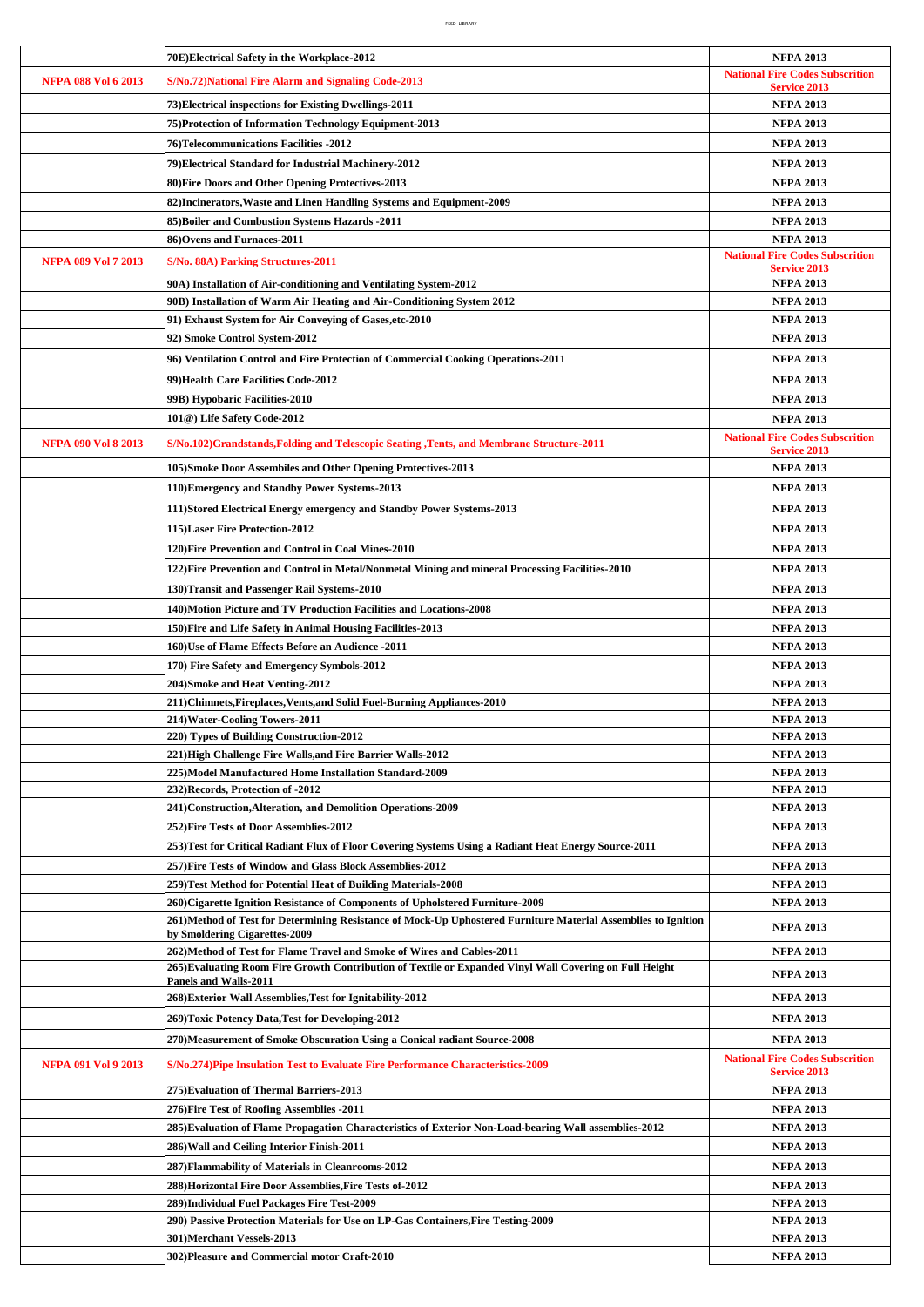|                             | 303)Marinas and Boatyards-2011                                                                                                    | <b>NFPA 2013</b>                                              |
|-----------------------------|-----------------------------------------------------------------------------------------------------------------------------------|---------------------------------------------------------------|
|                             | 306)Control of Gas Hazards on Vessels-2009                                                                                        | <b>NFPA 2013</b>                                              |
|                             | 307) Marine Terminals, Piers, and Wharves-2011                                                                                    | <b>NFPA 2013</b>                                              |
|                             | 312)Fire Protection of Vessels During Construction,Conversion,Repair,and Lay-Up-2011                                              | <b>NFPA 2013</b>                                              |
|                             | 318) Protection of Semiconductor Fabrication Facilities -2012                                                                     | <b>NFPA 2013</b>                                              |
|                             | 326)Safeguarding Tanks and Containers-2010                                                                                        | <b>NFPA 2013</b>                                              |
|                             | 385) tank Vehicles for Flammable and Combustible Liquids-2012                                                                     | <b>NFPA 2013</b>                                              |
|                             | 400)Hazardous Materials Code-2013                                                                                                 | <b>NFPA 2013</b>                                              |
|                             | 403) Aircraft Rescure and Fire Fighting Services at Airports-2009                                                                 | <b>NFPA 2013</b>                                              |
|                             | 405) recurning Proficiency of Airport Fire Fighters-2010                                                                          | <b>NFPA 2013</b>                                              |
|                             | 407)Aircraft Fuel Servicing-2012                                                                                                  | <b>NFPA 2013</b>                                              |
|                             | 408) Aircraft Hand Portable Fire Extinguishers-2010                                                                               | <b>NFPA 2013</b>                                              |
|                             | 409)Aircraft Hangars-2011                                                                                                         | <b>NFPA 2013</b>                                              |
|                             | 410)Aircraft maintenance-2010                                                                                                     | <b>NFPA 2013</b>                                              |
|                             | 412) Evaluating Aircraft Rescue and Fire-Fighting Foam Equipment-2009                                                             | <b>NFPA 2013</b>                                              |
|                             | 414) Aircraft Rescure and Fire-Fighting Vehicles-2012                                                                             | <b>NFPA 2013</b>                                              |
|                             | 415)Airport Terminal Buildings,Fueling Ramp Drainage,Loading Walkways-2013                                                        | <b>NFPA 2013</b>                                              |
|                             | 418)Heliports-2011                                                                                                                | <b>NFPA 2013</b>                                              |
|                             | 423)Construction and Protectionof Aircraft Engine Test Facilities-2010                                                            | <b>NFPA 2013</b>                                              |
| <b>NFPA 092 Vol 10 2013</b> | S/NO.472)Competence of Responders to Hazardous Materials/Weapons of Mass Destruction Incidents-2013                               | <b>National Fire Codes Subscrition</b><br><b>Service 2013</b> |
|                             | 473) Competencies for EMS Personnel Responding to Hazardous Materials/Weapons of Mass Destruction Incidents<br>2013               | <b>NFPA 2013</b>                                              |
|                             | 484)Combustible Metals-2012                                                                                                       | <b>NFPA 2013</b>                                              |
|                             | 495)Explosive Materials Code-2010                                                                                                 | <b>NFPA 2013</b>                                              |
|                             | 496)Purged and Pressurized Enclosures for Electrical Equipment-2008                                                               | <b>NFPA 2013</b>                                              |
|                             | 498)Safe Havens for Vehicles Transporting Explosives-2010                                                                         | <b>NFPA 2013</b>                                              |
|                             | 501)Manufactured Housing-2010                                                                                                     | <b>NFPA 2013</b>                                              |
|                             | 501A)Fire Safety Criteria for Manufactured Home Installations,Sites,and Communities-2009                                          | <b>NFPA 2013</b>                                              |
|                             | 502)Road Tunnels, Bridges, and Other Limited Access Highways-2011                                                                 | <b>NFPA 2013</b>                                              |
|                             | 505)Powered Industrial Trucks Including Type Designations,Areas of Use,Maintenance,and Operations-2011                            | <b>NFPA 2013</b>                                              |
|                             | 520)Subterranean Spaces-2010                                                                                                      | <b>NFPA 2013</b>                                              |
|                             | 557) Fire Loads in Structual Fire Protection Design-2012                                                                          | <b>NFPA 2013</b>                                              |
|                             | 600)Industrial Fire Brigades-2010                                                                                                 | <b>NFPA 2013</b>                                              |
|                             | 601) Security Dervices in Fire Loss Prevention-2010                                                                               | <b>NFPA 2013</b>                                              |
|                             | 654)Prevention of Fire and Dust Explosions from Manufacturing Combustible Particulate Solids-2013                                 | <b>NFPA 2013</b>                                              |
|                             | 655)Sulfur Fires and Explosions-2012                                                                                              | <b>NFPA 2013</b>                                              |
|                             | 664) Fires and Explosions in Wood Processing and Woodworking Facilities-2012                                                      | <b>NFPA 2013</b>                                              |
|                             | 701)Methods of Fire Tests for Flame Propagation of Textiles and Films-2010                                                        | <b>NFPA 2013</b>                                              |
|                             | 703)Fire Retardant-Treated Wood and Fire-Retardant Coating for Building Materials-2012                                            | NFPA 2013                                                     |
|                             | 704)Identification of the Hazards of Materials-2012                                                                               | <b>NFPA 2013</b>                                              |
|                             | 720)Carbon Monoxide Detection and Warning Equipment-2012                                                                          | <b>NFPA 2013</b>                                              |
|                             | 731) Electronic Premises Security Systema-2011                                                                                    | <b>NFPA 2013</b>                                              |
|                             | 750)Water Mist Fire Protection Systems-2010                                                                                       | <b>NFPA 2013</b>                                              |
| <b>NFPA 093 Vol 11 2013</b> | S/No. 780)Installation of Lightning Protection Systems-2011                                                                       | <b>National Fire Codes Subscrition</b><br><b>Service 2013</b> |
|                             | 790)Third-Party Field Evaluation Bodies-2012                                                                                      | <b>NFPA 2013</b>                                              |
|                             | 801) Facilities Handling Radioactive Materials-2008                                                                               | <b>NFPA 2013</b>                                              |
|                             | 804)Fire Protection for Advanced Light Water Reactor Electric Generating Plants-2010                                              | <b>NFPA 2013</b>                                              |
|                             | 805) Light Water reactor Electric Generating Plants-2010                                                                          | <b>NFPA 2013</b>                                              |
|                             | 806)Performance-Based Standard for Fire Protection for Advanced Nuclear Reactor Electric Generating Plants<br>change Process-2010 | <b>NFPA 2013</b>                                              |
|                             | 820) Fire Protection in Wastewater Treatment and Collection Facilities -2012                                                      | <b>NFPA 2013</b>                                              |
|                             | 853) Stationary Fuel Cell Power Systems-2010                                                                                      | <b>NFPA 2013</b>                                              |
|                             | 900)Building Energy Code-2010                                                                                                     | <b>NFPA 2013</b>                                              |
|                             | 909)Protection of Cultural Resource properties-2010                                                                               | <b>NFPA 2013</b>                                              |
|                             | 914)Fire Protection in Historic Structures-2010                                                                                   | <b>NFPA 2013</b>                                              |
|                             | 1000)Fire Service Rrofessional Qualification Accreditation and Certification System-2011                                          | <b>NFPA 2013</b>                                              |
|                             | 1001) Fire Fighter Professional Qualifications-2013                                                                               | <b>NFPA 2013</b>                                              |
|                             | 1002)Fire Apparatus Driver/Operator Professional Qualifications-2009                                                              | <b>NFPA 2013</b>                                              |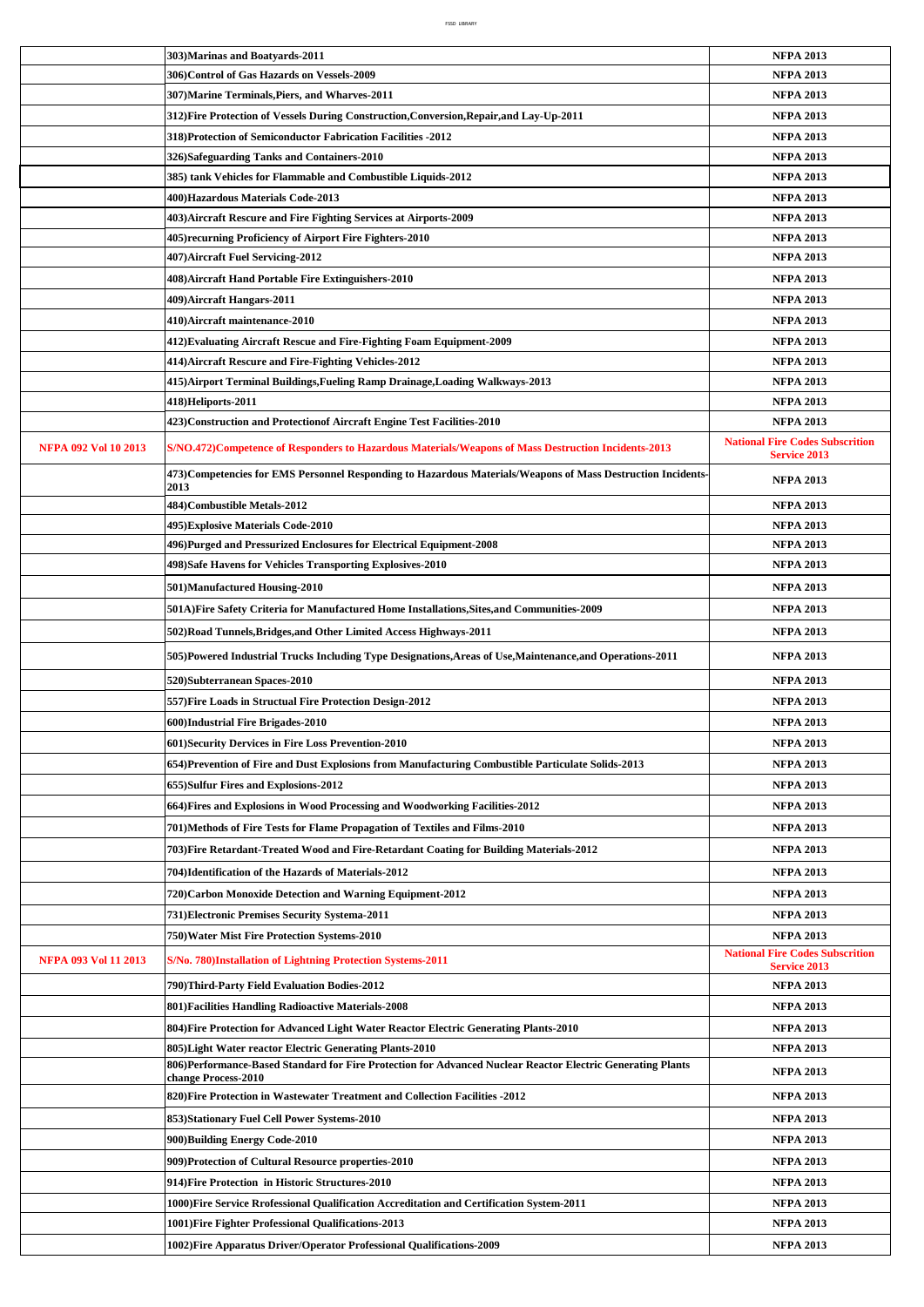|                             | 1003) Airport Fire Fighter Professional Qualifications-2010                                                                                                               | <b>NFPA 2013</b>                                              |
|-----------------------------|---------------------------------------------------------------------------------------------------------------------------------------------------------------------------|---------------------------------------------------------------|
|                             | 1005)Marine Fire Fighting for Land-Based Fire Fighters                                                                                                                    | <b>NFPA 2013</b>                                              |
|                             | 1006)Technical Rescuer Professional Qualifications-2008                                                                                                                   | <b>NFPA 2013</b>                                              |
| <b>NFPA 094 Vol 12</b>      | S/No.1021)Fire Officer Professional Qualifications-2009                                                                                                                   | <b>National Fire Codes Subscrition</b>                        |
|                             | 1026)Incident Management Personnel Professional Qualifications-2009                                                                                                       | <b>Service 2013</b><br><b>NFPA 2013</b>                       |
|                             |                                                                                                                                                                           |                                                               |
|                             | 1031)Professional Qualifications for Fire Inspector and Plan Examiner-2009                                                                                                | <b>NFPA 2013</b>                                              |
|                             | 1033) Fire Investigator Professional Qualifications-2009<br>1035)Fire and Life Safety Educator,Public,Information Officer,and Juvenile Firesetter Intervention Specialist | <b>NFPA 2013</b>                                              |
|                             | <b>Professional Qualifications-2010</b>                                                                                                                                   | <b>NFPA 2013</b>                                              |
|                             | 1037)Professional Qualifications for Fire Marshal-2012                                                                                                                    | <b>NFPA 2013</b>                                              |
|                             | 1041) Fire Service Instructor Professional Qualifications-2012                                                                                                            | <b>NFPA 2013</b>                                              |
|                             | 1051)Wildland Fire Fighter Professional Qualifications-2012                                                                                                               | <b>NFPA 2013</b>                                              |
|                             | 1061)Public Safety Telecommunicator Qualifications-2007                                                                                                                   | <b>NFPA 2013</b>                                              |
|                             | 1071)Emergency Vehicle Technicians-2011                                                                                                                                   | <b>NFPA 2013</b>                                              |
|                             | 1081)Industrial Fire Brigade Member Professional Qualifications-2012                                                                                                      | <b>NFPA 2013</b>                                              |
|                             | 1122)Code for Model Rocketry-2013                                                                                                                                         | <b>NFPA 2013</b>                                              |
|                             | 1123)Fireworks Display-2010                                                                                                                                               | <b>NFPA 2013</b>                                              |
|                             | 1124)Fireworks and Pyrotechnic Articles-2013                                                                                                                              | <b>NFPA 2013</b>                                              |
|                             | 1126)Use of Pyrotechinics Before a Proximate Audience-2011                                                                                                                | <b>NFPA 2013</b>                                              |
|                             | 1127)High Power Rocketry-2013                                                                                                                                             | <b>NFPA 2013</b>                                              |
|                             | 1128)Fire Test for Flame Breaks-2013                                                                                                                                      | <b>NFPA 2013</b>                                              |
|                             | 1129)Fire Test for Covered Fuse on Consumer Fire works-2013                                                                                                               | <b>NFPA 2013</b>                                              |
|                             | 1141)Infrastructure for Land Development in Wildland, Rural, and Suburban Arears-2012                                                                                     | <b>NFPA 2013</b>                                              |
|                             | 1142) Water Supplies for Suburban and Rural Fire Fighting-2012                                                                                                            | <b>NFPA 2013</b>                                              |
|                             | 1143)Wildland Fire Management-2009                                                                                                                                        | <b>NFPA 2013</b>                                              |
|                             | 1144)Reducing Structure Ignition Hazards from Wildland Fire-2013                                                                                                          | <b>NFPA 2013</b>                                              |
|                             | 1150) Foam Chemicals for Fires in Class A Fuels-2004                                                                                                                      | <b>NFPA 2013</b>                                              |
|                             | 1192)Recreational Vehicles-2011                                                                                                                                           | <b>NFPA 2013</b>                                              |
|                             | 1194) Recreational Vehicle Parks and Campgrounds-2011                                                                                                                     | <b>NFPA 2013</b>                                              |
|                             | 1201)Providing Fire and Emergency Services to the Public-2010                                                                                                             | <b>NFPA 2013</b>                                              |
|                             | 1221)Communications, Emergency Services-2013                                                                                                                              | <b>NFPA 2013</b>                                              |
|                             | 1407)Training Fire Service Rapid Intervention Crews-2010                                                                                                                  | <b>NFPA 2013</b>                                              |
|                             | 1410)Training for Initial Emergency Scene Operations-2010                                                                                                                 | <b>NFPA 2013</b>                                              |
|                             | 1451) Fire Service Vehicle Operations Training Program-2007                                                                                                               | <b>NFPA 2013</b>                                              |
| <b>NFPA 095 Vol 13 2013</b> | S/No.1500) Fire Department Occupational Safety and Health Program-2013                                                                                                    | <b>National Fire Codes Subscrition</b><br><b>Service 2013</b> |
|                             | 1521)Fire Department Safety Officer-2008                                                                                                                                  | <b>NFPA 2013</b>                                              |
|                             | 1561)Emergency Services Incident Management System-2008                                                                                                                   | <b>NFPA 2013</b>                                              |
|                             | 1581)Fire Department Infection Control Program-2010                                                                                                                       | <b>NFPA 2013</b>                                              |
|                             | 1582)Medical Programs for Fire Departments-2013                                                                                                                           | <b>NFPA 2013</b>                                              |
|                             | 1583)Health-Related Fitness for Fire Department Members-2008                                                                                                              | <b>NFPA 2013</b>                                              |
|                             | 1584) Rehabilitation Process for Members During Emergency Operations and Training Exercises-2008                                                                          | <b>NFPA 2013</b>                                              |
|                             | 1600)Disaster/Emergency Management-2010                                                                                                                                   | <b>NFPA 2013</b>                                              |
|                             | 1620)Pre-Incident Planning-2010                                                                                                                                           | <b>NFPA 2013</b>                                              |
|                             | 1670) Operations and Training for Technical Search and Rescue Incidents-2009                                                                                              | <b>NFPA 2013</b>                                              |
|                             | 1710)Career Fire Departments , Oraganization and Deployment -2010                                                                                                         | <b>NFPA 2013</b>                                              |
|                             | 1720) Volunteer Fire Departments, Oraganization and Deployment-2010                                                                                                       | <b>NFPA 2013</b>                                              |
|                             | 1801)Thermal Imagers for the Fire Service-2013                                                                                                                            | <b>NFPA 2013</b>                                              |
|                             | 1851)Protective Ensembles for Structural Fire Fighting and Proximity Fire Fighting -2008                                                                                  | <b>NFPA 2013</b>                                              |
|                             | 1852)Open-Circuit Self-Contained Breathing Apparatus                                                                                                                      | <b>NFPA 2013</b>                                              |
|                             | 1901) Automotive Fire Apparatus-2009                                                                                                                                      | <b>NFPA 2013</b>                                              |
|                             | 1906) Wildland Fire Apparatus-2012                                                                                                                                        | <b>NFPA 2013</b><br><b>National Fire Codes Subscrition</b>    |
| <b>NFPA 096 Vol 14 2013</b> | S/No.1911)In-Service Automotive Fire Apparatus-2012                                                                                                                       | <b>Service 2013</b>                                           |
|                             | 1912)Fire Apparatus Refurbishing-2011                                                                                                                                     | <b>NFPA 2013</b>                                              |
|                             | 1917)Automotive Ambulances-2013                                                                                                                                           | <b>NFPA 2013</b>                                              |
|                             | 1925)Marine Fire-Fighting Vessels-2008                                                                                                                                    | <b>NFPA 2013</b>                                              |
|                             | 1931)Manufacturer's Design of Fire Department Ground Ladders-2010                                                                                                         | <b>NFPA 2013</b>                                              |
|                             | 1932)Use,Maintenance,and Service Testing of in-Service Fire Department Ground Ladders-2010<br>1936)Powered Rescue Tools-2010                                              | <b>NFPA 2013</b><br><b>NFPA 2013</b>                          |
|                             |                                                                                                                                                                           |                                                               |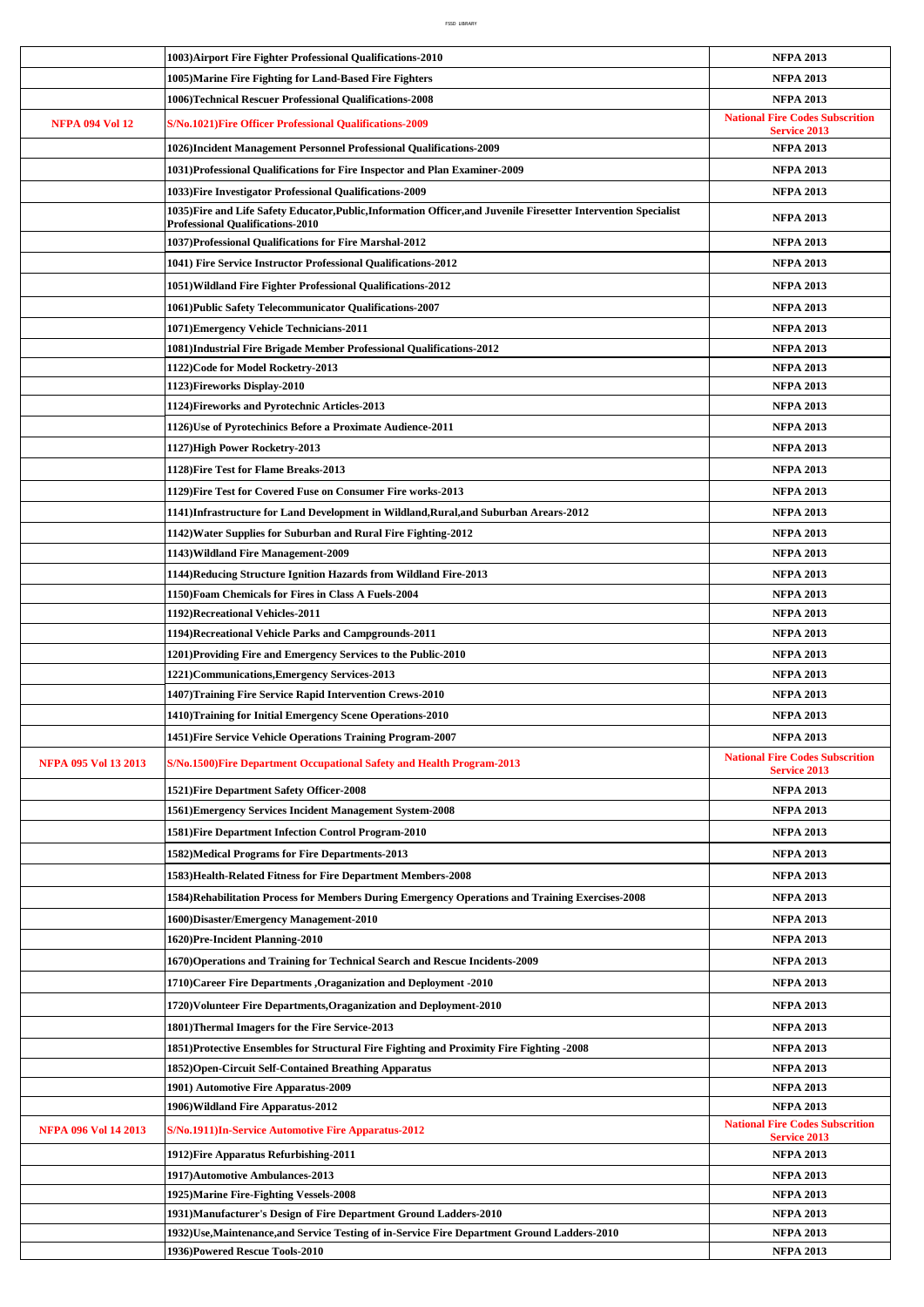|                             | 1951)Protective Ensembles for Technical Rescue Incidents-2013                                        | <b>NFPA 2013</b>                                              |
|-----------------------------|------------------------------------------------------------------------------------------------------|---------------------------------------------------------------|
|                             | 1952) Surface Water Operations Protective Clothing and Equipment -2010                               | <b>NFPA 2013</b>                                              |
|                             | 1961)Fire Hose-2013                                                                                  | <b>NFPA 2013</b>                                              |
|                             | 1962) Inspection, Care, Use of Fire Hose, Couplings and Nozzles-2008                                 | <b>NFPA 2013</b>                                              |
|                             | 1963)Fire Hose Connections-2009                                                                      | <b>NFPA 2013</b>                                              |
|                             | 1965)Fire Hose Appliances-2009                                                                       | <b>NFPA 2013</b>                                              |
|                             | 1971)Protective Ensembles for Structural Fire Fighting and Proximity Fire Fighting-2013              | <b>NFPA 2013</b>                                              |
|                             |                                                                                                      |                                                               |
|                             | 1975)Station/Work Uniforms for Emergency Services-2009                                               | <b>NFPA 2013</b>                                              |
|                             | 1977)Protective Clothing and Equipment for Wildland Fire Fighting-2011                               | <b>NFPA 2013</b>                                              |
|                             | 1981) Open-Circuit Self-Contained Breathing Apparatus (SCBA) for Emergency Services-2007             | <b>NFPA 2013</b>                                              |
|                             | 1982) Personal Alert Safety Systems (PASS)-2007                                                      | <b>NFPA 2013</b>                                              |
|                             | 1983) Life Safety Rope and Equipment for Emergency Services-2012                                     | <b>NFPA 2013</b>                                              |
|                             | 1984) Respirators for Wildland Fire-Fighting Operations-2011                                         | <b>NFPA 2013</b>                                              |
|                             | 1989) Breathing Air Quality for Emergency Services Respiratory Protection-2008                       | <b>NFPA 2013</b>                                              |
| <b>NFPA 097 Vol 15 2013</b> | S/No.1991)Vapor-Protective Ensembles for Hazardous Materials Emergencies -2005                       | <b>National Fire Codes Subscrition</b><br><b>Service 2013</b> |
|                             | 1992)Liquid Splash-Protective Ensembles and Clothing for Hazardous materials Emergencies-2012        | <b>NFPA 2013</b>                                              |
|                             | 1994)Protective Ensembles for Chemical/Biological Terrorism Incidents-2012                           | <b>NFPA 2013</b>                                              |
|                             | 1999)Protective Clothing for Medical Emergency Operations-2008                                       | <b>NFPA 2013</b>                                              |
|                             | 2001)Clean Agent Fire Extinguishing Systems-2012                                                     | <b>NFPA 2013</b>                                              |
|                             | 2010) Fixed Aerosol Fire-Extinguishing Systems-2010                                                  | <b>NFPA 2013</b>                                              |
|                             | 2112)Industrial Personnel,Flame-Resistant Garments-2012                                              | <b>NFPA 2013</b>                                              |
|                             | 2113)Industrial Personnel,Care of Flame-Resistant Garments-2012                                      | <b>NFPA 2013</b>                                              |
|                             | 5000)Building Construction and Safety Code@-2012                                                     | <b>NFPA 2013</b>                                              |
| <b>NFPA 098 Vol 16 2013</b> | S/No.13E)Fire Department Operations in Propertions Protected by Sprinkler and Standpipe Systems-2010 | <b>National Fire Codes Subscrition</b><br><b>Service 2013</b> |
|                             | 53) Oxygen-Enriched Atmospheres-2011                                                                 | <b>NFPA 2013</b>                                              |
|                             | 70B) Electrical Equipment Maintenance-2010                                                           | <b>NFPA 2013</b>                                              |
|                             | 77) Static Electric-2007                                                                             | <b>NFPA 2013</b>                                              |
|                             | 80A) Exterior Fire Exposures-2012                                                                    | <b>NFPA 2013</b>                                              |
|                             | 87) Fluid Heaters-2011                                                                               | <b>NFPA 2013</b>                                              |
|                             | 101A) Alternative Approaches to Life Safety-2013                                                     | <b>NFPA 2013</b>                                              |
|                             | 329) Handling Releases of Flammable and Combustible Liquids and Gases-2010                           | <b>NFPA 2013</b>                                              |
|                             | 402) Aircraft Rescue and Fire Fighting Operation-2013                                                | <b>NFPA 2013</b>                                              |
|                             | 424) Airport/Community Emergency Planning -2013                                                      | <b>NFPA 2013</b>                                              |
|                             | 450) Emergency Medical Services and System-2013                                                      | <b>NFPA 2013</b>                                              |
|                             | 550) Fire Safety Concepts Tree-2007                                                                  | <b>NFPA 2013</b>                                              |
|                             | 551) Evaluation of Fire Risk Assessments-2010                                                        | <b>NFPA 2013</b>                                              |
|                             | 555) Evaluating Potential for Room Flashover-2013                                                    | <b>NFPA 2013</b>                                              |
|                             | 556) Fire Hazard tp Occupants of Passenger Road Vehicals-2010                                        | <b>NFPA 2013</b>                                              |
|                             |                                                                                                      | <b>National Fire Codes Subscrition</b>                        |
| <b>NFPA 099 Vol 17 2013</b> | <b>S/No.610) Motorsports Venues-2009</b>                                                             | <b>Service 2013</b>                                           |
|                             | 705)Field Flame Test for Textiles and Films-2009                                                     | <b>NFPA 2013</b>                                              |
|                             | 730) Premises Security -2011                                                                         | <b>NFPA 2013</b>                                              |
|                             | 791) Unlabeled Electrical Equipment Evaluation -2012                                                 | <b>NFPA 2013</b>                                              |
|                             | 850) Electric Generating Plants-2010                                                                 | <b>NFPA 2013</b>                                              |
|                             | 851) Hydroelectric Generating Plants-2010                                                            | <b>NFPA 2013</b>                                              |
|                             | 901) Standard Classifications for Incident Reporting and Fire Protection Data-2011                   | <b>NFPA 2013</b>                                              |
|                             | 921)Fire and Explosion Investigations, Guide for-2011<br>1145)Class A Foams-2011                     | <b>NFPA 2013</b><br><b>NFPA 2013</b>                          |
|                             |                                                                                                      |                                                               |
|                             | 1250) Fire and Emergency Services Organization Risk Management -2010                                 | <b>NFPA 2013</b>                                              |
|                             | 1401) Fire Protection Training Reports and Records-2012                                              | <b>NFPA 2013</b>                                              |
|                             | 1402) Building Fire Service Training Centre-2012                                                     | <b>NFPA 2013</b>                                              |
|                             | 1405) Land-Based Fire Departments That Respond to Marine Vessel Fires-2011                           | <b>NFPA 2013</b>                                              |
|                             | 1452)Training Fire Department Personnel to Conduct Dwelling Fire Safety Surveys-2010                 | <b>NFPA 2013</b><br><b>National Fire Codes Subscrition</b>    |
| <b>NFPA 100 Vol 18 2013</b> | NFPA Vol 18-A Compilation of NFPA Codes, Standards, Recommended Practices and Guides                 | <b>Service 2013</b><br><b>National Fire Code Subscrition</b>  |
| <b>NFPA 101 Vol 1 2018</b>  | <b>S/No.1)Fire Code-2018</b>                                                                         | <b>Service 2018</b>                                           |
|                             | 2)Hydrogen Technologies Code-2016                                                                    | <b>NFPA 2018</b>                                              |
|                             | 3) Fire Protection and Life Safety Systems-2018                                                      | <b>NFPA 2018</b>                                              |
|                             | 4) Integated Fire and Life Safety System Testing-2018                                                | <b>NFPA 2018</b>                                              |
|                             | 10) Portable Fire Extinguishers-2018                                                                 | <b>NFPA 2018</b>                                              |
| <b>NFPA 102 Vol 2 2018</b>  | S/No.11)Low-,Medium-and High-Expansion Foam-2016                                                     | <b>National Fire Code Subscrition</b><br><b>Service 2018</b>  |
|                             | 12) Carbon Dioxide Extinguishing System-2015                                                         | <b>NFPA 2018</b>                                              |
|                             | 12A)Halon 1301 Fire Extinguishing System-2015                                                        | <b>NFPA 2018</b>                                              |
|                             | 13) Installation of Sprinkler Systems-2016                                                           | <b>NFPA 2018</b>                                              |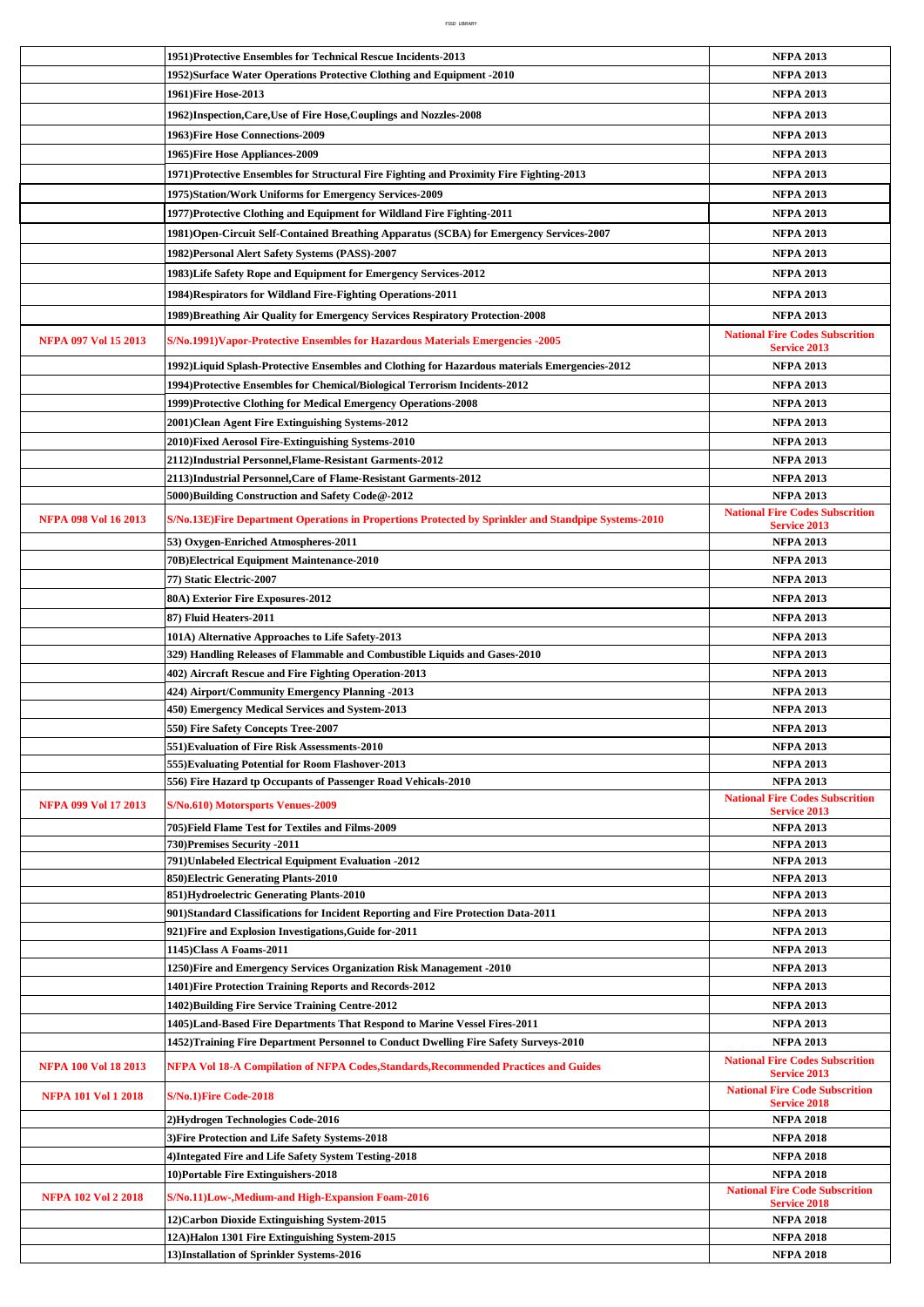|                            | 13D)Sprinkler System in One-and Two-Family Dwellings and Manufactured Homes-2016                          | <b>NFPA 2018</b>                                              |
|----------------------------|-----------------------------------------------------------------------------------------------------------|---------------------------------------------------------------|
|                            | 13R)Sprinkler System in Low-Rise Residential Occupancies-2016                                             | <b>NFPA 2018</b>                                              |
|                            | 14) Standpipe and Hose Systems-2016                                                                       | <b>NFPA 2018</b>                                              |
|                            | 15) Water Spray Fixed Systems-2017                                                                        | <b>NFPA 2018</b>                                              |
|                            | 16) Foam-Water Sprinkler Systems and Foam-Water Spray Systems-2015                                        | <b>NFPA 2018</b>                                              |
|                            | 17) Dry Chemical Extinguishing System-2017                                                                | <b>NFPA 2018</b>                                              |
|                            | 17A) Wet Chemical Extinguishing Systems-2017                                                              | <b>NFPA 2018</b>                                              |
|                            | 18) Wetting Agents -2017                                                                                  | <b>NFPA 2018</b>                                              |
|                            | 18A) Water Additives for Fire Control and Vapor Mitigation-2017                                           | <b>NFPA 2018</b><br><b>National Fire Codes Subscrition</b>    |
| <b>NFPA 103 Vol 3 2018</b> | S/No.20)Installation of Stationary Pumps -2016<br>22) Water Tanks for Private Fire Protection-2013        | <b>Service 2018</b><br><b>NFPA 2018</b>                       |
|                            | 24) Private Fire Service Mains and Their Appurtenances-2016                                               | <b>NFPA 2018</b>                                              |
|                            | 25) Water-Based Fire Protection Systems-2017                                                              | <b>NFPA 2018</b>                                              |
|                            | 30)Flammable and Combustible Liquids Code-2018                                                            | <b>NFPA 2018</b>                                              |
|                            | 30A)Motor Fuel Dispensing Facilities and Repair Garages-2018                                              | <b>NFPA 2018</b>                                              |
|                            | 30B)Aerosol Products, Manufacture and Storage-2015                                                        | <b>NFPA 2018</b>                                              |
|                            | 31) Installation of Oil-Burning Equipment-2016                                                            | <b>NFPA 2018</b>                                              |
|                            | 32)Drycleaning Facilities-2016                                                                            | <b>NFPA 2018</b>                                              |
|                            | 33) Spray Application Using Flammable or Combustible Materials-2016                                       | <b>NFPA 2018</b>                                              |
|                            | 34)Dipping,Coating,and Printing Processes Using Flammable or Combustible Liqiuds-2015                     | <b>NFPA 2018</b>                                              |
|                            | 35) Manufacture of Organic Coatings-2016                                                                  | <b>NFPA 2018</b>                                              |
|                            | 36)Solvent Extraction Plants-2017                                                                         | <b>NFPA 2018</b>                                              |
|                            | 37) Stationary Combustion Engines and Gas Turbines-2018                                                   | <b>NFPA 2018</b>                                              |
|                            | 40)Storage and Handling of Cellulose Nitrate Film-2016                                                    | <b>NFPA 2018</b>                                              |
|                            | 45) Fire Protection for Laboratories Using Chemicals-2015                                                 | <b>NFPA 2018</b>                                              |
| <b>NFPA 104 Vol 4 2018</b> | S/No.51)Design and Installation of Oxygen-Fuel Gas System for Welding, Cutting, and Allied Processes-2018 | <b>National Fire Codes Subscrition</b><br><b>Service 2018</b> |
|                            | 51B)Welding,Cutting,Other Hot Work-2014                                                                   | <b>NFPA 2018</b>                                              |
|                            | 52) Vehicular Natural Gas Fuel Systems-2016                                                               | <b>NFPA 2018</b>                                              |
|                            | 54) National Fuel Gas Code-2018                                                                           | <b>NFPA 2018</b>                                              |
|                            | 55) Compressed Gases and Cryogenic Fluids Code-2016                                                       | <b>NFPA 2018</b>                                              |
|                            | 56) Cleaning and Purging of Flammable Gas Piping Systems-2017                                             | <b>NFPA 2018</b>                                              |
|                            | 58)Liquefied Petroleum Gas Code-2017                                                                      | <b>NFPA 2018</b>                                              |
|                            | 59) Utility LP-Gas Plant Code-2018                                                                        | <b>NFPA 2018</b>                                              |
|                            | 59A)Liquefied Nature Gas(LNG)-2016                                                                        | <b>NFPA 2018</b>                                              |
|                            | 61) Fires and Dust Explosions in Agricultural and Food Processing Facilities-2017                         | <b>NFPA 2018</b>                                              |
|                            | 68) Explosion Protection by Deflagration Venting-2013                                                     | <b>NFPA 2018</b>                                              |
|                            | 69) Explosion Prevention Systems-2014                                                                     | <b>NFPA 2018</b>                                              |
| <b>NFPA 105 Vol 5 2018</b> | S/No.70)National Electrical Code®-2017                                                                    | <b>National Fire Codes Subscrition</b><br><b>Service 2018</b> |
|                            | 70E)Electrical Safety in the Workplace-2018                                                               | <b>NFPA 2018</b>                                              |
| <b>NFPA 106 Vol 6 2018</b> | S/No.72) National Fire Alarm and Signaling Code®-2016                                                     | <b>National Fire Codes Subscrition</b><br><b>Service 2018</b> |
|                            | 73) Electrical Inspections for Existing Dwelling-2016                                                     | <b>NFPA 2018</b>                                              |
|                            | 75) Information Technology Equipment -2017                                                                | <b>NFPA 2018</b>                                              |
|                            | 76) Telecommunications Facilities-2016                                                                    | <b>NFPA 2018</b>                                              |
|                            | 79) Electrical Standard for Industrial Machinery-2015                                                     | <b>NFPA 2018</b>                                              |
|                            | 80) Fire Doors and Other Opening Protectives-2016                                                         | <b>NFPA 2018</b>                                              |
|                            | 82) Incinerators and Waste and Linen Handling System and Equipment -2014                                  | <b>NFPA 2018</b>                                              |
|                            | 85) Boiler and Combustion System Hazards-2015                                                             | <b>NFPA 2018</b>                                              |
|                            |                                                                                                           | <b>NFPA 2018</b>                                              |
| <b>NFPA 107 Vol 7 2018</b> | 86) Ovens and Furnaces-2015<br>S/No.87)Fluid Heaters-2018                                                 | <b>National Fire Codes Subscrition</b>                        |
|                            | 88A)Parking Structures-2015                                                                               | <b>Service 2018</b><br><b>NFPA 2018</b>                       |
|                            | 90A)Installation of Air-Conditioning and Ventilating Systems-2018                                         | <b>NFPA 2018</b>                                              |
|                            | 90B)Installation of Warm Air Heating and Air-Conditioning Systems-2018                                    | <b>NFPA 2018</b>                                              |
|                            |                                                                                                           |                                                               |
|                            | 91) Exhaust Systems for Air Conveying of Gases, etc.-2015                                                 | <b>NFPA 2018</b>                                              |
|                            | 92)Smoke Control Systems-2015                                                                             | <b>NFPA 2018</b>                                              |
|                            | 96) Ventilation Control and Fire Protection of Commercial Cooking Operations-2017                         | <b>NFPA 2018</b>                                              |
|                            | 99) Health Care Facilities Code-2018                                                                      | <b>NFPA 2018</b>                                              |
|                            | 99B)Hypobaric Facilities-2018                                                                             | <b>NFPA 2018</b>                                              |
|                            | 101 <sup>®</sup> )Life Safety Code <sup>®</sup> -2018                                                     | <b>NFPA 2018</b>                                              |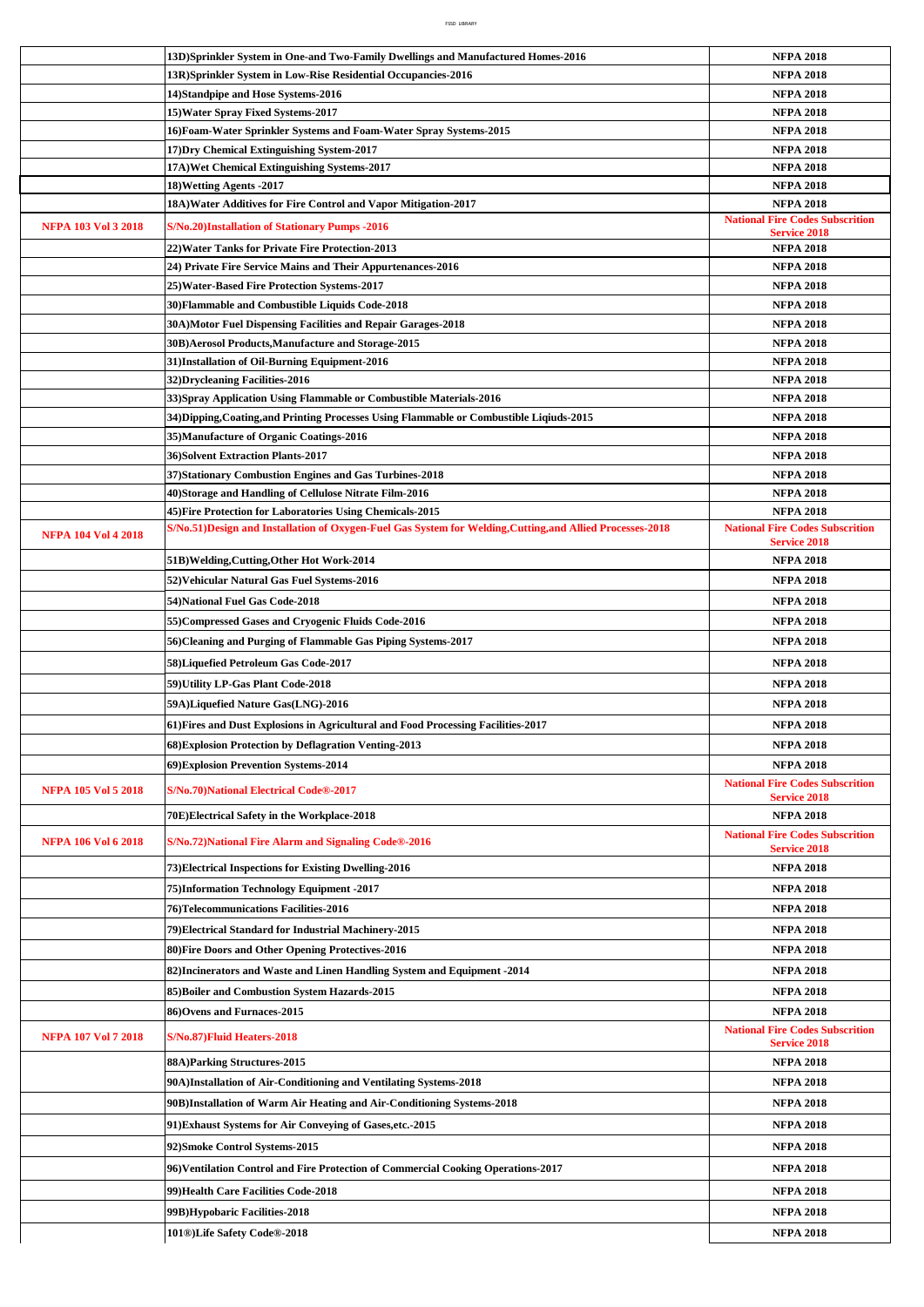| <b>NFPA 108 Vol 8 2018</b> | S/No.102)Grandstanda, Folding and Telescopic Seating, Tents, and Membrane Structures-2016                                                       | <b>National Fire Codes Subscrition</b><br><b>Service 2018</b> |
|----------------------------|-------------------------------------------------------------------------------------------------------------------------------------------------|---------------------------------------------------------------|
|                            | 105)Smoke Door Assemblies and Other Opening Protectives-2016                                                                                    | <b>NFPA 2018</b>                                              |
|                            | 110) Emergency and Standby Power Systems-2016                                                                                                   | <b>NFPA 2018</b>                                              |
|                            | 111)Stored Electrical Energy Emergency and Standby Power Systems-2016                                                                           | <b>NFPA 2018</b>                                              |
|                            | 115)Laser Fire Protection-2016                                                                                                                  | <b>NFPA 2018</b>                                              |
|                            | 120) Coal Mines-2015                                                                                                                            | <b>NFPA 2018</b>                                              |
|                            | 122)Metal/Nometal Mining and Metal Mineral Processing Facilities-2015                                                                           | <b>NFPA 2018</b>                                              |
|                            | 130) Transit and Passenger Rail Systems-2017                                                                                                    | <b>NFPA 2018</b>                                              |
|                            | 140)Motion Picture and TV Production Facilities and Locations-2018                                                                              | <b>NFPA 2018</b>                                              |
|                            | 150) Animal Housing Facilities-2016                                                                                                             | <b>NFPA 2018</b>                                              |
|                            | 160)Flame Effects Before an Audience-2016                                                                                                       | <b>NFPA 2018</b>                                              |
|                            | 170) Fire Safety and Emergency Symbols-2018                                                                                                     | <b>NFPA 2018</b>                                              |
|                            | 204)Smoke and Heat Venting-2015                                                                                                                 | <b>NFPA 2018</b>                                              |
|                            | 211)Chimneys,Fireplaces,Vents,and Solid Fuel-Burning Appliances-2016                                                                            | <b>NFPA 2018</b>                                              |
|                            | 214) Water-Cooling Towers-2016                                                                                                                  | <b>NFPA 2018</b>                                              |
|                            | 220) Types of Building Construction - 2018                                                                                                      | <b>NFPA 2018</b>                                              |
|                            | 221)High Challenge Fire Walls,and Fire Barrier Walls-2018                                                                                       | <b>NFPA 2018</b>                                              |
|                            | 225)Model Manufactured Home Installation Standard-2017                                                                                          | <b>NFPA 2018</b>                                              |
|                            | 232)Records,Protection of-2017                                                                                                                  | <b>NFPA 2018</b>                                              |
|                            | 241)Construction,Alteration ,and Demolition Operations-2013                                                                                     | <b>NFPA 2018</b>                                              |
|                            | 252) Fire Tests of Door Assemblies-2017                                                                                                         | <b>NFPA 2018</b>                                              |
|                            | 253)Test for Critical Radiant Flux of Floor Covering System Using a Radiant Heat Energy Source-2015                                             | <b>NFPA 2018</b>                                              |
|                            | 257)Fire Tests for Window and Glass Block assemblies-2017                                                                                       | <b>NFPA 2018</b>                                              |
|                            | 259)Test Method for Potential Heat of Building Materials-2013                                                                                   | <b>NFPA 2018</b>                                              |
|                            | 260)Cigarette Ignition Resistance of Components of Upholstered Furniture-2013                                                                   | <b>NFPA 2018</b>                                              |
|                            |                                                                                                                                                 |                                                               |
|                            | 261)Method of Test for Determining Resistance of Mock-Up Upholstered Furniture Material Assemblies to<br>Ignition by Smoldering Cigarattes-2013 | <b>NFPA 2018</b>                                              |
|                            | 262)Methods of Test for Flame Travel and Smoke of Wires and Cables for Use in Air-Handling Spaces-2015                                          | <b>NFPA 2018</b>                                              |
|                            | 265)Evaluating Room Fire Growth Contribution of Textile or Expanded Vinyl Wall Coverings on Full Height<br>Panels and Wallc-2015                | <b>NFPA 2018</b>                                              |
|                            | 268) Exterior Wall Assemblies, Test for Ignitability-2017                                                                                       | <b>NFPA 2018</b>                                              |
|                            | 269)Toxic Potency Data,Test for Developing -2017                                                                                                | <b>NFPA 2018</b>                                              |
|                            |                                                                                                                                                 |                                                               |
|                            | 270)Measurement of Smoke Obscuration Using a Conical Radiant Source-2013                                                                        | <b>NFPA 2018</b>                                              |
| <b>NFPA 109 Vol 9 2018</b> | 274) Pipe Insulation, Test to Evaluate Fire Performance Characteristics-2013                                                                    | <b>National Fire Codes Subscrition</b><br><b>Service 2018</b> |
|                            | 275)Thermal Barriers-2017                                                                                                                       | <b>NFPA 2018</b>                                              |
|                            | 276) Fire Test of Roofing Assemblies-2015                                                                                                       | <b>NFPA 2018</b>                                              |
|                            | 285)Fire Propagation Characteristics of Exterior Non-Load-Bearing Wall Assebmblies-2012                                                         | <b>NFPA 2018</b>                                              |
|                            | 286) Wall and Ceiling Interior Finish-2015                                                                                                      | <b>NFPA 2018</b>                                              |
|                            | 287) Flammability of Materials in Cleanrooms-2017                                                                                               | <b>NFPA 2018</b>                                              |
|                            | 288)Horizontal Fire Door Assemblies, Fire Tests of-2017                                                                                         | <b>NFPA 2018</b>                                              |
|                            | 289)Individual Fuel Packages, Fire Test for-2013                                                                                                | <b>NFPA 2018</b>                                              |
|                            | 290) Passive Protection Materials for Use on LP-Gas Containers, Fire Testing-2013<br>301)Merchant Vessels-2018                                  | <b>NFPA 2018</b><br><b>NFPA 2018</b>                          |
|                            | 302)Pleasure and Commercial Motor Craft-2015                                                                                                    | <b>NFPA 2018</b>                                              |
|                            | 303) Marinas and Boatyards-2016                                                                                                                 | <b>NFPA 2018</b>                                              |
|                            | 306)Control of Gas Hazards on Vessels-2014                                                                                                      | <b>NFPA 2018</b>                                              |
|                            | 307) Marine Terminals, Piers, and Wharves-2016                                                                                                  | <b>NFPA 2018</b>                                              |
|                            | 312) Vessels During Construction, Conversion, Repairs, and Lay-Up-2016                                                                          | <b>NFPA 2018</b>                                              |
|                            | 318)Semiconductor Fabrication Facilities-2018                                                                                                   | <b>NFPA 2018</b>                                              |
|                            | 326)Safeguarding Tanks and Containers-2015                                                                                                      | <b>NFPA 2018</b>                                              |
|                            | 385)Tank Vehicles for Flammable and Combustible Liquids-2017                                                                                    | <b>NFPA 2018</b>                                              |
|                            | 400)Hazardous Materials Code-2016                                                                                                               | <b>NFPA 2018</b>                                              |
|                            | 403) Aircraft Rescue and Fire Fighting Services at Airports-2018                                                                                | <b>NFPA 2018</b>                                              |
|                            | 405)Recurring Proficiency of Airport Fire Fighters-2015                                                                                         | <b>NFPA 2018</b>                                              |
|                            | 407)Aircraft Fuel Servicing-2017                                                                                                                | <b>NFPA 2018</b>                                              |
|                            | 408) Aircraft Hand Portable Fire Extinguishers-2017                                                                                             | <b>NFPA 2018</b>                                              |
|                            | 409)Aircraft Hangars-2016                                                                                                                       | <b>NFPA 2018</b>                                              |
|                            | 410) Aircraft maintenance -2015                                                                                                                 | <b>NFPA 2018</b>                                              |
|                            | 412) Evaluating Aircraft Rescue and Fire-Fighting Foam Equipment-2014                                                                           | <b>NFPA 2018</b>                                              |
|                            | 414) Aircraft Rescue and Fire-Fighting Vechicles-2017                                                                                           | <b>NFPA 2018</b>                                              |
|                            | 415)Airport Terminal Buildings,Fueling Ramp Drainage, and loading Walkways-2016                                                                 | <b>NFPA 2018</b>                                              |
|                            | 418)Heliports -2016                                                                                                                             | <b>NFPA 2018</b>                                              |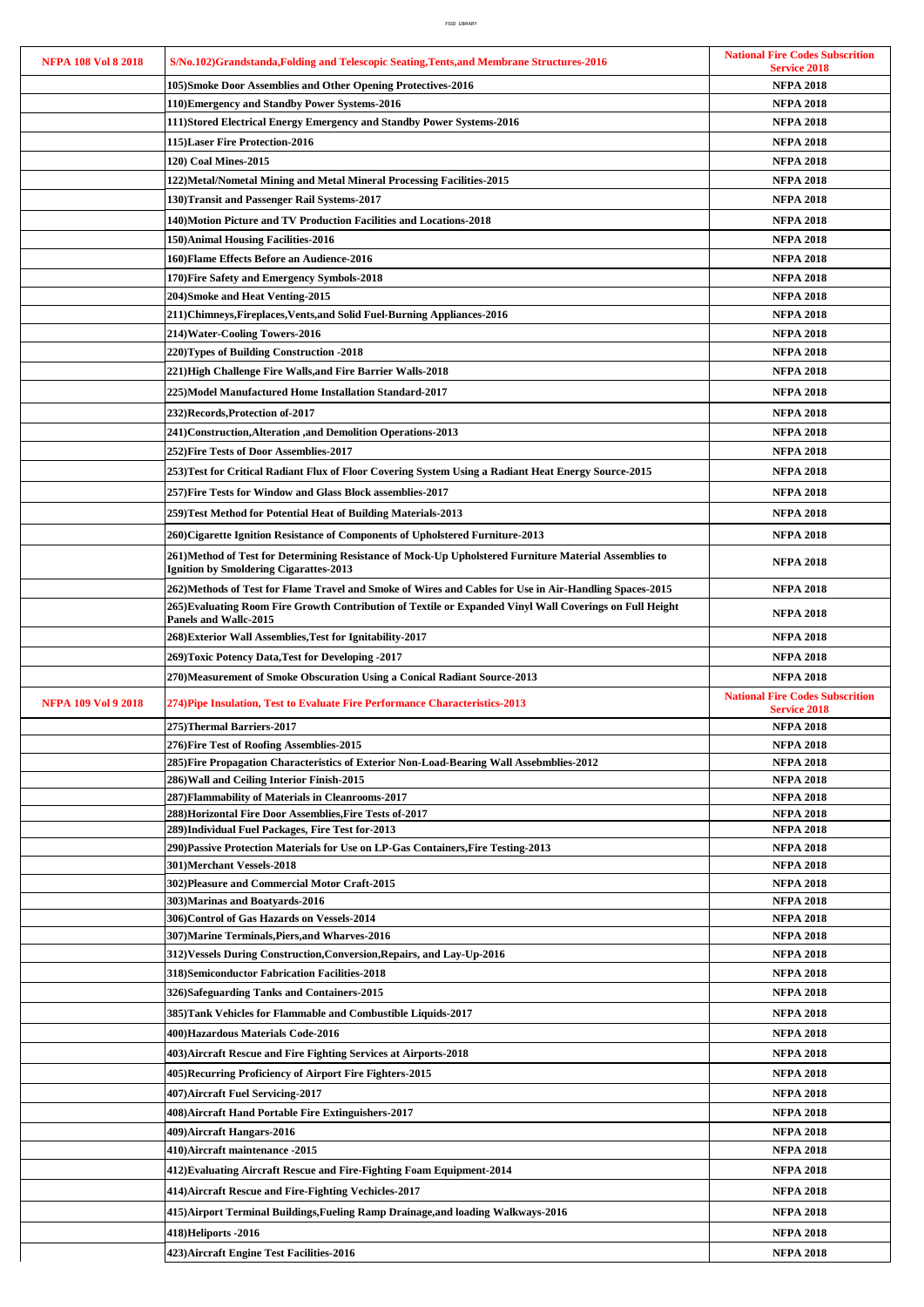|                             | 472) Competence of Responders to Hazardous Materials/Weapons of Mass Destruction Incidents-2018                                                                                         | <b>NFPA 2018</b>                                              |
|-----------------------------|-----------------------------------------------------------------------------------------------------------------------------------------------------------------------------------------|---------------------------------------------------------------|
| <b>NFPA 110 Vol 10 2018</b> | S/NO.473)Competencies for EMS Personnel Responding to Hazardous Materials/Weapons of Mass Destruction<br>Incidents-2018                                                                 | <b>National Fire Codes Subscrition</b><br><b>Service 2018</b> |
|                             | 484)Combustible Metals-2015                                                                                                                                                             | <b>NFPA 2018</b>                                              |
|                             | 495) Explosive Materials Code-2013                                                                                                                                                      | <b>NFPA 2018</b>                                              |
|                             | 496)Purged and Pressurized Enclosures for Electrical Equipment-2017                                                                                                                     | <b>NFPA 2018</b>                                              |
|                             | 498)Safe Havens for Vehicles Transporting Explosives-2013                                                                                                                               | <b>NFPA 2018</b>                                              |
|                             | 501) Manufactured Housing-2017                                                                                                                                                          | <b>NFPA 2018</b>                                              |
|                             | 501A)Fire Safety Criteria for Manufactured Home Installations , Sites, and Communities-2017                                                                                             | <b>NFPA 2018</b>                                              |
|                             | 502)Road Tunnels, Bridges, and Other Limited Access Highways-2017                                                                                                                       | <b>NFPA 2018</b>                                              |
|                             | 505)Powered Industrial Trucks Including Type Designations, Areas of Use, Mainternance, and Operations-2013                                                                              | <b>NFPA 2018</b>                                              |
|                             | 520)Subterranean Spaces-2016                                                                                                                                                            | <b>NFPA 2018</b>                                              |
|                             | 557) Fire Loads in Structural Fire Protection Design-2016                                                                                                                               | <b>NFPA 2018</b>                                              |
|                             | 600) Facility Fire Brigades-2015                                                                                                                                                        | <b>NFPA 2018</b>                                              |
|                             | 601) Security Services in Fire loss Prevention-2015                                                                                                                                     | <b>NFPA 2018</b>                                              |
|                             | 652)Combustible Dust-2016                                                                                                                                                               | <b>NFPA 2018</b>                                              |
|                             | 654) Fire and Dust Explosions from Manufacturing Combustible Particulate Solids-2017                                                                                                    | <b>NFPA 2018</b>                                              |
|                             | 655)Sulfur Fires and Explosions-2017                                                                                                                                                    | <b>NFPA 2018</b>                                              |
|                             | 664) Fires and Explosions in Wood Processing and Woodworking Facilities-2017                                                                                                            | <b>NFPA 2018</b>                                              |
|                             | 701)Methods of Fire Tests for Flame Propagation of Tectiles and Films-2015                                                                                                              | <b>NFPA 2018</b>                                              |
|                             | 703)Fire Retardant-Treated Wood and Fire-Retardant Coatings for Building Materials-2018                                                                                                 | <b>NFPA 2018</b>                                              |
|                             | 704) Identification of Hazards of Materials for Emergency Response-2017<br>720)Carbon Monoxide(CO) Detection and Warning Equipment-2015                                                 | <b>NFPA 2018</b><br><b>NFPA 2018</b>                          |
|                             | 731) Electronic Premises Security Systems-2017                                                                                                                                          | <b>NFPA 2018</b>                                              |
|                             | 750) Water Mist Fire Protection System-2015                                                                                                                                             | <b>NFPA 2018</b>                                              |
| <b>NFPA 111 Vol 11 2018</b> | S/No.780)Lightning Protection Systems-2017                                                                                                                                              | <b>National Fire Codes Subscrition</b><br><b>Service 2018</b> |
|                             | 790)Third-Party Field Evaluation Bodies-2018                                                                                                                                            | <b>NFPA 2018</b>                                              |
|                             | 801) Facilities Handling Radioactive Materials-2014                                                                                                                                     | <b>NFPA 2018</b>                                              |
|                             | 804) Advanced Light Water Reactor Electric Generating Plants-2015                                                                                                                       | <b>NFPA 2018</b>                                              |
|                             | 805) Light Water Reactor Electric Generating Plants-2015                                                                                                                                | <b>NFPA 2018</b>                                              |
|                             | 806)Performance-Based Standard for Fire Protection for Advanced Nuclear Reactor Electric Generating Plants<br><b>Change Process-2015</b>                                                | <b>NFPA 2018</b>                                              |
|                             | 820) Wastewater Treatment and Collection Facilities -2016                                                                                                                               | <b>NFPA 2018</b>                                              |
|                             | 853) Stationary Fuel Cell Power Systems-2015                                                                                                                                            | <b>NFPA 2018</b>                                              |
|                             | 900)Building Energy Code-2016                                                                                                                                                           | <b>NFPA 2018</b>                                              |
|                             | 909) Cultural Resourse Properties -2017                                                                                                                                                 | <b>NFPA 2018</b>                                              |
|                             | 914)Historic Structures-2015                                                                                                                                                            | <b>NFPA 2018</b>                                              |
|                             | 950)Data Development and Exchange for the Fire Service-2015                                                                                                                             | <b>NFPA 2018</b>                                              |
|                             | 1000)Fire Service Professional Qualifications Accreditation and Certification System-2017                                                                                               | <b>NFPA 2018</b>                                              |
|                             | 1001) Fire Fighter Professional Qualifications-2013                                                                                                                                     | <b>NFPA 2018</b>                                              |
|                             | 1002) Fire Apparatus Driver/Operator Professional Qualifications-2017                                                                                                                   | <b>NFPA 2018</b>                                              |
|                             | 1003) Airport Fire Fighter Professional Qualifications-2015<br>1005)Marine Fire Fighting for Land-Based Fire Fighters-2014                                                              | <b>NFPA 2018</b><br><b>NFPA 2018</b>                          |
|                             | 1006)Technical Rescuer Professional Qualifications-2017                                                                                                                                 | <b>NFPA 2018</b>                                              |
|                             | 1021)Fire Officer Professional Qualifications-2014                                                                                                                                      | <b>NFPA 2018</b>                                              |
| <b>NFPA 112 Vol 12 2018</b> | S/No.1026)Incident Management Personnel Professional Qualifications-2014                                                                                                                | <b>NFPA 2018</b>                                              |
|                             | 1031) Fire Inspector and Plan Examiner Professional Qualifications-2014                                                                                                                 | <b>NFPA 2018</b>                                              |
|                             | 1033) Fire Investigator Professional Qualifications-2014                                                                                                                                | <b>NFPA 2018</b>                                              |
|                             | 1035) Fire and Life Safety Educator, Public Information Officer, and Youth Firesetter Intervention Specialist, and<br>Youth Firesetter Program Manager Professional Qualifications-2015 | <b>NFPA 2018</b>                                              |
|                             | 1037) Fire Marshal Professional Qualifications-2016                                                                                                                                     | <b>NFPA 2018</b>                                              |
|                             | 1041) Fire Service Instructor Professional Qualifications-2012                                                                                                                          | <b>NFPA 2018</b><br><b>NFPA 2018</b>                          |
|                             | 1051) Wildland Firefightting Personnel Professional Qualifications-2016<br>1061)Public Safety Telecommunications Personnel Professional Qualifications-2014                             | <b>NFPA 2018</b>                                              |
|                             | 1071) Emergency Vehicle Technicians Professional Qualifications-2016                                                                                                                    | <b>NFPA 2018</b>                                              |
|                             | 1072)Hazardous Material/Weapons of Mass Destruction Emergency Response Personnel Professional<br>Qualifications-2017                                                                    | <b>NFPA 2018</b>                                              |
|                             | 1081)Industrial Fire Brigade Member Professional Qualifications-2012                                                                                                                    | <b>NFPA 2018</b>                                              |
|                             | 1091)Traffic Control Incident Management Personnel Professional Qualifications-2015                                                                                                     | <b>NFPA 2018</b>                                              |
|                             | 1122)Code for Model Rocketry-2018                                                                                                                                                       | <b>NFPA 2018</b>                                              |
|                             | 1123)Code for Fireworks Display-2018                                                                                                                                                    | <b>NFPA 2018</b>                                              |
|                             | 1124) Fireworks and Pyrotechnic Articles-2017                                                                                                                                           | <b>NFPA 2018</b>                                              |
|                             | 1125) Model Rocket and High-Power Rocket Motors-2017<br>1126) Pyrotechnics Before a Proximate Audience-2016                                                                             | <b>NFPA 2018</b><br><b>NFPA 2018</b>                          |
|                             | 1127)High Power Rocketry-2018                                                                                                                                                           | <b>NFPA 2018</b>                                              |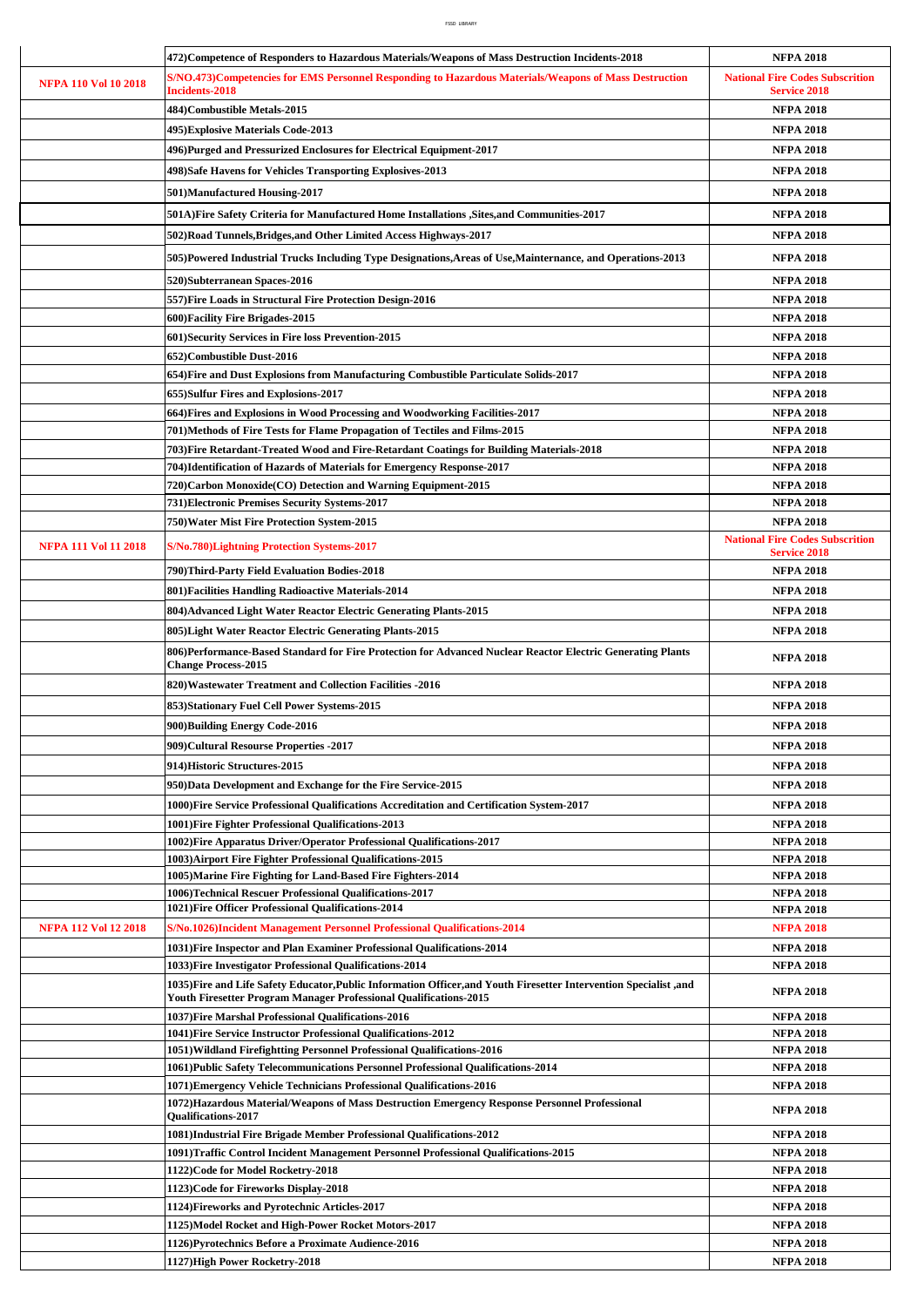|                             | 1141)Infrastructure for Land Development in Wildland, Rural, and Suburban Areas-2017                                                                      | <b>NFPA 2018</b>                                              |
|-----------------------------|-----------------------------------------------------------------------------------------------------------------------------------------------------------|---------------------------------------------------------------|
|                             | 1142) Water Supplies for Suburban and Rural Fire Fighting-2017                                                                                            | <b>NFPA 2018</b>                                              |
|                             | 1143) Wildland Fire Management-2018                                                                                                                       | <b>NFPA 2018</b>                                              |
|                             | 1144)Reducing Structure Ignition Hazards from Wildland Fire-2018                                                                                          | <b>NFPA 2018</b>                                              |
|                             | 1150) Foam Chemicals for Fires in Class A Fuels-2017                                                                                                      | <b>NFPA 2018</b>                                              |
|                             | 1192)Recreational Vechicles-2018                                                                                                                          | <b>NFPA 2018</b>                                              |
|                             | 1194)Recreational Vehicle Parks and Campgrounds-2018                                                                                                      | <b>NFPA 2018</b>                                              |
|                             | 1201) Providing Fire and Emergency Services to the Public-2015                                                                                            | <b>NFPA 2018</b>                                              |
|                             | 1221) Emergency Services Communications System-2016                                                                                                       | <b>NFPA 2018</b>                                              |
|                             | 1403)Live Fire Training Evolutions-2018                                                                                                                   | <b>NFPA 2018</b>                                              |
|                             | 1404) Fire Service Respiratory Protection Training-2013                                                                                                   | <b>NFPA 2018</b>                                              |
|                             | 1407)Training Fire Service Rapid Intervention Crews-2015                                                                                                  | <b>NFPA 2018</b>                                              |
|                             | 1408)Training-Thermal Imagers-2015                                                                                                                        | <b>NFPA 2018</b>                                              |
|                             | 1410) Training for Emergency Scene Operations-2015                                                                                                        | <b>NFPA 2018</b>                                              |
|                             | 1451) Fire and Emergency Service Vehicle Operations Training Program-2013                                                                                 | <b>NFPA 2018</b>                                              |
|                             | 1500)Fire Department Occupational Safety, Health, and Wellness Program-2018                                                                               | <b>NFPA 2018</b>                                              |
|                             |                                                                                                                                                           | <b>National Fire Codes Subscrition</b>                        |
| <b>NFPA 113 Vol 13 2018</b> | S/No.1521) Fire Department Safety Officer Professional Qualifications-2015                                                                                | <b>Service 2018</b>                                           |
|                             | 1561)Emergency Services Incident Management System and Command Safety-2014                                                                                | <b>NFPA 2018</b>                                              |
|                             | 1581) Fire Department Infection Control Program-2015                                                                                                      | <b>NFPA 2018</b>                                              |
|                             | 1582) Occupation Medical Program for Fire Departments-2018<br>1583)Health-Related Fitness Programs for Fire Department Members-2015                       | <b>NFPA 2018</b><br><b>NFPA 2018</b>                          |
|                             | 1584)Rehabilitation Process for Members During Emergency Operations and Training Exercises-2015                                                           | <b>NFPA 2018</b>                                              |
|                             | 1600)Disaster/Emergency Management and Business Continuity/Continuity of Operations Programs-2016                                                         | <b>NFPA 2018</b>                                              |
|                             | 1616) Mass Evacuation, Sheltering, and Re-entry Programs-2017                                                                                             | <b>NFPA 2018</b>                                              |
|                             | 1620) Pre-Incident Planning-2015                                                                                                                          | <b>NFPA 2018</b>                                              |
|                             | 1670) Operations and Training for Technical Seach and Rescue Incidents-2017                                                                               | <b>NFPA 2018</b>                                              |
|                             | 1710) Career Fire Departments, Organization and Deployment-2016                                                                                           | <b>NFPA 2018</b>                                              |
|                             | 1720) Volunteer Fire Departments, Organizations and Deployment-2014                                                                                       | <b>NFPA 2018</b>                                              |
|                             | 1730)Oraganization and Deployment of Fire Prevention Inspection and Code Enforcement, Plan<br>Review, Investigation, and Public Education Operations-2016 | <b>NFPA 2018</b>                                              |
|                             | 1801)Thermal Imagers for the Fire Service-2013                                                                                                            | <b>NFPA 2017</b>                                              |
|                             | 1851)Protective Ensembles for Structural Fire Fighting and Proximity Fire Fighting-2014                                                                   | <b>NFPA 2018</b>                                              |
|                             | 1852) Open-Circuit Self-Contained Breathing Apparatus (SCBA)-2013                                                                                         | <b>NFPA 2018</b>                                              |
|                             | 1855)Protective Ensembles for Technical Rescue Incidents-2013                                                                                             | <b>NFPA 2018</b>                                              |
|                             | 1901)Automotive Fire Apparatus-2016                                                                                                                       | <b>NFPA 2018</b>                                              |
|                             | 1906) Wildland Fire Apparatus-2016                                                                                                                        | <b>NFPA 2018</b>                                              |
| <b>NFPA 114 Vol 14 2018</b> | S/No.1911)In-Service Emergency Vehicles-2017                                                                                                              | <b>National Fire Codes Subscrition</b><br><b>Service 2018</b> |
|                             | 1912) Fire Apparatus Refurbishing -2016                                                                                                                   | <b>NFPA 2018</b>                                              |
|                             | 1917) Automotive Ambulance-2016                                                                                                                           | <b>NFPA 2018</b>                                              |
|                             | 1925)Marine Fire -Fighting Vessels-2013                                                                                                                   | <b>NFPA 2018</b>                                              |
|                             | 1931)Fire Department Ground Ladders -2015                                                                                                                 | <b>NFPA 2018</b>                                              |
|                             | 1932)In-Service Fire Department Ground Ladders-2015                                                                                                       | <b>NFPA 2018</b>                                              |
|                             | 1936)Powered Rescue Tools-2015                                                                                                                            | <b>NFPA 2018</b>                                              |
|                             | 1951)Protective Ensembles for Technical Rescue Incidents-2013                                                                                             | <b>NFPA 2018</b>                                              |
|                             | 1952) Surface Water Operations Protective Clothing and Equipment -2015                                                                                    | <b>NFPA 2018</b>                                              |
|                             | 1953)Protective Ensembles for Contaminated Water Diving -2016                                                                                             | <b>NFPA 2018</b>                                              |
|                             | 1961)Fire Hose-2013                                                                                                                                       | <b>NFPA 2018</b>                                              |
|                             |                                                                                                                                                           |                                                               |
|                             | 1962)Fire Hose,Couplings,Nozzles and Fire Hose Appliances-2013                                                                                            | <b>NFPA 2018</b>                                              |
|                             | 1963)Fire Hose Connections-2014                                                                                                                           | <b>NFPA 2018</b>                                              |
|                             | 1964)Spray Nozzles-2013                                                                                                                                   | <b>NFPA 2018</b>                                              |
|                             | 1965)Fire Hose Appliance-2014                                                                                                                             | <b>NFPA 2018</b>                                              |
|                             | 1971)Protective Ensembles for Structual Fire Fighting and Proximity Fire Fighting-2018                                                                    | <b>NFPA 2018</b>                                              |
|                             | 1975)Emergency Services Work Clothing Elements-2014                                                                                                       | <b>NFPA 2018</b>                                              |
|                             | 1977)Protective Clothing and Equipment for Wildland Fire Fighting-2016                                                                                    | <b>NFPA 2018</b>                                              |
|                             | 1981)Open-Circuit Self-Contained Breathing Apparatus(SCBA)for Emergency Service-2013                                                                      | <b>NFPA 2018</b>                                              |
|                             | 1982)Personal Alert Safety Systems(PASS)-2013                                                                                                             | <b>NFPA 2018</b>                                              |
|                             | 1983)Life Safety Rope and Equipment for Emergency Services-2017                                                                                           | <b>NFPA 2018</b>                                              |
|                             | 1984)Respirators for Wildland Fire-Fighting Operations-2016                                                                                               | <b>NFPA 2018</b>                                              |
|                             | 1986)Respiratory Protection Equipment for Tactical and Technical Operations-2017                                                                          | <b>NFPA 2018</b>                                              |
| <b>NFPA 115 Vol 15 2018</b> | S/No.1989) Breathing Air Quality for Emergency Services Respiratory Protection-2013                                                                       | <b>National Fire Codes Subscrition</b><br><b>Service 2018</b> |
|                             | 1991)Vapor-Protective Ensembles for Hazardous Materials Emergencies and CBRN Terrorism Incidents-2016                                                     | <b>NFPA 2018</b>                                              |
|                             | 1992)Liquid Splash-Protective Ensembles and Clothing for Hazardous Materials Emergencies-2018                                                             | <b>NFPA 2018</b>                                              |
|                             | 1994)Protective Ensembles for First Responders to Hazardous Materials Emergencies and CBRN Terrorism                                                      | <b>NFPA 2018</b>                                              |
|                             | Incidents-2018                                                                                                                                            |                                                               |
|                             | 1999)Protective Clothing and Ensembles for Emergency Medical Operations-2018<br>2001)Clean Agent Fire Extinguishing Systems-2015                          | <b>NFPA 2018</b><br><b>NFPA 2018</b>                          |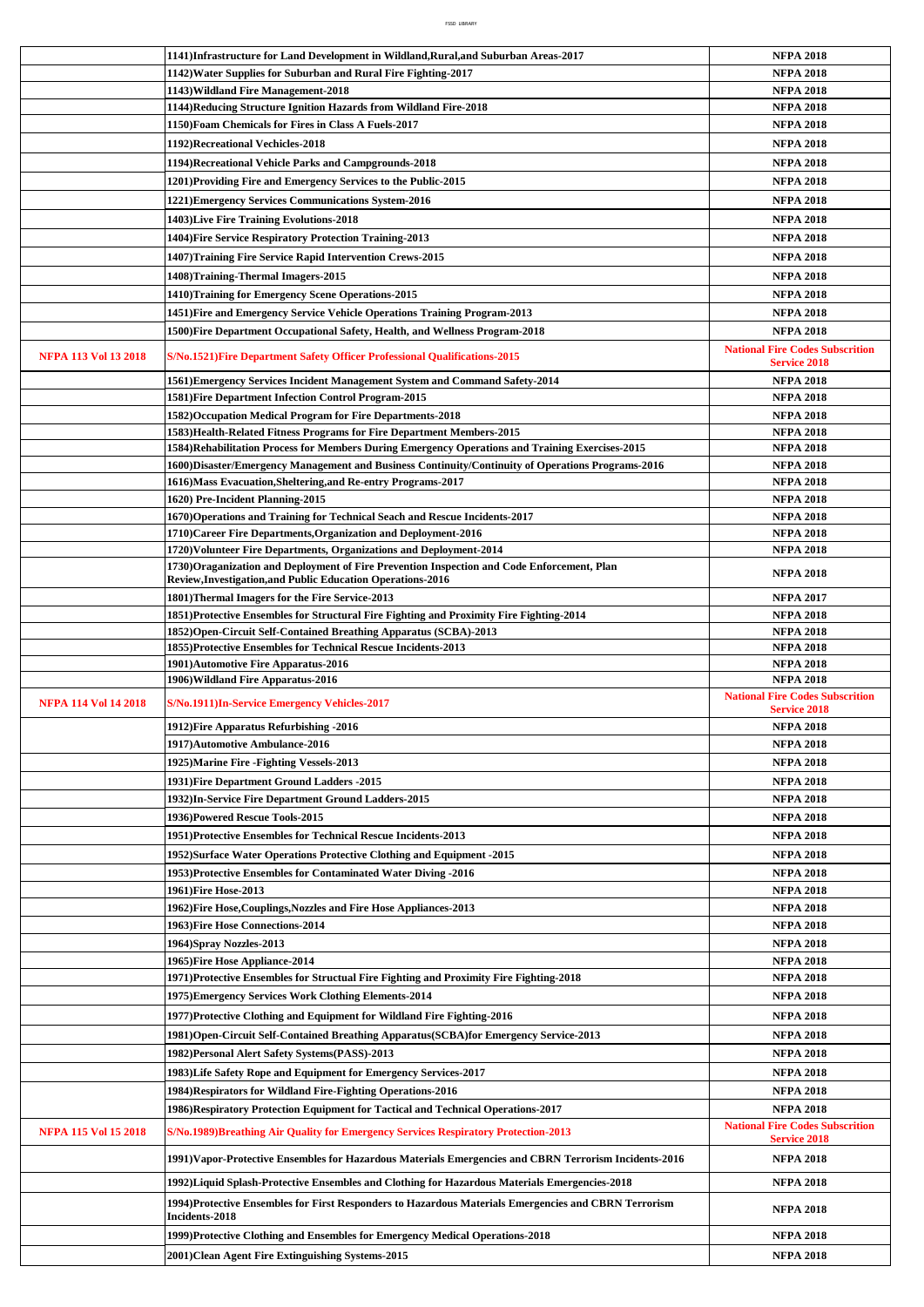|                             | 2010) Fixed Aerosol Fire-Extinguishing Systems-2015                                                                                                                                           | <b>NFPA 2018</b>                                              |
|-----------------------------|-----------------------------------------------------------------------------------------------------------------------------------------------------------------------------------------------|---------------------------------------------------------------|
|                             | 2112)Industrial Personnel,Flame-Resistant Clothing for Protection Against Short-Duration Thermal Exposures<br>from Fire-2018                                                                  | <b>NFPA 2018</b>                                              |
|                             | 2113)Industrial Personnel, Care of Flame-Resistant Garments for Protection Against Short-Duration Thermal                                                                                     | <b>NFPA 2018</b>                                              |
|                             | <b>Exposures from Fire-2015</b><br>5000)Building Construction and Safety Code®-2018                                                                                                           | <b>NFPA 2018</b>                                              |
|                             |                                                                                                                                                                                               | <b>National Fire Codes Subscrition</b>                        |
| <b>NFPA 116 Vol 16 2018</b> | S/No.13E) Fire Department Operations in Properties By Sprinkler and Standpipe Systems-2015                                                                                                    | <b>Service 2018</b>                                           |
|                             | 53) Oxygen-Enriched Atmospheres-2016                                                                                                                                                          | <b>NFPA 2018</b>                                              |
|                             | 67) Explosion Protection for Gaseous Mixtures in Pipe Systems-2016                                                                                                                            | <b>NFPA 2018</b>                                              |
|                             | 70B)Electrical Equipment Maintenance-2016                                                                                                                                                     | <b>NFPA 2018</b>                                              |
|                             | 77) Static Electricity-2014                                                                                                                                                                   | <b>NFPA 2018</b>                                              |
|                             | 80A) Exterior Fire Exposures -2017<br>101A) Alternative Approaches to Life Safety-2016                                                                                                        | <b>NFPA 2018</b><br><b>NFPA 2018</b>                          |
|                             | 291) Fire Flow Testing and Marking of Hydrants-2016                                                                                                                                           | <b>NFPA 2018</b>                                              |
|                             | 329) Handling Releases of Flammable and Combustible Liquids and Gases-2015                                                                                                                    | <b>NFPA 2018</b>                                              |
|                             | 350)Safe Confined Space Entry and Work-2016                                                                                                                                                   | <b>NFPA 2018</b>                                              |
|                             | 402) Aircraft Rescue and Fire Fighting Operations-2013                                                                                                                                        | <b>NFPA 2018</b>                                              |
|                             | 424) Airport/Community Emergency Planning-2018                                                                                                                                                | <b>NFPA 2018</b>                                              |
|                             | 450) Emergency Medical Services and Systems-2017                                                                                                                                              | <b>NFPA 2018</b>                                              |
|                             | 475) Hazardous Materials/Weapons of Mass Destruction Response Program-2017                                                                                                                    | <b>NFPA 2018</b>                                              |
|                             | 497)Flammable Liquids,Gases,or Vapors and Hazardous(Classified)Locations for Electrical Installations in<br><b>Chemical Process Areas-2017</b>                                                | <b>NFPA 2018</b>                                              |
|                             | 499)Combustible Dusts and Hazardous(Classified)Locations for Electrical Installations in Chemical Process Areas-<br>2017                                                                      | <b>NFPA 2018</b>                                              |
|                             | 550) Fire Safety Concepts Tree-2017                                                                                                                                                           | <b>NFPA 2018</b>                                              |
|                             | 551)Fire Risk Assessments-2016                                                                                                                                                                | <b>NFPA 2018</b>                                              |
| <b>NFPA 117 Vol 17 2018</b> | S/No.555) Evaluating Potential for Room Flashover-2017                                                                                                                                        | <b>National Fire Codes Subscrition</b><br><b>Service 2018</b> |
|                             | 556) Fire Hazard to Occupants of Passenger Road Vehicles-2016                                                                                                                                 | <b>NFPA 2018</b>                                              |
|                             | 610)Motorsports Venues-2014                                                                                                                                                                   | <b>NFPA 2018</b>                                              |
|                             | 705) Fild Flame Test for Textiles and Films-2013                                                                                                                                              | <b>NFPA 2018</b>                                              |
|                             | 730)Premises Security-2018                                                                                                                                                                    | <b>NFPA 2018</b>                                              |
|                             | 791) Unlabeled Electrical Equipment Evaluation-2018                                                                                                                                           | <b>NFPA 2018</b>                                              |
|                             | 850) Electric Generating Plants-2015                                                                                                                                                          | <b>NFPA 2017</b>                                              |
|                             | 901)Standard Classifications for Incident Reporting and Fire Protection Data-2016                                                                                                             | <b>NFPA 2018</b>                                              |
|                             | 921) Fire and Explosion Investigations-2017                                                                                                                                                   | <b>NFPA 2018</b>                                              |
|                             | 951) Building and Utilizing Digital Information-2016                                                                                                                                          | <b>NFPA 2018</b>                                              |
|                             | 1145)Class A Forms-2017                                                                                                                                                                       | <b>NFPA 2018</b>                                              |
|                             | 1250) Fire and Emergency Service Organization Risk Management-2015                                                                                                                            | <b>NFPA 2018</b>                                              |
|                             | 1401) Fire Service Training and Records-2017                                                                                                                                                  | <b>NFPA 2018</b>                                              |
|                             | 1402)Building Fire Service Training Centers-2012                                                                                                                                              | <b>NFPA 2018</b>                                              |
|                             | 1405)Land-Based Fire Departments That Respond to Marine Vessel Fire-2016                                                                                                                      | <b>NFPA 2018</b>                                              |
|                             | 1452)Training Fire ServicePersonnel to Conduct Community Risk Reduction-2015                                                                                                                  | <b>NFPA 2018</b>                                              |
| <b>NFPA 118 Vol 18 2017</b> | <b>Compilation of NFPA Codes, Standards, Recommended Practices and Guides</b>                                                                                                                 | <b>National Fire Codes Subscrition</b><br><b>Service 2017</b> |
| <b>NFPA 119</b>             | NFPA 92A :Standard for Smoke-Control System Utilizing Barriers and Pressure Differences -2006 Edition                                                                                         | NFPA 92A-2006 Edition                                         |
| <b>NFPA 120</b>             | NFPA Seminar on 13-2007: Installation of Sprinkler System                                                                                                                                     | Given by Mr Vijay                                             |
| <b>NFPA 291</b>             | Fire Flow Testing and Marking of Hydrants                                                                                                                                                     | 2007 Edition - Given by Mr Vijay                              |
| <b>NFPA 292</b>             | NFPA 52: Vehicular Natural Gas Fuel Systems Code                                                                                                                                              | <b>NFPA 2019</b>                                              |
| <b>NFPA 293</b>             | NFPA 497: Recommended Practice for the Classification of Flammable Liquids, Gases, or Vapors and of<br>Hazardous (Classified) Location for Electrical Installations in Chemical Process Areas | <b>NFPA 2017</b>                                              |
| <b>NFPA 294</b>             | <b>NFPA 306 - Standard for the Control of Gas Hazards on Vessels</b>                                                                                                                          | <b>NFPA 2019</b>                                              |
| Reference No.               | <b>Book Title</b>                                                                                                                                                                             | Publisher                                                     |
| <b>PB 001</b>               | SFPE Engineering Guide to Performance-Based Fire Protection- Analysis and Design of Buildings                                                                                                 | <b>NFPA &amp; SFPE</b>                                        |
| <b>PB 001A</b>              | SFPE Engineering Guide to Performance-Based Fire Protection- Analysis and Design of Buildings                                                                                                 | <b>NFPA &amp; SFPE</b>                                        |
| <b>PB 002</b>               | <b>International Code Council Performance Code for Buildings and Facilities</b>                                                                                                               | <b>International Code Council (ICC)</b>                       |
| <b>PB 003</b>               | Introduction to performance-based fire safety                                                                                                                                                 | <b>Society of Fire protection Engineers</b>                   |
| <b>PB 004</b>               | The use of CFD computer models for fire safety design in buildings - Large warehouse case study FRD Publication<br>No 4/2002                                                                  | & NFPA<br><b>Fire Research Division</b>                       |
| <b>PB 005</b>               | Development of standards for fire field models - Report on SMARTFIRE Pjase 2 simulations FRD Publication No<br>1/2003                                                                         | <b>Fire Research Division</b>                                 |
| <b>PB 006</b>               | Development of standards for fire field models . Report on Phase 1 simulations FRD Publication No 2/2003                                                                                      | <b>Fire Research Division</b>                                 |
| <b>PB 007</b>               | Risk-informed, performance-based industrial fire protection - An alternative to prescriptive codes                                                                                            | <b>Tennessee Valley Publishing</b>                            |
| <b>PB 008</b>               | An introduction to mathematical fire modelling 2nd edition                                                                                                                                    | <b>Technomic Publishing Co.</b>                               |
| <b>PB 009</b>               | <b>SFPE Fire environment tests under flat ceilings</b>                                                                                                                                        | <b>SFPE</b>                                                   |
|                             |                                                                                                                                                                                               |                                                               |
| <b>PB 010</b>               | SFPE Report on the review of the methodigies & crital appraisal of computer models used in the simultation of<br>evaqcuation from the built environment                                       | SFPE (G.Gwyune and E.R.Gala)                                  |
| <b>PB 011</b>               | Research report on escape as a social response                                                                                                                                                | <b>SFPE</b>                                                   |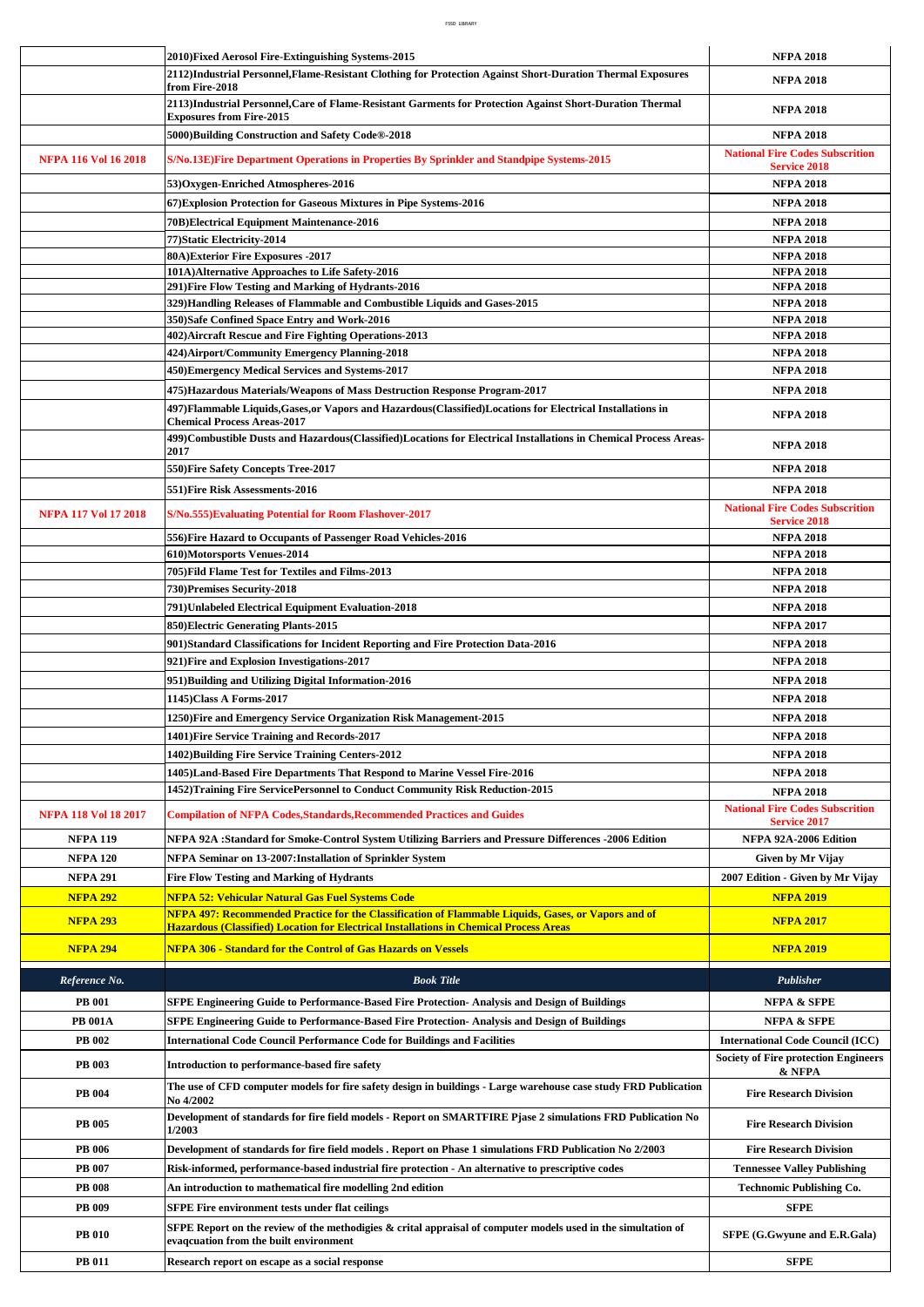| <b>PB 012</b>   | SFPE -Report on Working with code officials in performance-based design and Arthur B. Guise Honors Lecture on<br>Human behavior in fire : An historicaL & developmental                         | SFPE(review Dr & SFPE<br>Distinguished lecture on Fire risk<br>assessment modeling)                |
|-----------------|-------------------------------------------------------------------------------------------------------------------------------------------------------------------------------------------------|----------------------------------------------------------------------------------------------------|
| <b>PB 013</b>   | SFPE- Report on Proceedings on technical symposium on applications of testing in fire protection engineering<br>practice                                                                        | <b>SFPE</b>                                                                                        |
| <b>PB 014</b>   | SFPE- Guides on Fires-T3: A Guide for practicing engineers                                                                                                                                      | <b>SFPE Task Group Documentation of</b><br><b>Computer Models</b>                                  |
| <b>PB 015</b>   | SFPE- Engineering guide on assessing flame radiation to external targets from pool fires June 1999                                                                                              | <b>SFPE</b>                                                                                        |
| <b>PB 016</b>   | SFPE -Engineering Guide on Piloted ignition of solid materials under radiant exposure January 2002                                                                                              | <b>SFPE</b>                                                                                        |
| <b>PB 017</b>   | SFPE Engineering Guide on human behavior in fire June 2003                                                                                                                                      | <b>SFPE</b>                                                                                        |
| <b>PB 018</b>   | SFPE Engineering guide on Evaluation of the computer fire model DETACT - QS December 2002                                                                                                       | <b>SFPE</b>                                                                                        |
| <b>PB 019</b>   | Evacuating overturned smoke filled rail carriage - Paper No. 00/IM/55                                                                                                                           | <b>CMS Press The University of</b><br>Greenwich                                                    |
| PB 019 - A      | Evacuating overturned smoke filled rail carriage - Paper No. 00/IM/55                                                                                                                           | <b>CMS Press The University of</b><br>Greenwich                                                    |
| <b>PB 020</b>   | Principles and practices of evacuation modelling - A collection of lecture notes for a short course                                                                                             | <b>Prepared by the Fire Safety</b><br><b>Engineering Group, University of</b><br>greenwich, London |
| <b>PB 021</b>   | A computer-based simulation model for the prediction of evacuation from mass-transport vehicles                                                                                                 | <b>Fire Safety Engineering Group,</b><br><b>University of Greenwich, London</b>                    |
| <b>PB 021-A</b> | A computer-based simulation model for the prediction of evacuation from mass-transport vehicles                                                                                                 | <b>Fire Safety Engineering Group,</b><br><b>University of Greenwich, London</b>                    |
| <b>PB 022</b>   | <b>Fire Engineering</b>                                                                                                                                                                         | <b>CIBSE Guide E</b>                                                                               |
| PB 023          | Technical Papers on Evacuation on A review of the methodologies used in the computer simulation of evacuation<br>from the built environment and Evacuation of a theatre exercise vs calculation | <b>FSSD</b>                                                                                        |
| PB 023-A        | Technical Papers on Evacuation on A review of the methodologies used in the computer simulation of evacuation<br>from the built environment and Evacuation of a theatre exercise vs calculation | <b>FSSD</b>                                                                                        |
| PB 024          | 8-6 Proceedings -5th International Conference on Performance-Based Codes & Fire safety Design Methods Vol 11<br>Oct 2004 European Commission Facilities Luxembourg                              | <b>Society of Fire Protection</b><br><b>Engineers</b> (same book)                                  |
| <b>PB 024A</b>  | Proceedings -5th International Conference on Performance-Based Codes & Fire safety Design Methods Vol 11 6-8<br>Oct 2004 European Commission Facilities Luxembourg                              | <b>Society of Fire Protection</b><br>Engineers(same book)                                          |
| PB 025          | Proceedings - 5th International Conference on Performance-Based Codes & Fire Safety Design Methods 2 6-8 Oct<br>2004 European Commission Facilities Luxembourg                                  | <b>Society of Fire Protection Engineers</b>                                                        |
| <b>PB 026</b>   | Proceedings -5th International Conference on Performance-Based Codes & Fire safety Design Methods Vol 1 6-8<br>Oct 2004 European Commission Facilities Luxembourg                               | <b>Society of Fire Protection Engineers</b>                                                        |
| <b>PB 026A</b>  | Proceedings -5th International Conference on Performance-Based Codes & Fire safety Design Methods Vol 1 6-8<br>Oct 2004 European Commission Facilities Luxembourg                               | <b>Society of Fire Protection</b><br><b>Engineers</b> (same book)                                  |
| PB 027          | Guide for the design of fire resistant barriers and structures Aug 2000                                                                                                                         | <b>Warrington Fire Research (Aust) Pty</b><br>Ltd                                                  |
| <b>PB 028</b>   | <b>Technical description of JASMINE</b>                                                                                                                                                         | By S.D. Miles & S. Kumar<br><b>Building Research Establishment</b><br><b>LTD</b> Wetford, UK       |
| <b>PB 029</b>   | Proceedings - 4th International Conference on Performance-Based Codes and Fire Safety Design Methods                                                                                            | 20-22 March 2002 Melbourne<br><b>Exhibition &amp; Convention Centre</b><br>Melbourne, Australia    |
| <b>PB 030</b>   | <b>SFPE Engineering Guide To Performance-Based Fire Protection - Second Edition</b>                                                                                                             | <b>Society of Fire Protection Engineers</b>                                                        |
| <b>PB 031</b>   | FSE'09 International Conference-Fire Safety Engineering International Conference "Charting the Course"-<br>Melbourne, Australia 18-19 March 2009                                                | Melbourne, Australia                                                                               |
| PB 032          | Proceedings of the Fifth International Conference on Performance- Based Structures in Fire NTUS 28-30 May<br>2008                                                                               | Nanyang Technological University,<br><b>Singapore</b>                                              |
|                 | SFPE The Code Official's Guide to Performance-Based Design Review                                                                                                                               | <b>ICC-International Code Council</b>                                                              |
| PB 034          | SFPE S.01 2001:SFPE Engineering Standard on Calculating Fire Exposures to Structures-2011 Edition                                                                                               | SFPE (purchase on 7/3/2018)                                                                        |
| PB 035          | SFPE S.02 2015:SFPE Engineering Standard on Calculation Methods to Predict the Thermal Performance of<br><b>Structural and Fire Resistive Assemblies</b>                                        | SFPE (purchase on 7/3/2018)                                                                        |
| PB 036          | <b>SFPE Handbook of Fire Protection Engineering Volume 1 Fifth Edition</b>                                                                                                                      | <b>SFPE</b> -Morgan J.Hurley(purchase on<br>7/3/2018                                               |
| <b>PB 037</b>   | <b>SFPE Handbook of Fire Protection Engineering Volume 2 Fifth Edition</b>                                                                                                                      | SFPE-Morgan J.Hurley(purchase on<br>7/3/2018                                                       |
| <b>PB 038</b>   | <b>SFPE Handbook of Fire Protection Engineering Volume 3 Fifth Edition</b>                                                                                                                      | <b>SFPE-Morgan J.Hurley(purchase on</b><br>7/3/2018                                                |
| PB 039          | <b>SFPE Handbook of Fire ProtectionmEngineering 2nd Edition</b>                                                                                                                                 | <b>SFPE(Society of Fire Protection</b><br>Engineering)                                             |
| <b>PB 039A</b>  | <b>SFPE Handbook of Fire ProtectionmEngineering 2nd Edition</b>                                                                                                                                 | <b>SFPE(Society of Fire Protection</b><br>Engineering)                                             |
| <b>PB 040</b>   | SFPE :Reference Manual For P.E. Exam in Fire Protection Engineering 2nd Edition 2001                                                                                                            | <b>SFPE(Society of Fire Protection</b><br>Engineering)                                             |
| <b>PB 041</b>   | <b>SFPE: Answer Manual For FPE Reference Manual 2nd Edition 2001</b>                                                                                                                            | <b>SFPE(Society of Fire Protection</b><br>Engineering)                                             |
| <b>PB 042</b>   | SFPE: Sprinkler Hydraulics And What It's All about 2nd Edition-Expanded and Updated                                                                                                             | <b>SFPE(Society of Fire Protection</b><br>Engineering)Harold S.Wass Jr.                            |
| <b>PB 043</b>   | SFPE: Proceedings Advances in Detection And Suppression Technology -SFPE Seminar 16-18 May 1994                                                                                                 | <b>SFPE(Society of Fire Protection</b><br><b>Engineering</b> )San<br>Francisco, California         |
| PB 044          | SFPE: Engineering Semineers: Fire Protection Design for High Challenge or Special Hazard Applications 21-22<br><b>May 1996</b>                                                                  | <b>SFPE Honors Lecture Series 20 May</b><br>1996                                                   |
| Reference No.   | <b>Book Title</b>                                                                                                                                                                               | Publisher                                                                                          |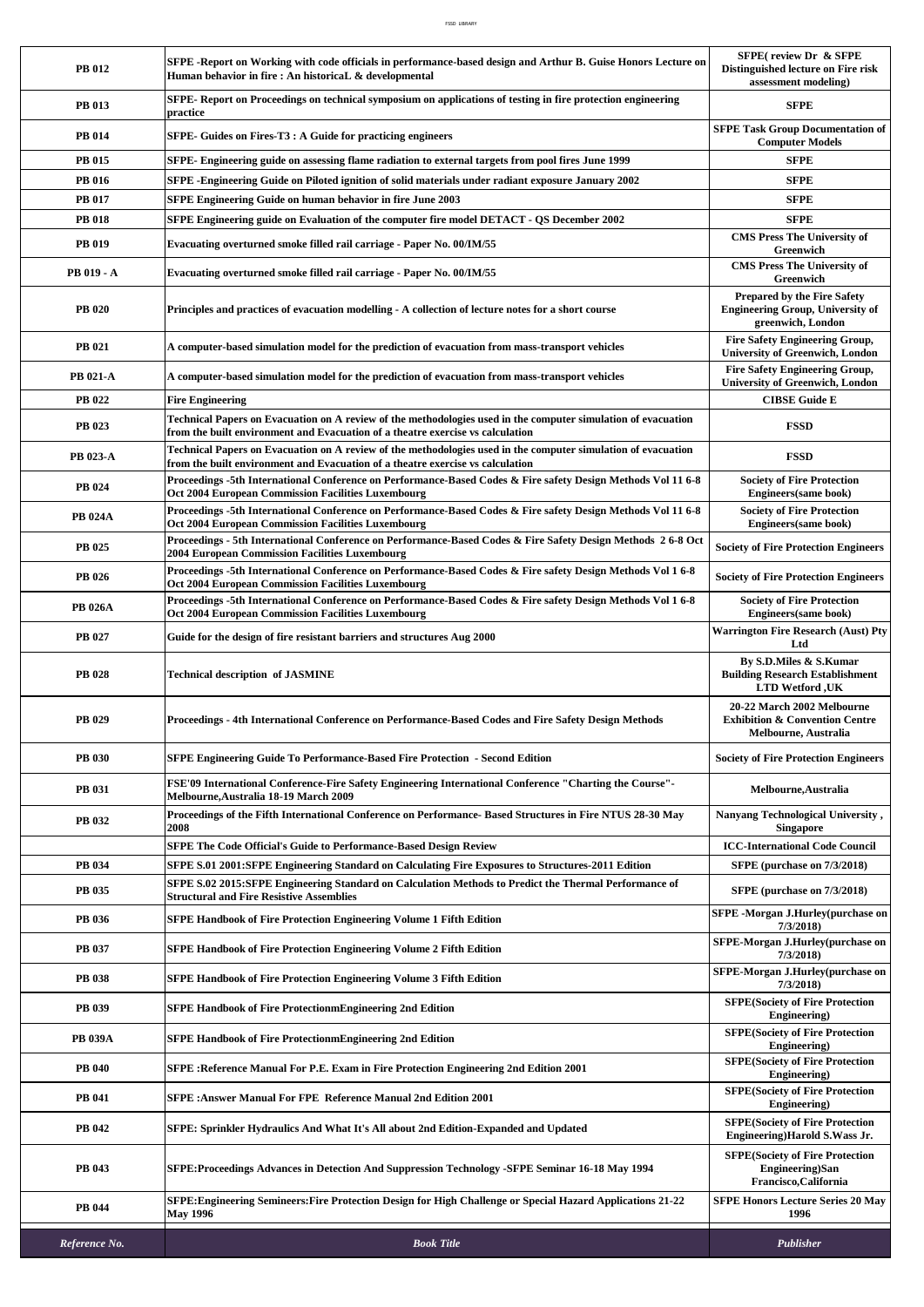| <b>R</b> 001     | <b>Reports on Fire Incidents</b>                                                                                                                                                                                                                                         | FSB                                                                                               |
|------------------|--------------------------------------------------------------------------------------------------------------------------------------------------------------------------------------------------------------------------------------------------------------------------|---------------------------------------------------------------------------------------------------|
| <b>R</b> 002     | <b>Registered Inspector Scheme</b>                                                                                                                                                                                                                                       | <b>FSB</b>                                                                                        |
| <b>R</b> 003     | Training visit report on visit to International fire training equipment Ltd (IFTE) & Lancashire Fire brigade<br>International training centre (11-12 june 1997)                                                                                                          | <b>SCDF</b>                                                                                       |
| <b>R</b> 004     | Study visit to japan on mechanised carpark & mega warehouse complex (October 1997)                                                                                                                                                                                       | <b>SCDF</b>                                                                                       |
| <b>R</b> 005     | Report of the planning/legislation sub-committee on the fire at Woolworth's, Piccadilly, manchester on 8 May 1979                                                                                                                                                        | <b>Central Fire Brigades, England</b>                                                             |
| <b>R</b> 006     | Fire Safety Conference Paper , 3rd South East and Pacific on 19-22 Nov 1985                                                                                                                                                                                              | The instituition of Fire Engineers,<br><b>Singapore Branch c/o Central Fire</b><br><b>Station</b> |
| <b>R</b> 007     | Report of the Inquiry into the Collapse of Hotel New World.                                                                                                                                                                                                              | <b>FSSD</b>                                                                                       |
| <b>R</b> 008     | Singapore Fire Test Programme: Report on Large Scale Fire Tests with Fixed Water-based Fire Fighter System                                                                                                                                                               | <b>Land Transport Authority (given by</b><br>Mr Heng Chai Liang on 30/6/2016)                     |
| <b>R</b> 009     | LTA:Kallang Expressway and Paya Lebar Expressway:Fire and Life Safety Report Issue No.4 on 6 June<br>2003(Volume 1 of 3)                                                                                                                                                 | Parsons Brinckerhoff Pte Ltd.(given<br>by Mr Vijay & Ltc Chong on<br>31/1/2017)                   |
| <b>R</b> 010     | Reaction Rescuers in Action :Technical Publication for Singapore-Global FireFighters & Paramedic Challenge                                                                                                                                                               | 2014 Urban Disaster Readiness (Cpt<br>Tan Ping Hoa)                                               |
| <b>R</b> 011     | Singapore Youth Olympic Games (S2010) after Action Review Report                                                                                                                                                                                                         | S 2010 AAR Report                                                                                 |
| <b>R</b> 012     | International Monetary Fund and world Bank Annual Board of Governors meeting (S2006)After Active Review                                                                                                                                                                  | S 2006 AAR Report                                                                                 |
| Reference No.    | <b>Book Title</b>                                                                                                                                                                                                                                                        | Publisher                                                                                         |
| <b>SEM 001</b>   | FSB Seminar-Seminar on Self-Declaration Scheme for FSB Plans Approval (4-4-96)                                                                                                                                                                                           | FSB                                                                                               |
| <b>SEM 001A</b>  | FSB Seminar-Seminar on Self-Declaration Scheme for FSB Plans Approval (7-6-1996)                                                                                                                                                                                         | FSB                                                                                               |
| <b>SEM 002</b>   | FSB Seminar-Seminar on the New Fire Code-The fourth Milestone (26 Sept 1997)                                                                                                                                                                                             | <b>FSB</b>                                                                                        |
| <b>SEM 002A</b>  | FSB Seminar-Seminar on the New Fire Code - The Fourth Milestone (26 Sept 1997)                                                                                                                                                                                           | FSB                                                                                               |
| <b>SEM 003</b>   | FSB Seminar-Seminar on FSB Code of Practice for Fire Precautions in Buildings 1997 (8-12-97)                                                                                                                                                                             | <b>FSB &amp; SIA</b>                                                                              |
| <b>SEM 004</b>   | (21-9-1999 32-9-1999) FSB Seminar on the Self-Regulation System. " Getting It Right-QP21" (21-9-1999 4 22-9-199                                                                                                                                                          | <b>FSB</b>                                                                                        |
| SEM 004A         | FSB Seminar-Self-Regulation System "Getting It Right- QP21" (21/22 Sept 1999)                                                                                                                                                                                            | FSB                                                                                               |
| <b>SEM 005</b>   | SCDF Seminar-Pride & Care Workshop 1999                                                                                                                                                                                                                                  | <b>SCDF</b>                                                                                       |
| <b>SEM 006</b>   | FSB Seminar 2000- The Thinking Code-You're Part of It<br>28/29 March 2000                                                                                                                                                                                                | FSB                                                                                               |
| <b>SEM 007</b>   | FSB Seminar-Thinking Code 2 In Dynamic Borders 26-27th Sept 2000                                                                                                                                                                                                         | <b>FSB</b>                                                                                        |
| <b>SEM 008</b>   | Home Fire Safety Seminar- Fire Disrupts Life, Prevent It 12th Oct 2000                                                                                                                                                                                                   | <b>National Fire Prevention Council</b>                                                           |
| <b>SEM 009</b>   | FSB Seminar-Thinking Code 3 Taking a Relook 14-15 March 2001                                                                                                                                                                                                             | FSB                                                                                               |
| <b>SEM 010</b>   | FSB Seminar - 26 & 27 September 2001                                                                                                                                                                                                                                     | <b>FSSB</b>                                                                                       |
| <b>SEM 011</b>   | <b>SCDF/BCA Shelter technical Seminar - 28 September 2001</b>                                                                                                                                                                                                            | FSB                                                                                               |
| <b>SEM 012</b>   | Seminar on fire safety in industrial premises, 3 March 1999                                                                                                                                                                                                              | <b>FSB</b>                                                                                        |
| <b>SEM 013</b>   | Seminar on achieving high building and construction excellence, 28 June 2001                                                                                                                                                                                             | <b>BCA</b>                                                                                        |
| <b>SEM 014</b>   | Seminar on architectural precast- The designer's choice (26 & 27 August 1999)                                                                                                                                                                                            | <b>Building &amp; Construction Authority</b>                                                      |
| <b>SEM 015</b>   | Seminar on legislation of building design & steel structures (25 may 2001)                                                                                                                                                                                               | <b>Building &amp; Construction Authority</b>                                                      |
| <b>SEM 016</b>   | FSB Seminar - In dynamic borders (20 & 21 March 2002)                                                                                                                                                                                                                    | <b>FSSB</b>                                                                                       |
| <b>SEM 017</b>   | SEMINAR ON NFPA 130/NFPA 502 ON 30 January 2002                                                                                                                                                                                                                          | FSB                                                                                               |
| <b>SEM 018</b>   | Seminar Proceedings - Self-Regulation Seminar - "Getting it right first time, everytime" - June/July 1998                                                                                                                                                                | <b>FSSB</b>                                                                                       |
| <b>SEM 019</b>   | FSSB Seminar 24th & 25th Sept 2002                                                                                                                                                                                                                                       | <b>FSSB</b>                                                                                       |
| <b>SEM 019-A</b> | FSSB Seminar 24th & 25th Sept 2002                                                                                                                                                                                                                                       | <b>FSSB</b>                                                                                       |
| <b>SEM 020</b>   | FSSD seminar 16 & 17 April 2003                                                                                                                                                                                                                                          | <b>FSSB</b>                                                                                       |
| <b>SEM 021</b>   | Seminar on Interpretation & application to revised clauses in Fire Code 2002 (Part I) - 30 August 2002                                                                                                                                                                   | Singapore Institute of Architects &<br><b>FSSB-RI Sub-Committee</b>                               |
| <b>SEM 022</b>   | Seminar on Interpretation & application to revised clauses in Fire Code 2002 (Part I) - 30 May 2003                                                                                                                                                                      | <b>SIA</b>                                                                                        |
| <b>SEM 023</b>   | FSSD Seminar on 14 & 15 October 2003                                                                                                                                                                                                                                     | <b>FSSD</b>                                                                                       |
| <b>SEM 024</b>   | Seminar on fire protection in health care facilities                                                                                                                                                                                                                     | <b>NFPA</b>                                                                                       |
| <b>SEM 025</b>   | FSSD Seminar 13-14 October 2004                                                                                                                                                                                                                                          | <b>FSSD</b>                                                                                       |
| <b>SEM 026</b>   | UIA Regional Forum 27-28 Oct 2004 - Forum proceedings                                                                                                                                                                                                                    | <b>UIA</b>                                                                                        |
| <b>SEM 027</b>   | Continuing professional development on CP 13:1999, CP on environmental health, indoor air quality, comfort $\&$<br>health, moisture & AHU, equipment room moisture, ASHRAE 15, pressurization sys- BS 5588, design approach<br>for smoke control $\&$ smoke ventilation. | <b>Applied Technology Group</b>                                                                   |
| <b>SEM 028</b>   | (Fire Engineering Technology Centre) Joseph Loire (Fire Engineering Technology Centre                                                                                                                                                                                    | <b>FETC</b>                                                                                       |
| <b>SEM 029</b>   | Fire Safety Workshop - Plume, Zone and CFD Modeling of Fires (20th to 21st July 2006) Civil Defence Academy                                                                                                                                                              | <b>CDA</b>                                                                                        |
| <b>SEM 030</b>   | Seminars on NFPA 101-2012 Life Safety Code Essentials Work Book                                                                                                                                                                                                          | <b>NFPA</b>                                                                                       |
| <b>SEM 031</b>   | Seminars on NFPA 20 Stationary Pumps for Fire Protection Work Book                                                                                                                                                                                                       | <b>NFPA</b>                                                                                       |
| <b>SEM 032</b>   | Seminars on NFPA 13 Installation of Sprinkler Systems - Work Book                                                                                                                                                                                                        | <b>NFPA</b>                                                                                       |
| <b>SEM 033</b>   | Seminars on NFPA 72 National Fire Alarm & Signaling Code Workbook                                                                                                                                                                                                        | <b>NFPA</b>                                                                                       |
| Reference No.    | <b>Book Title</b>                                                                                                                                                                                                                                                        | Publisher                                                                                         |
| <b>SOP 001</b>   | <b>PAC's Procedure Manuals</b>                                                                                                                                                                                                                                           | <b>PAC Branch</b>                                                                                 |
|                  |                                                                                                                                                                                                                                                                          |                                                                                                   |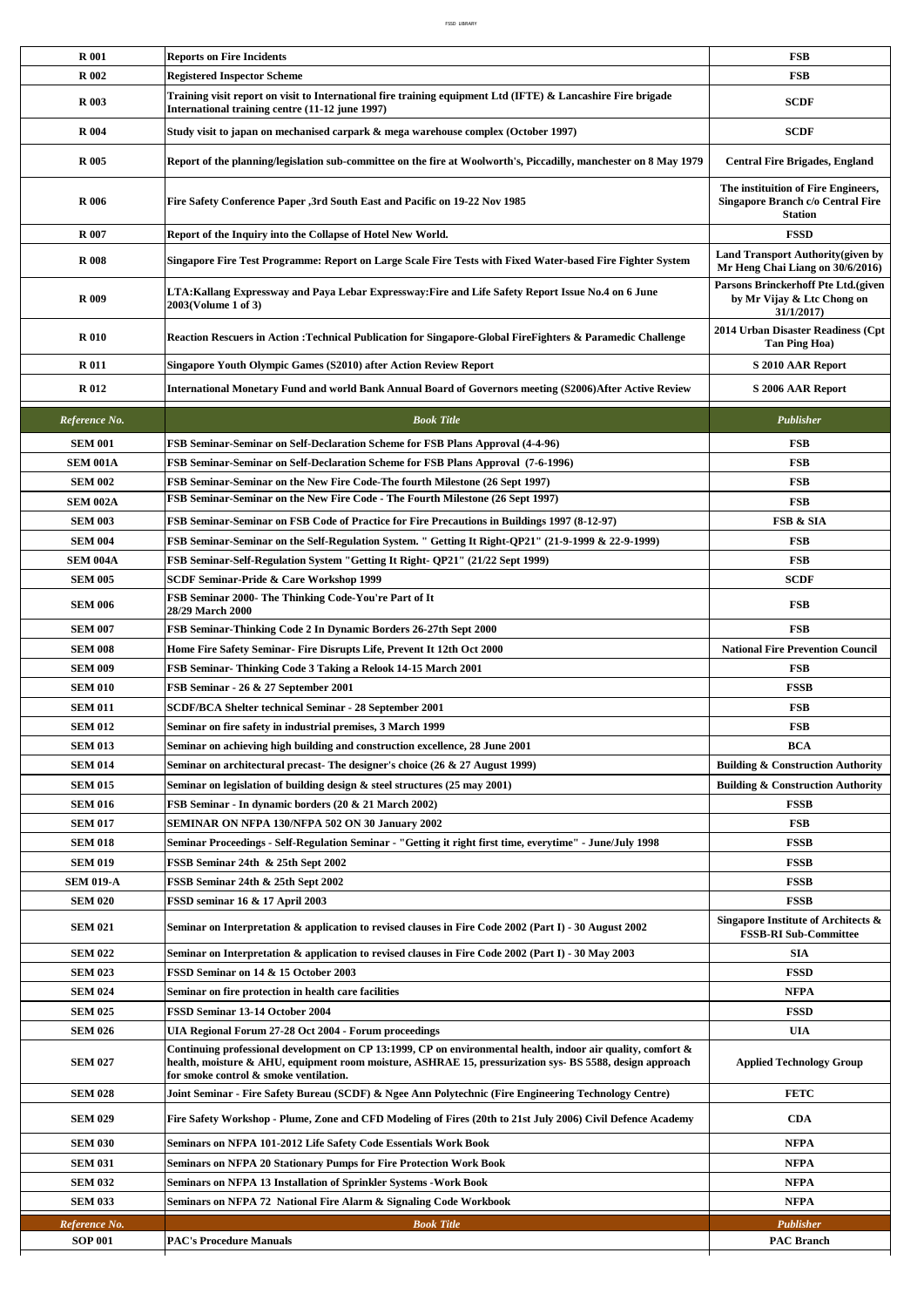| Reference No.                          | <b>Book Title</b>                                                                                                                                                              | Publisher                                                                 |
|----------------------------------------|--------------------------------------------------------------------------------------------------------------------------------------------------------------------------------|---------------------------------------------------------------------------|
| <b>SS 001</b>                          | Standards Test Method for Rate of burning and/or Extent and<br>Time of Burning of Plastics in a Horizontal Position                                                            | given by LTC Choh on<br>17/9/2015                                         |
| SS 005 : Pt B15 : 1987                 | Methods of test for paints, varnishes & related materials<br>Part B15: Determination of Flashpoint-Closed Cup Equilibrium Method                                               | <b>PSB</b>                                                                |
| SS 006 : E648-14C                      | Standard Test Method for Critical Radiant Flux of Floor-Covering System Using a Radiant Heat Energy Source                                                                     | <b>Spring Singapore</b>                                                   |
| SS 007: E662-14                        | Standard Test Method for Specific Optical Density of Smoke Generated by Solid Materials                                                                                        | <b>Spring Singapore</b>                                                   |
| SS 008 : D2859-<br>06(Reapproved 2011) | Standard Test Method for Ignition Characteristics of Finished Textile Floor Covering Materials                                                                                 | <b>Spring Singapore</b>                                                   |
| SS 031:1998                            | [998] Specification for aggregates from natural sources for concrete [Incorporating Erratun No. 1, Oct                                                                         | <b>PSB</b>                                                                |
| SS 072:2014                            | Specification for treatment of timber and plywood with copper/chrome/arsenic wood preservatives                                                                                | <b>Spring Singapore</b>                                                   |
| SS 072 :2014(A)                        | Specification for treatment of timber and plywood with copper/chrome/arsenic wood preservatives                                                                                | Spring Singapore(by LTC Choh on<br>18/4/2016)                             |
| SS 99:1998 (2011)                      | <b>Specification for Welded Low Carbon Steel Cylinders for Storage and Transportation of Compressed Liquefied</b><br><b>Gases</b>                                              | <b>Spring Singapore</b>                                                   |
| SS 141:2013                            | Specification for Unplasticized PVC pipes and fittings for cold water services and industrial uses                                                                             | <b>Singapore Standard</b>                                                 |
| SS 141(A): 2013                        | Specification for Unplasticised PVC pipe for cold water service and industrial uses                                                                                            | <b>Singapore Standard</b>                                                 |
| SS 145 : Part 2 : 2018                 | Specification for 13A Plug and Socket-Outlets (Hardcopy and Softcopy)                                                                                                          | <b>Enterprise Singapore</b>                                               |
| SS 154 : 1976                          | <b>Specification for Acetone</b>                                                                                                                                               | <b>Spring Singapore</b>                                                   |
| SS 155:1976                            | Specification for dissolved acetylene                                                                                                                                          | <b>Spring Singapore</b>                                                   |
| SS 174 : 2014                          | Specification for joints and fittings for use with unplasticised PVC pressure pipes                                                                                            | <b>Singapore Standard</b>                                                 |
| SS 209:1996                            | Specification for Battery-operated emergency power supply for lighting, ventilation $\&$ alarm bell of lifts                                                                   | PSB                                                                       |
| SS 212 : 2000                          | Specification for aluminium alloy windows                                                                                                                                      | <b>Spring Singapore</b>                                                   |
| SS 212:1998                            | <b>Specification for Aluminium alloy windows</b>                                                                                                                               | <b>PSB</b>                                                                |
| SS 213:1998                            | Specification for Unplasticized PVC pipes and fittings for soil, waste and vent applications $\,$                                                                              | <b>PSB</b>                                                                |
| SS 214:1999                            | Specification for precast concrete kerbs & dividers                                                                                                                            | <b>SPRING</b>                                                             |
|                                        |                                                                                                                                                                                |                                                                           |
| SS 214 : 2009                          | <b>Specification for Precast Concrete Kerbs</b>                                                                                                                                | <b>Spring Singapore</b>                                                   |
| SS 217:1996                            | Specification for industria safety signsl                                                                                                                                      | <b>Spring Singapore</b><br><b>Singapore Institute of Standards and</b>    |
| SS 232 : 1980                          | <b>Specification for Portable Fire Extinguishers</b>                                                                                                                           | <b>Industrial Research</b>                                                |
| SS 232 : Part 1 : 1999                 | Specification for Portable Fire Extinguishers-Part 1: Description, duration of operation, Class A & B fire tests                                                               | <b>PSB</b>                                                                |
| SS 232 : Pt 2 : 1999                   | Specification for Portable Fire Extinguishers- Part 2 : Tightness, dielectric test, tamping test , special provisions                                                          | <b>PSB</b>                                                                |
| SS 232 : Pt 3 : 1999                   | Specification for Portable Fire extinguishers- Part 3 : Construction , resistance to pressure, mechanical tests                                                                | <b>PSB</b>                                                                |
| SS 232: Pt 4: 1999                     | Specification for Portable Fire Extinguishers-Part 4: Charges, minimum required fire                                                                                           | <b>PSB</b>                                                                |
| SS 232 : Pt 5 : 1999                   | Specification for Fire Extinguishers-Part 5: Specification & Supplementary tests                                                                                               | <b>PSB</b>                                                                |
| SS 232: Pt 6: 1999                     | Specification for Portable Fire Extinguishers- Part 6: Provisions for the attestation of conformity of portable fire<br>extinguishers in accordance with SS 232 : Parts 1 to 5 | <b>PSB</b>                                                                |
| SS 239 : 1980 (1998)                   | Specification for liquefied petroleum gas                                                                                                                                      | <b>Spring Singapore</b>                                                   |
| SS 245 : 1995                          | <b>Specification for Glass Reunforced Polyester Sectional Water Tanks</b>                                                                                                      | PSB                                                                       |
| SS 245 : 2014                          | Specification for Glass Reunforced Polyester Sectional Water Tanks                                                                                                             | <b>SPRING</b>                                                             |
|                                        | SS 247: 1981 (UDC 614.842) Specification for Thermal Detectors for Electrical Fire Alarm Systems                                                                               | <b>Singapore Institute of Standards and</b><br><b>Industrial Research</b> |
| SS 254 : Part 0 : 2001                 | Specification for electrical apparatus for explosive gas atmospheres Part 0 : General requirements                                                                             | <b>Spring Singapore</b>                                                   |
| SS 254 : Part 1 : 2001                 | "Speecification for electrical apparatus for explosive gas atmospheres Part 1 : Flameproof enclosures "d                                                                       | <b>Spring Singapore</b>                                                   |
| SS 254 : PART 10 : 1997                | Specification for electrical apparatus for explosive gas atmospheres Part 10 : Classification of hazardous areas                                                               | <b>Spring Singapore</b>                                                   |
| SS 254 : Part 11 : 1997                | "Specification for electrical apparatus for explosive gas atmospheres Part 11 : Intrinsic safety "I                                                                            | <b>Spring Singapore</b>                                                   |
| SS 254 : Part 2 : 2002                 | "Specification for electrical apparatus for explosive gas atmospheres Part 2 : Pressurized enclosures "p                                                                       | <b>Spring Singapore</b>                                                   |
| SS 254 : Part 3 : 1997                 | Specification for electrical apparatus for explosive gas atmospheres Part 3 : Spark-test apparatus for intrinsically-<br>safe circuits                                         | <b>Spring Singapore</b>                                                   |
| SS 254 : Part 4 : 1997                 | Electrical apparatus for explosive gas atmospheres Part 4 : Oil-immersion "o"                                                                                                  | <b>Spring Singapore</b>                                                   |
| SS 254 : Part 5 : 1982 (1997)          | Specification for apparatus for explosive gas atmospheres Part 5 : Sand-filled apparatus                                                                                       | <b>Spring Singapore</b>                                                   |
| SS 254 : Part 6 : 1997                 | Specification for electrical gas atmospheres Part 6 : Increased safety''e''                                                                                                    | <b>Spring Singapore</b>                                                   |
| SS 254 : Part 7 : 1982                 | Specification for electrical apparatus for explosive gas atmospheres Part 7 ; Method of test for ignition temperature                                                          | <b>Spring Singapore</b>                                                   |
| SS 263 : Part 1 : 2005                 | Specification for Liminaries Part 1: General requirements & tests                                                                                                              | <b>Spring Singapore</b>                                                   |
| SS 263 : Part 1 : 2010                 | Specification for Luminaires. Part 1 : General Requirements and Tests                                                                                                          | <b>Spring Singapore</b>                                                   |
| SS 263 : Pt 1 : 1998                   | Specification for Luminaires Part 1 : General Requirements & Tests                                                                                                             | <b>PSB</b>                                                                |
| SS 263 : Pt 2 : 1998                   | Specification for Liminaries Part 2: Particular requirements- Luminaries for Emergency Lighting                                                                                | <b>PSB</b>                                                                |
| SS 268:2014                            | Specification for aluminium framed sliding glass doors                                                                                                                         | <b>Spring Singapore</b>                                                   |
| SS 281:1984                            | Specification for Pressure Regulators for Liquified Petroleum Gases                                                                                                            | PSB                                                                       |
|                                        | Specification for Caution labelling for hazardous substances                                                                                                                   |                                                                           |
| SS 286 : Pt 1 : 1984                   | Part1: Classification & class labels for hazardous substances<br><b>Specification for Caution Labelling for Hazardous Substances</b>                                           | <b>PSB</b>                                                                |
| SS 286 : Pt 2 : 1984                   | Part 2: United Nations Substance Identification Numbers                                                                                                                        | <b>PSB</b>                                                                |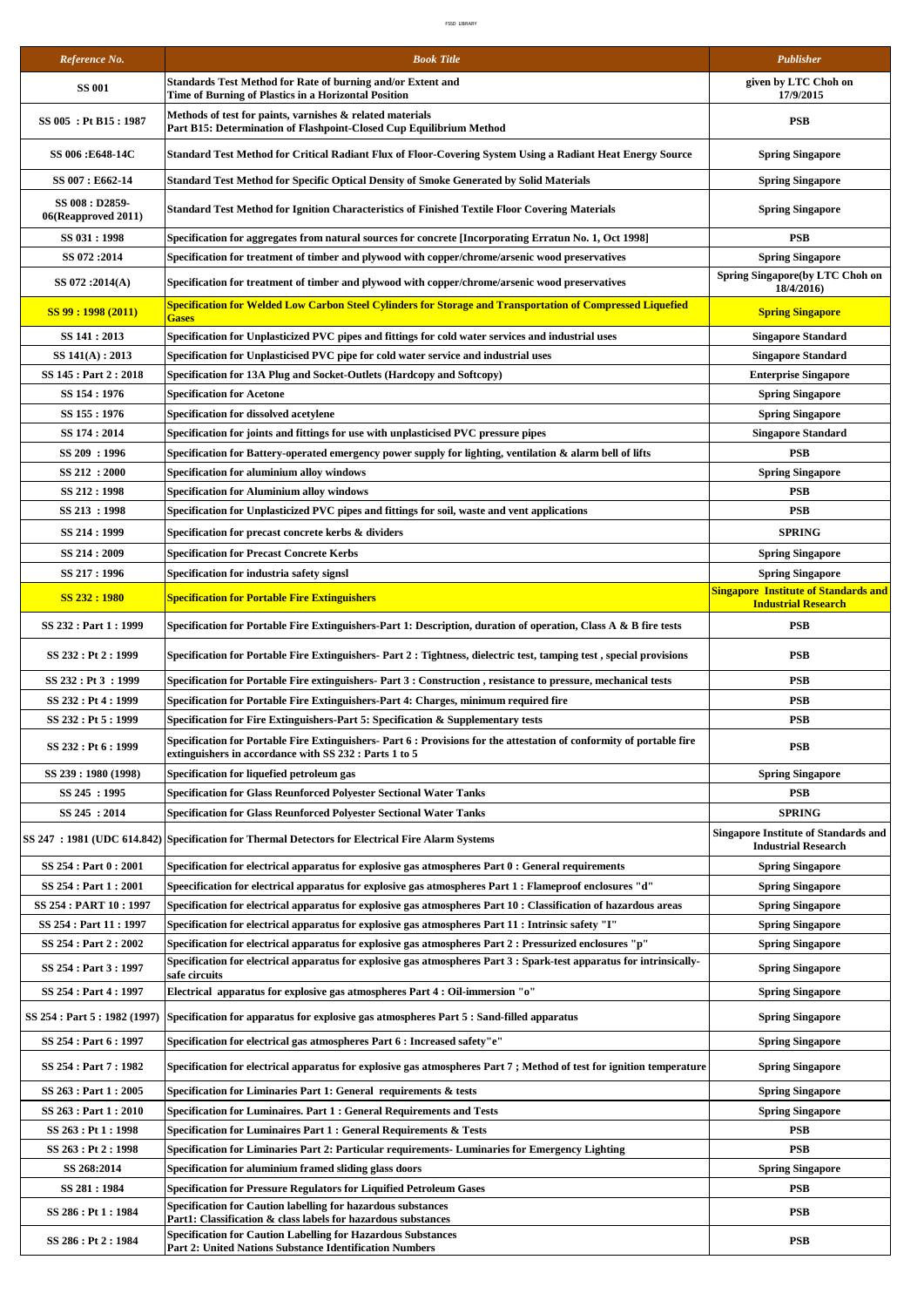| SS 286 : Pt 3 : 1984   | Specification for caution labelling for hazardous substances<br>Part 3: HAZCHEM Emergency Action Code                                                                     | <b>PSB</b>                                        |
|------------------------|---------------------------------------------------------------------------------------------------------------------------------------------------------------------------|---------------------------------------------------|
| SS 286 : Pt 4 : 1984   | Code of practice for hazardous substances Part 4: Marking of packages, containers & vehicles                                                                              | <b>PSB</b>                                        |
| SS 286 : Pt 5 : 1984   | <b>Specification for Caution Labelling for Hazardous Substances</b><br>Part 5: NFPA Hazard Identification System                                                          | <b>PSB</b>                                        |
| SS 292:1984            | Specification for Safety nets for construction sites                                                                                                                      | <b>Spring Singapore</b>                           |
| SS 292:1984            | Specification for Safety nets for construction sites                                                                                                                      | <b>Spring Singapore</b>                           |
| SS 294 : 1998          | <u>Specification for Valves for Use with Domestic and Industrial Liquefied Petroleum Gas (LPG) Cylinders</u>                                                              | <b>Spring Singapore</b>                           |
| SS 299 : Pt 1 : 1998   | Specification for fire resistant cables Part 1: Performance requirements for cables required to maintain circuit<br>integrity under fire conditions                       | <b>PSB</b>                                        |
| SS 311 : 2005          | Steel tubes and fittings used in tubular scaffolding                                                                                                                      | <b>Spring Singapore</b>                           |
| SS 332 : 1988          | <b>Specification for fire doors</b>                                                                                                                                       | <b>PSB</b>                                        |
| SS 332 : 2000          | <b>Specification for fire doors</b>                                                                                                                                       | <b>Spring Singapore</b>                           |
| SS 332 : 2007          | <b>Specification for Fire Doors</b>                                                                                                                                       | <b>Spring Singapore</b>                           |
| SS 333:1996*           | <b>Specification for fire Dampers</b>                                                                                                                                     | <b>PSB</b>                                        |
| SS 333 : 2012          | Specification for fire Dampers                                                                                                                                            | <b>Spring Singapore</b>                           |
| SS 341 : 2001          | Specification for safety glazing material for use in buildings (human impact considerations)                                                                              | <b>PSB</b>                                        |
| SS 341:2001 A          | Specification for safety glazing material for use in buildings (human impact considerations)                                                                              | <b>PSB</b>                                        |
| SS 341:2001 B          | Specification for safety glazing material for use in buildings (human impact considerations)                                                                              | <b>PSB</b>                                        |
| SS 364 : 1993          | Specification for fire safety signs (has been Replaced by SS 508 & CP 19)                                                                                                 | <b>PSB</b>                                        |
| SS 397: Pt 01:1997     | Methods of testing cement Part 1 : Determination of strength                                                                                                              | <b>PSB</b>                                        |
| SS 397 : Pt 02 : 1997  | Methods of testing cement Part 2 : Chemical analysis of cement                                                                                                            | <b>PSB</b>                                        |
| SS 397 : Pt 03 : 1997  | Methods of testing cement Part 3 : Determination of setting time $\&$ soundness                                                                                           | <b>PSB</b>                                        |
| SS 397 : Pt 06 : 1997  | Methods of testing cement Part 6 : Determination of fineness                                                                                                              | <b>PSB</b>                                        |
| SS 397 : Pt 07 : 1997  | Methods of testing cement Part 7 : Method of taking and preparing samples of cement                                                                                       | <b>PSB</b>                                        |
| SS 397 : Pt 21 : 1997  | Methods of testing cement Part 21 : Determination of the chloride, carbon dioxide and alkali content of cement                                                            | <b>PSB</b>                                        |
| SS 427:1998            | Specification for steel bars for reinforcement of concrete- Bend and rebend tests                                                                                         | <b>PSB</b>                                        |
| SS 489:2001            | <b>Specification for Fire Shutters</b>                                                                                                                                    | <b>PSB</b>                                        |
| SS 489: 2001-A         | <b>Specification for fire shutters</b>                                                                                                                                    | <b>PSB</b>                                        |
| SS 489: 2015           | <b>Specification for fire shutters</b>                                                                                                                                    | <b>Spring Singapore</b>                           |
| SS 489 :2015(A)        | <b>Specification for Fire Shutters</b>                                                                                                                                    | Spring Singapore(by LTC Choh on<br>18/4/2016)     |
| SS 492:2001            | Specification for performance requirements for strength and robustness (including methods of test) for partition<br>walls                                                 | <b>PSB</b>                                        |
| SS 492 : 2001 A        | Specification for performance requirements for strength $\&$ robustness (including methods of test for partition<br>walls)                                                | <b>PSB</b>                                        |
| SS 492:2001 B          | Specification for performance requirement for strength and robustness (including methods of test) for partition<br>walls                                                  | PSB                                               |
| SS 492:2001 C          | Specification requirements for strength $\&$ robustness (including methods of test) for partition walls                                                                   | <b>PSB</b>                                        |
| SS 508 : Pt 1 : 2004   | Specification for graphical symbols - safety colours and safety signs. Pt 1 : Design principles for safety signs in<br>workplaces & public areas                          |                                                   |
| SS 508 : Part 2:2008   |                                                                                                                                                                           | <b>Spring Singapore</b>                           |
|                        | Specification for Graphical symbols - Safety colours and safety signs. Part 2 : Design principles for product safety<br>labels                                            | <b>Spring Singapore</b>                           |
| SS 508 : Part 3:2013   | Graphical symbols-Safety colours and safety signs-Part 3:Design principles for graphical symbols for use in safety<br>signs                                               | <b>Spring Singapore(purchase on</b><br>7/3/2018   |
| SS 508 : Part 4:2008   | Specification for Graphical symbols - Safety colours and safety signs. Part 4 : Design principles for graphical<br>symbols for use in safety signs                        | <b>Spring Singapore</b>                           |
| SS 509: Pt 1:2005      | Code of practice for cleaning & surface repair of buildings Pt 1 : Cleaning of natural stones, brick, terracotta,<br>concrete & rendered finishes (Formerly CP 67 : Pt 1) | <b>SPRING Singapore</b>                           |
| SS 509 : Pt 2 : 2005   | Code of practice for cleaning & surface repair of buildings<br>Pt 2 : surface repair of natural stones, brick, terracotta & rendered finishes (Formerly CP 67 : Pt 2)     | <b>SPRING S'pore</b>                              |
| SS 509 : Pt 1:2015 (A) | Code of Practice for cleaning and surface repair of buildings -Part 1: Cleaning of natural stones,<br>brick,terracotta,concrete and rendered finishes                     | Spring S'pore(24/3/2016)                          |
| SS 530:2014            | Code of practice for energy efficiency standard for building services and equipment                                                                                       | <b>Spring Singapore</b>                           |
| SS 532: 2007A          | <b>Code of Practice for The Storage of Flammable Liquids</b>                                                                                                              | <b>Spring Singapore</b>                           |
| SS 532:2016            | Code of practice for the storage of flammable liquids                                                                                                                     | Spring Singapore(28/02/2017) by<br><b>LTC Han</b> |
| SS 535:2007            | Code of Practice for Installation, operation, maintenance, performance and construction requirements of main<br>failure standby generating systems                        | <b>Spring Singapore</b>                           |
| SS 539:2008A           | <b>Guidelines for Safety and Operational Management for Indoor Exhibitions</b>                                                                                            | <b>Spring Singapore</b>                           |
| SS 544 : Part 2 : 2009 | Concrete - Complementary Singapore Standard to SS EN 206-1. Part 2 : Specification for constituent materials<br>and concrete                                              | <b>Spring Singapore</b>                           |
| SS 546 : 2009          | Code of Practice for Emergency Voice Communication Systems in Buildings (Formerly CP 25)                                                                                  | <b>Spring Singapore</b>                           |
| SS 547:2009            | Code of Practise for Temporary Housing Quarters on Construction Sites. (Formerly CP 102)                                                                                  | <b>Spring Singapore</b>                           |
| SS 550:2009            | Code of Practice for Installation, operation and maintenance of electric passenger and goods lifts.                                                                       | <b>Spring Singapore</b>                           |
| SS 551: 2009           | Code of practice for earthing (Formerly CP 16)                                                                                                                            | <b>Spring Singapore(purchase on</b><br>7/3/2018   |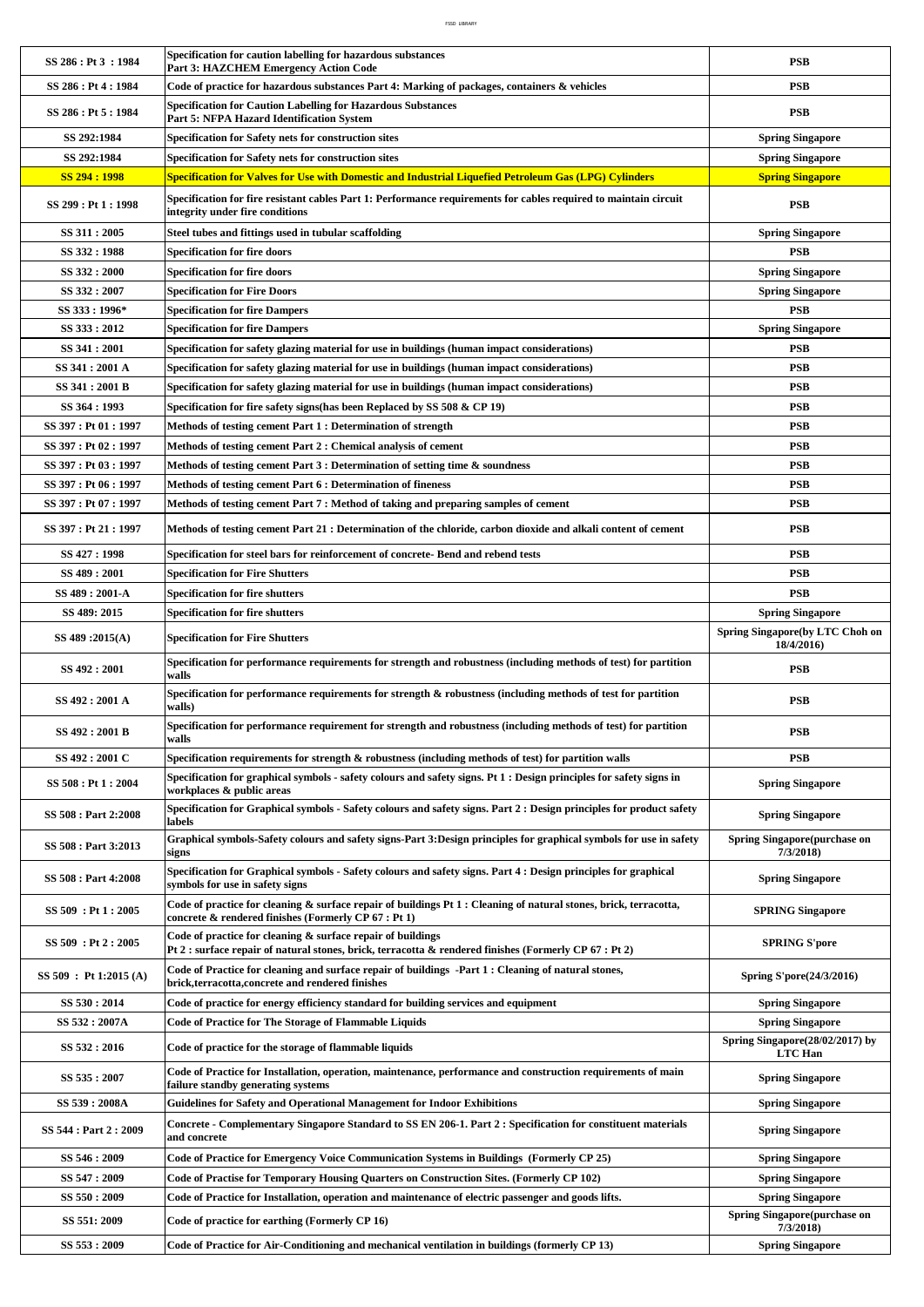| SS 553: 2016                                  | Code of practice for air-Conditioning and mechanical ventilation in buildings                                                                                                                                                   | <b>Spring Singapore</b>                                  |
|-----------------------------------------------|---------------------------------------------------------------------------------------------------------------------------------------------------------------------------------------------------------------------------------|----------------------------------------------------------|
| SS 554:2009                                   | Code of Practice for Indoor Air Quality for Air-Conditioned Buildings (Incorporating Erratum No. 1, November<br>2009)                                                                                                           | <b>Spring Singapore</b>                                  |
| SS 554 : Part 1 : 2009                        | Concrete - Complimentary Singapore Standard to SS EN 206-1. Part 1: Method of specifying and guidance for the<br>specifier.                                                                                                     | <b>Spring Singapore</b>                                  |
| SS 556 : 2010                                 | Code of Practice for The Design and management of Aquatic Facilities                                                                                                                                                            | <b>Spring Singapore</b>                                  |
| SS 560:2010                                   | Specification for Steel for the Reinforcement of Concrete - Weldable Reinforcement Steel - Bar, Coil and Decoiled<br>Product.                                                                                                   | <b>Spring Singapore</b>                                  |
| SS 561:2010                                   | <b>Specification for Steel Fabric for the Reinforcement of Concrete</b>                                                                                                                                                         | <b>Spring Singapore</b>                                  |
| SS 563 : Part 1 : 2010                        | Code of Practice for The Design, Installation and Maintenance of Emergency Lighting and Power Supply Systems<br>in Buildings. Part 1: Emergency Lighting.                                                                       | <b>Spring Singapore</b>                                  |
| SS 563 : Part 2 : 2010                        | Code of Practice For The Design, Installation and Maintenance of Emergency Lighting and Power Supply Systems<br>in Buildings. Part 2: Installation requirements and maintenance procedures.                                     | <b>Spring Singapore</b>                                  |
| SS 566 : 2011                                 | <b>Specification for Steel for the Reinforcement of Concrete - Plains Bars</b>                                                                                                                                                  | <b>Spring Singapore</b>                                  |
| SS 572:2012                                   | CODE OF PRACTICE FOR : The use of timber in buildings (Formerly CP 1)                                                                                                                                                           | Spring Singapore (by LTC Choh on<br>18/4/2016)           |
| SS 575:2012                                   | CODE OF PRACTICE FOR: Fire hydrant, rising mains and hose reel system (Formerly CP 29)                                                                                                                                          | Spring Singapore(photocopy given by<br>Officer)          |
| SS 578 :2012 (ICS 13.220)                     | CODE of Practice for Use and maintenance of portable fire extinguishers (Formely CP 55)                                                                                                                                         | <b>Spring Singapore</b>                                  |
| SS 580 : 2012                                 | <u> Code of Practice for Form work (Formerly CP 23)</u>                                                                                                                                                                         | <b>Spring Singapore</b>                                  |
| SS 591:2013                                   | Code of practice for long term measurement of central chilled water system energy sficiency                                                                                                                                     | <b>Spring Standard</b>                                   |
| SS 598:2014                                   | Code of practice for suspended scaffolds (Formerly CP 20)                                                                                                                                                                       | <b>Singapore Standard</b>                                |
| SS 599:2014                                   | Guide for wayfinding signage in public areas                                                                                                                                                                                    | <b>Singapore Standard</b> (purchase on<br>30/11/2017)    |
| SS 602:2014                                   | Code of practice for noise control on constrution and demolition sites (Formerly CP 49)                                                                                                                                         | <b>Singapore Standard</b>                                |
| SS 605:2015                                   | <b>Guide for age-friendly homes</b>                                                                                                                                                                                             | Singapore Standard (purchase on<br>30/11/2017)           |
| SS 608 : 2015                                 | Code of practice for gas installation (formerly CP 51)                                                                                                                                                                          | Spring Singapore(given by LTC<br>Choh on 18/4/2016)      |
| SS 608 : 2015(A)                              | Code of practice for gas installation (formerly CP 51)                                                                                                                                                                          | <b>Spring Singapore(given by Dir FSSD</b><br>1/2/2017    |
| SS 609:Part 1:2015                            | Self-ballasted LED lamps for general lighting services with supply voltages > 50 V:Part 1: Safety Specifications                                                                                                                | <b>SPRING Singapore 310516</b>                           |
| SS 609 : Part 2:2015                          | Self-ballasted LED lamps for general lighting services with supply voltages > 50 V:Part 2: Performance<br><b>Requirements</b>                                                                                                   | <b>SPRING Singapore 310516</b>                           |
| SS 619 : Part 1:2016<br>IEC 61439-1:2011, MOD | Low-voltage switchgear and controlgear assemblies- Part 1: General rules                                                                                                                                                        | <b>SPRING Singapore (given by</b><br>Director 24/3/2017) |
| SS 619: Part 3:2016<br>IEC 61439-3:2012, MOD  | Low-voltage switchgear and controlgear assemblies- Part 3: Distribution boards intended to be operated by<br>ordinary persons(DBO)                                                                                              | <b>SPRING Singapore(given by Director</b><br>24/3/2017)  |
| SS 631:2017<br><b>ICS</b><br>77.140; 91.06020 | Specification for metal roofing system (Hardcopy and Softcopy)                                                                                                                                                                  | <b>Enterprise Singapore</b>                              |
| SS 637: 2018 ICS 91.120.30                    | Code of practice for waterproofing of reinforced concrete buildings (Hardcopy and Softcopy)                                                                                                                                     | <b>Enterprise Singapore</b>                              |
| SS EN 3-7 : 2012                              | Portable Fire Extibguishers Part 7: Characteristics, performance requirements and test methods                                                                                                                                  | <b>Spring Singapore</b>                                  |
| SS EN 3-8 : 2012                              | Portable Fire Extinguishers Part 8: Additional requirements to SS EN 3-7 for the construction, resistance to<br>pressure and mechanical tests for extinguishers with a maximum allowable pressure equal to or lower than 30 bar | <b>Spring Singapore</b>                                  |
| SS EN 3-9 : 2012                              | Portable Fire Extinguishers Part 9: Additional requirements to SS EN 3-7 for pressure resistance of CO2<br>extinguishers                                                                                                        | <b>Spring Singapore</b>                                  |
| SS EN 3-10 : 2012                             | Portable Fire Extinguishers Part 10: Provisions for evaluating the conformity of a portable fire extinguishers to SS<br><b>EN 3-7</b>                                                                                           | <b>Spring Singapore</b>                                  |
| SS EN 197-1 : 2008                            | Specification For Cement. Part 1: Composition, specifications and conformity criteria for common cements                                                                                                                        | <b>Spring Singapore</b>                                  |
| SS EN 197-1 :2014                             | Cement -Part 1: Composition, specifications and conformity criteria for common cements                                                                                                                                          | <b>Spring Singapore</b>                                  |
| SS EN 197-2 : 2008                            | <b>Specification for Cement. Part 2 : Conformity Evaluation</b>                                                                                                                                                                 | <b>Spring Singapore</b>                                  |
| SS EN 197-2 :2014                             | <b>Cement -Part 2:Conformity evaluation</b>                                                                                                                                                                                     | <b>Spring Singapore</b>                                  |
| SS EN 197-4 : 2008                            | Specification for Cement. Part 4 : Composition, specifications and conformity criteria for low early strength<br>blastfurnace cements                                                                                           | <b>Spring Singapore</b>                                  |
| SS EN 206-1:2009                              | Specification for Concrete. Part 1 : Specification, performance, production and conformity                                                                                                                                      | <b>Spring Singapore</b>                                  |
| SS EN 206: 2014                               | Concrete-Specification ,performance,production and conformity                                                                                                                                                                   | <b>Spring Singapore</b>                                  |
| SS EN 934-1:2008                              | Specification for Admixtures for Concrete, Mortar and Grout. Part 1: Common requirements                                                                                                                                        | <b>Spring Singapore</b>                                  |
| SS EN 934-2 : 2008                            | Specification for Admixtures for Concrete, Mortar and Grout. Part 2 : Concrete admixtures - Definitions,<br>requirements, conformity, marking and labelling.                                                                    | <b>Spring Singapore</b>                                  |
| SS EN 934-4 : 2008                            | Specification for Admixtures for Concrete, Mortar and Grout - Admixtures for Grout for Prestressing Tendons                                                                                                                     | <b>Spring Singapore</b>                                  |
| SS EN 934-6 : 2008                            | Specification for Admixtures for Concrete, Mortar and Grout. Part 6 : Sampling, conformity control and<br>evaluation of conformity.                                                                                             | <b>Spring Singapore</b>                                  |
| SS EN 934-2:2015                              | EN 934-2:2009+A1:2012,IDT: Specifications for admixtures for concrete, motar and grout-Part 2: Concrete<br>admixtures-Definitions, requirements, conformity, marking and labelling                                              | <b>Spring Singapore</b>                                  |
| SS EN 1990 : 2008                             | <b>Eurocode - Basis of Structural Design</b>                                                                                                                                                                                    | <b>Spring Singapore</b>                                  |
|                                               |                                                                                                                                                                                                                                 |                                                          |
| SS EN 1990 :2008+A1:2010                      | <b>Singapore National Annex to Eurocode-Basic of structural design</b><br>Singapore National to Eurocode 1 : Actions on Structures - Part 1-1 : General actions - Densities, self-weight,                                       | <b>Spring Singapore</b>                                  |
| SS EN 1991-1-1 : 2008                         | imposed loads for buildings.                                                                                                                                                                                                    | <b>Spring Singapore</b>                                  |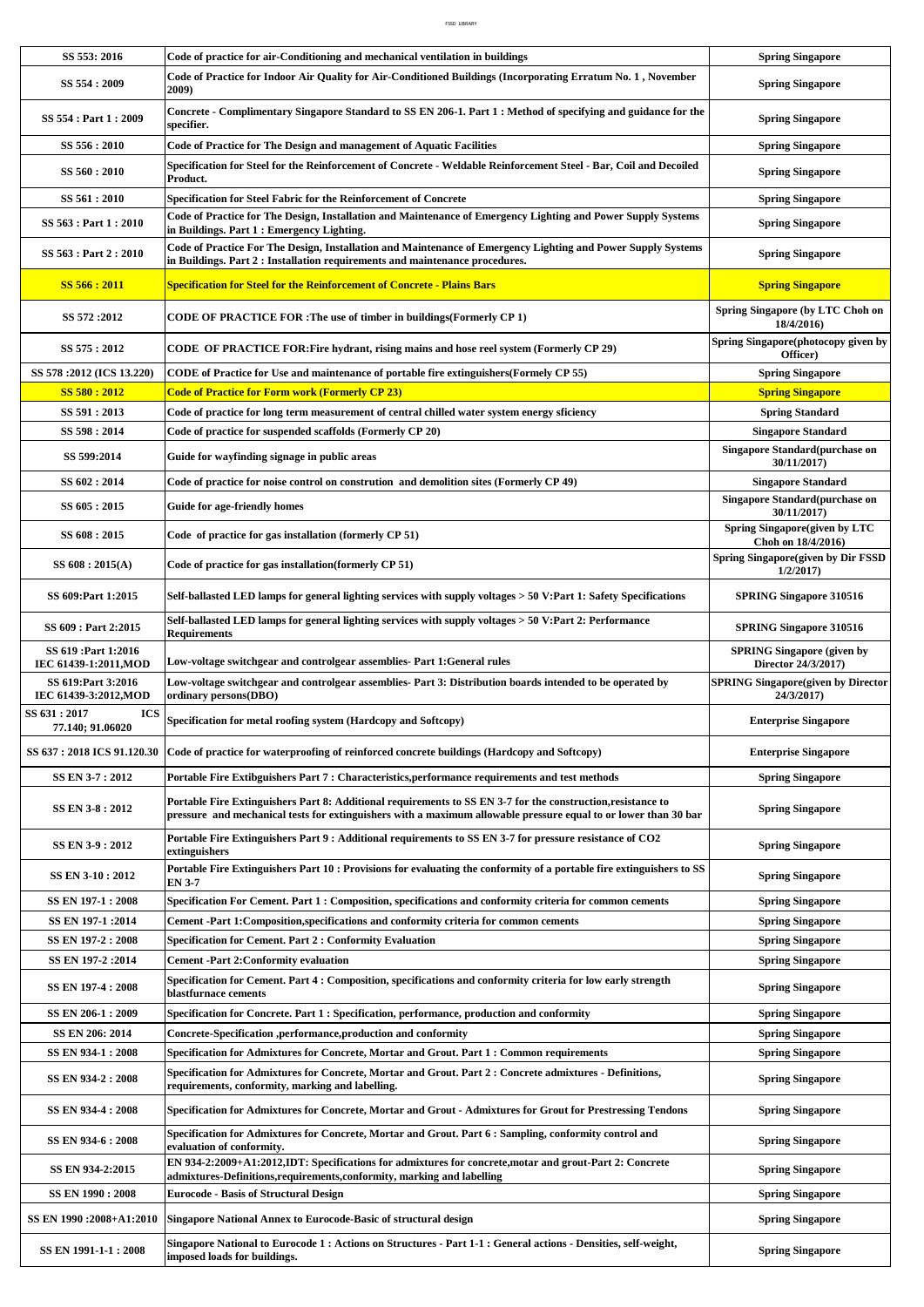|  | ٧ |  |
|--|---|--|
|  |   |  |

| SS EN 1991-1-2:2008                                      | Singapore National Annex to Eurocode 1:Action on structures-Part 1-2:General actions-Actions on structures<br>exposed to fire                               | <b>Spring Singapore</b> |
|----------------------------------------------------------|-------------------------------------------------------------------------------------------------------------------------------------------------------------|-------------------------|
| SS EN 1991-1-5:2009                                      | Singapore National Annex to Eurocode 1:Action on structures-Part 1-5:General actions-Actions -Thermal actions                                               | <b>Spring Singapore</b> |
| SS EN 1991-1-4 : 2009                                    | Eurocode 1 - Actions on Structures - Part 1-4 : General Actions - Wind Actions                                                                              | <b>Spring Singapore</b> |
| SS EN 1991-1-5 : 2009                                    | Eurocode 1 - Actions on Structures - Part 1-5 : General Actions - Thermal Actions                                                                           | <b>Spring Singapore</b> |
| SS EN 1991-1-5 : 2009 (NA)                               | Singapore National Annex to Eurocode 1 - Actions on Structures Part 1-5 : General Actions - Thermal Actions                                                 | <b>Spring Singapore</b> |
| SS EN 1991-1-6 : 2009                                    | Eurocode 1 - Actions on Structures - Part 1-6 : Generals Actions - Actions during Execution                                                                 | <b>Spring Singapore</b> |
| SS EN 1991-1-7 : 2009                                    | Eurocode 1 - Actions on Structures - Part 1-7 : General Actions - Accidental Actions                                                                        | <b>Spring Singapore</b> |
| SS EN 1991-1-7 : 2009 (NA)                               | Singapore National Annex to Eurocode 1: Actions on Structures - Part 1-7: General Actions - Accidental Actions                                              | <b>Spring Singapore</b> |
| SS EN 1991-3 : 2010                                      | Eurocode 1 - Actions on Structures - Part 3 : Actions induced by Cranes and Machinery                                                                       | <b>Spring Singapore</b> |
| SS EN 1991-4 : 2010                                      | Eurocode 1 - Actions on Structures - Part 4 : Silos and Tanks                                                                                               | <b>Spring Singapore</b> |
| <b>SS EN 1991-2 : 2012</b>                               | <b>Eurocode 1 : Actions on Structures - Part 2: Traffic Loads on Bridges</b>                                                                                | <b>Spring Singapore</b> |
| S EN 1992-1-1 : 2008                                     | Eurocode 2 : Design of Concrete Structures - Part 1-1 : General rules and rules for buildings                                                               | <b>Spring Singapore</b> |
| SS EN 1992-1-2:2008                                      | Eurocode 2 : Design of Concrete Structures - Part 1-2 : General rules - Structural Fire Design                                                              | <b>Spring Singapore</b> |
| <mark>SS EN 1992-2 : 2012 EN 1992</mark><br>2: 2005, IDT | <u> Eurocode 2 : Design of Concrete Structures - Part 2: Concrete Bridges - Design and Detailing Rules</u>                                                  | <b>Spring Singapore</b> |
| SS EN 1992-3 : 2010                                      | Eurocode 2 - Design of Concrete Structures - Part 3 : Liquid retaining and containment Structures                                                           | <b>Spring Singapore</b> |
| SS EN 1993-1-2:2009                                      | Singapore National Annex to Eurocode 3:Design of steel structures-Part 1-2:General rules-Structural fire design                                             | <b>Spring Singapore</b> |
| SS EN 1993-1-2 : 2009                                    | Eurocode 3 : Design of Steel Structures - Part1-2 : General Rules - Structural Fire Design                                                                  | <b>Spring Singapore</b> |
| SS EN 1993-1-2 : 2009 (NA)                               | Singapore National Annex to Eurocode 3 : Design of Steel Structures - Part 1-2 : General Rules - Structural Fire<br>Design                                  | <b>Spring Singapore</b> |
| SS EN 1993-1-5 : 2009                                    | Erocode 3 - Design of Steel Structures - Part 1-5 : Plated Structural Elements                                                                              | <b>Spring Singapore</b> |
| SS EN 1993-1-5 : 2009 (NA)                               | Singapore National Annex to Eurocode 3 : Design of Steel Stuctures - Part 1-5 : Plated Structural Elements                                                  | <b>Spring Singapore</b> |
| SS EN 1993-1-12 : 2009                                   | Eurocode 3 - Design of Steel Structures - Part 1-12 : Additional rules for the Extension of EN 1993 up to steel<br>grades S 700                             | <b>Spring Singapore</b> |
| SS EN 1993-1-12 : 2009 (NA)                              | Singapore National Annex to Eurocode 3 : Design of Steel Structures - Part 1-12 : Additional Rules for the<br>Extension of EN 1993 up to Steel Grades S 700 | <b>Spring Singapore</b> |
| SS EN 1993-1-1:2010                                      | Singapore National Annex to Eurocode 3:Design of steel structures-Part 1-1:General rules and rules for buildings                                            | <b>Spring Singapore</b> |
| SS EN 1993-1-3 : 2010                                    | Eurocode 3 : Design of Steel Structures - Part 1-3 : General Rules - Supplementary Rules for Cold-fomrd Members<br>and Sheeting                             | <b>Spring Singapore</b> |
| SS EN 1993-1-8:2010                                      | Singapore National Annex to Eurocode 3:Design of steel structures-Part 1-8:Design of joints                                                                 | <b>Spring Singapore</b> |
| SS EN 1993-1-10 : 2010                                   | Eurocode 3 : Design of Steel Structures - Part 1-10 : Material toughness and through-thickness Properties                                                   | <b>Spring Singapore</b> |
| SS EN 1993-1-8 : 2010                                    | Eurocode 3 : Design of Steel Structures - Part 1-8 : Design of Joints                                                                                       | <b>Spring Singapore</b> |
| SS EN 1993-6 : 2010                                      | Eurocode 3 : Design of Steel Structures - Part 6 : Crane Supporting Structures                                                                              | <b>Spring Singapore</b> |
| <b>SS EN 1993-1-4 : 2011EN</b><br>1993-1-4 : 2006, IDT   | <u> Eurocode 3 : Design of Steel Structures - Part 1-4 : General Rules - Supplementary Rules for Stainless Steels</u>                                       | <b>Spring Singapore</b> |
| <u>SS EN 1993-1-6 : 2011 EN</u><br>1993-1-6 : 2007, IDT  | Eurocode 3 : Design of Steel Structures - Part 1-6 : Strength and Stability of Shell Structures                                                             | <b>Spring Singapore</b> |
| <b>SS EN 1993-1-7 : 2011 EN</b><br>1993-1-7: 2007, IDT   | Eurocode 3 : Design of Steel Structures - Part 1-7 : Plated Structures Subject to out of Plane Loading                                                      | <b>Spring Singapore</b> |
| <mark>SS EN 1993-2 : 2011 EN 1993</mark><br>2:2006, IDT  | <b>Eurocode 3 : Design of Steel Structures - Part 2 : Steel Bridges</b>                                                                                     | <b>Spring Singapore</b> |
| <b>SS EN 1993-3-1 : 2011 EN</b><br>1993-3-1: 2006, IDT   | Eurocode 3 : Design of Steel Structures - Part 3-1 : Towers, Masts and Chimmneys - Towers and Masts                                                         | <b>Spring Singapore</b> |
| <b>SS EN 1993-3-2 : 2011 EN</b><br>1993-3-2: 2006, IDT   | Eurocode 3 : Design of Steel Structures - Part 3-2 : Towers, Masts and Chimmneys - Chimmneys                                                                | <b>Spring Singapore</b> |
| <b>SS EN 1993-4-1 : 2011 EN</b><br>1993-4-1: 2007, IDT   | <b>Eurocode 3 : Design of Steel Structures - Part 4-1 : Silos</b>                                                                                           | <b>Spring Singapore</b> |
| <b>SS EN 1993-4-2 : 2011 EN</b><br>1993-4-2: 2007, IDT   | <b>Eurocode 3 : Design of Steel Structures - Part 4-2 : Tanks</b>                                                                                           | <b>Spring Singapore</b> |
| SS EN 1993-4-3 : 2011 EN<br>1993-4-3:2007, IDT           | <b>Eurocode 3 : Design of Steel Structures - Part 4-3 : Pipelines</b>                                                                                       | <b>Spring Singapore</b> |
| SS EN 1994-1-1:2009                                      | Singapore Annex to Eurocode 4:Design of composite steel and concrete structures-Part 1-1:General rules and rules<br>for buildings                           | <b>Spring Singapore</b> |
| SS EN 1994-1-1 : 2009                                    | Eurocode : Design of Coposite Steel and Concrete Structures - Part 1-1 : General Rules and Rules for Buildings                                              | <b>Spring Singapore</b> |
| SS EN 1994-1-1 : 2009 (NA)                               | Singapore National Annex to Eurocode 4 : Design of Composite Steel and Concrete Structures - Part1-1 : General<br><b>Rules and Rules for Buildings</b>      | <b>Spring Singapore</b> |
| SS EN 1994-1-2: 2009                                     | Eurocode 4 : Design of Composite Steel and Concrete Structures - Part 1-2 : General Rules - Structural Fire<br>Design                                       | <b>Spring Singapore</b> |
| SS EN 1994-1-2:2009                                      | Singapore National Annex to Eurocode 4:Design of composite and concrete strutures-Part 1-2:General rules-<br>Structural fire design                         | <b>Spring Singapore</b> |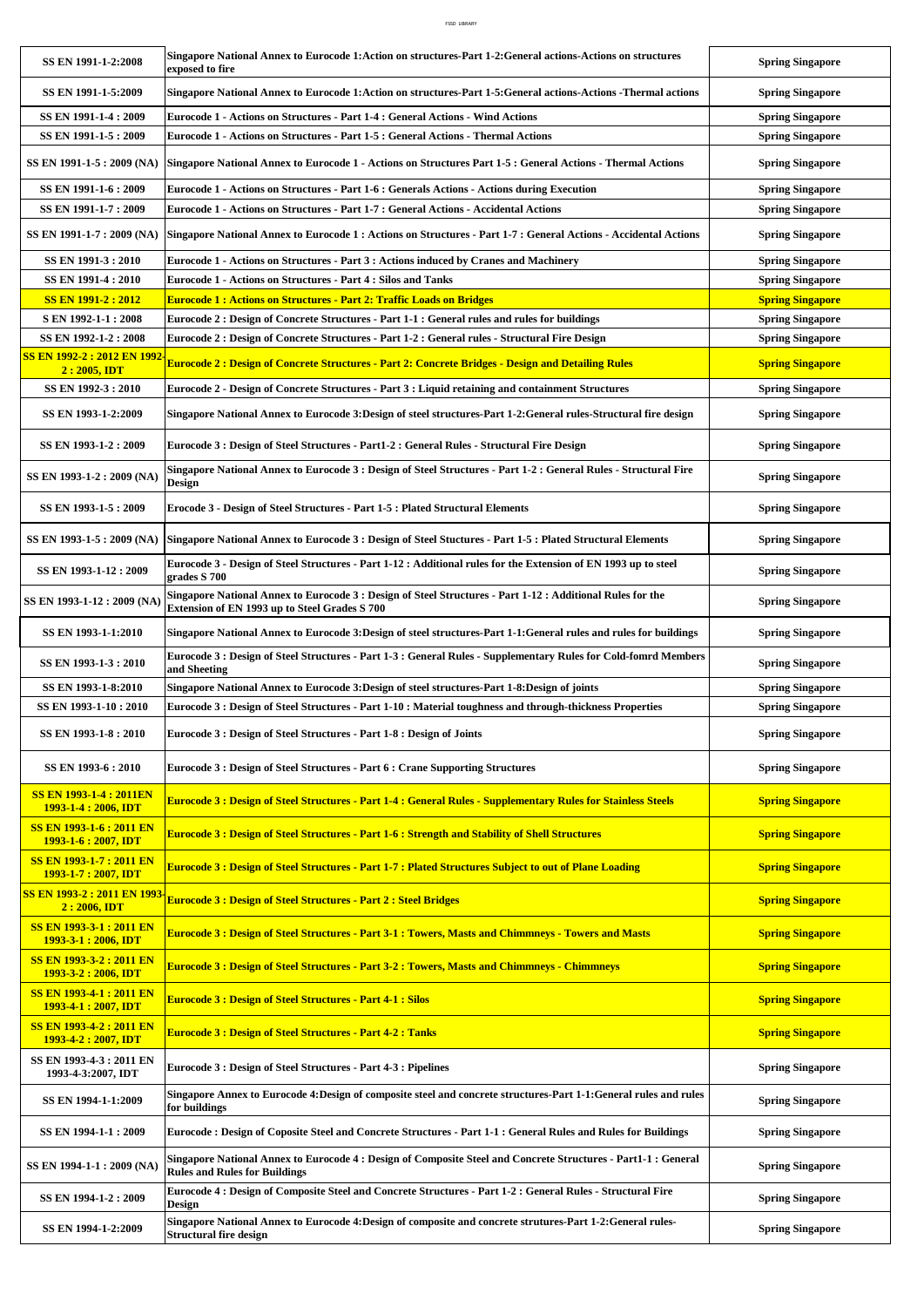$\overline{1}$ 

| SS EN 1994-1-2 : 2009 (NA)                        | Singapore National Annex to Eurocode 4 : Design of Composite Steel and Concrete Structures - Part 1-2 : General<br><b>Rules - Structural Fire Design</b>                                   | <b>Spring Singapore</b>                                               |
|---------------------------------------------------|--------------------------------------------------------------------------------------------------------------------------------------------------------------------------------------------|-----------------------------------------------------------------------|
| <b>SS EN 1994-2 : 2011</b>                        | Eurocode 4 : Design of Composite Steel and Concrete Structures - Part 2 : General Rules and Rules for Bridges                                                                              | <b>Spring Singapore</b>                                               |
| SS EN 1997-1:2010                                 | Eurocode 7 : Geotechnical Design - Part 1 : General Rules                                                                                                                                  | <b>Spring Singapore</b>                                               |
| SS EN 1997 -2:2010                                | Eurocode 7 : Geotechnical Design - Part 2 : Ground Investigation and Testing                                                                                                               | <b>Spring Singapore</b>                                               |
| SS EN 1998-1 :2013(EN 1998-<br>1:                 | Eurocode 8 : Design of structure for earthquake resistance- Part 1 : General rules, seismic action and rules for<br>buildings                                                              | <b>Spring Singapore</b>                                               |
| <b>SS EN 10224</b><br>: $2013(2002,\mathrm{IDT})$ | Non-alloy steel tubes and fittings for the conveyance of water and other aqueous liquids - Technical delivery<br>conditions                                                                | <b>Singapore Standard</b>                                             |
| SS EN 10224 :2013(A)(EN<br>10224:2002IDT)         | Non-alloy steel tubes and fittings for the conveyance of water and other aqueous liquids - Technical delivery<br>conditions                                                                | <b>Singapore Standard</b>                                             |
| SS EN :10255 :<br>2013(2004+A1,IDT)               | Non-alloy steel tubes suitable for welding and threading - Technical delivery conditions                                                                                                   | <b>Singapore Standard</b>                                             |
| SS EN:<br>10255:2013(A)(2004+A1,IDT               | Non-alloy steel tubes suitable for welding and threading - Technical delivery conditions                                                                                                   | <b>Singapore Standard</b>                                             |
| SS EN 10311 :2013(A)(EN<br>10311 :2005,IDT)       | Joints for the connection of steel tubes and fittings for the conveyance of water and other aqueous liquids                                                                                | <b>Singapore Standard</b>                                             |
| <b>SS EN 10311</b><br>: $2013(2005,\mathrm{IDT})$ | Joints for the connection of steel tubes and fittings for the conveyance of water and other aqueous liquids                                                                                | <b>Singapore Standard</b>                                             |
| SS EN 13791 : 2009                                | Assessment of in-situ Compressive Strength in Structure and Precast Concrete Components                                                                                                    | <b>Spring Singapore</b>                                               |
| SS EN 15167-1:2008                                | : Specification for Ground Granulated Blast Furnace Slag for use in concrete, mortar and grout. Part 1<br>Definitions, specifications and conformity criteria.                             | <b>Spring Singapore</b>                                               |
| SS EN 15167-2: 2008                               | : Specification for Ground Granulated Blast Furnace Slag for use in concrete, mortar and grout. Part 2<br><b>Conformity Evaluation</b>                                                     | <b>Spring Singapore</b>                                               |
| <b>SS IEC 62717:2015</b>                          | LED modules for general lighting-Performance requirements                                                                                                                                  | <b>SPRING Singapore 310516</b>                                        |
| SS IEC 62722-1:2015                               | Luminaire performance -Part 1:General requirements                                                                                                                                         | <b>SPRING Singapore 310516</b>                                        |
| <b>SS IEC 62722-2-1:2015</b>                      | Luminaire performance -Part 2:Particular requirements for LED luminaires                                                                                                                   | <b>SPRING Singapore 310516</b>                                        |
| SS IEC 62776:2015                                 | Double-capped LED lamps designed to retrofit linear fluorescent lamps-Safety specifications                                                                                                | <b>SPRING Singapore 310516</b>                                        |
| SS EN 1090-1:2018                                 | Execution of Steel Structures and Aluminium Structures - Part 1 : Requirements for Conformity Assessment of<br>Structural Components (Hardcopy and Softcopy)                               | <b>Enterprise Singapore</b>                                           |
| SS EN 1090-2:2018                                 | Execution of Steel Structures and Aluminium Structures - Part 2 : Technical Requirements for Steel Structures<br>(Hardcopy and Softcopy)                                                   | <b>Enterprise Singapore</b>                                           |
| <b>SS EN 12620 : 2008</b>                         | <b>Specification for Aggregates for Concrete</b>                                                                                                                                           | <b>Spring Singapore</b>                                               |
|                                                   |                                                                                                                                                                                            |                                                                       |
| Reference No.                                     | <b>Book Title</b>                                                                                                                                                                          | Publisher                                                             |
| <b>TR 001</b>                                     | Technical reference TR 5 : 2001 Exhibition management & technical operational efficiency                                                                                                   | TR <sub>5</sub>                                                       |
| <b>TR 002</b>                                     | Technical reference TR 6: 2002 Pipeline service corridors. Design, construction & operation of pipeline service<br>corridors in Singapore                                                  | <b>SPRING</b>                                                         |
| <b>TR 003</b>                                     | Technical report TR 1896 First edition 1991-02-01 Products in fibre-reinforced cement - Non-combustible firbre<br>boards of calcium silicate or cement for insulation $\&$ fire protection | <b>International organization for</b><br>standardization, Switzerland |
| <b>TR 007</b>                                     | TR 6:2001 Pipeline service corridors - Design, construction and operation of pipeline service corridors in<br>Singapore                                                                    | Singapore Productivity & standards<br>Board                           |
| <b>TR 008</b>                                     | TR 26 : 2010 Technical Reference for Deep Excavation                                                                                                                                       | <b>Spring Singapore</b>                                               |
| <b>TR 010</b>                                     | <b>Technical Requirements for Household Shelters 2001</b>                                                                                                                                  | <b>Singapore Civil Defence Force</b>                                  |
| <b>TR 012</b>                                     | Exhibition Management Services (EMS) Industry-Safety, Health and Technical Operational Efficiency                                                                                          | <b>Spring Singapore</b>                                               |
| TR 013                                            | <b>Public Warning System Quality Manual</b>                                                                                                                                                | <b>Singapore Civil Defence Force</b>                                  |
| TR 014                                            | ISO/TR 13387/1-TECHNICAL REPORT-Fire safety engineering-Part 1:Application of fire performance concepts<br>to design objectives                                                            | <b>Spring Singapore</b>                                               |
| TR 015                                            | ISO/ TR 13387-2: Fire safety engineering-Part 2: Design fire scenarios and design fires                                                                                                    | <b>Spring Singapore</b>                                               |
| TR 016                                            | ISO/TR 13387-3:TECHNICAL REPORT-Fire safety engineering-Part 3:Assessment and verification of<br>mathematical fire models                                                                  | <b>Spring Singapore</b>                                               |
| TR 017                                            | ISO/TR 13387-4:TECHNICAL REPORT-Fire safety engineering-Part 4: Initiation and development of fire and<br>generation of fire effluents                                                     | <b>Spring Singapore</b>                                               |
| TR 018                                            | ISO/TR 13387-5:TECHNICAL REPORT-Fire safety engineering-Part 5: Movement of fire effluents                                                                                                 | <b>Spring Singapore</b>                                               |
| TR 019                                            | ISO/TR 13387-6:TECHNICAL REPORT-Fire safety engineering- Part 6:Structual response and fire spread<br>beyond the enclosure of origin                                                       | <b>Spring Singapore</b>                                               |
| <b>TR 020</b>                                     | ISO/TR 13387-7:TECHNICAL REPORT-Fire safety engineering-Part 7: Detection, activation and suppression                                                                                      | <b>Spring Singapore</b>                                               |
| TR 021                                            | ISO/TR 13387-8:TECHNICAL REPORT-Fire safety engineering-Part 8: Life safety-Occupant behaviour and<br>condition                                                                            | <b>Spring Singapore</b>                                               |
| <b>TR 022</b>                                     | Technical Report:The Resistance of Concrete Filled Tubes to Eurocode 4                                                                                                                     | <b>Spring Singapore</b>                                               |
| TR 023                                            | TR 023(A)(TR 37:2014) Technical Reference: Design, management, maintenance and operation of foreign workers'<br>dormitories                                                                | <b>Spring Singapore</b>                                               |
| <b>TR 023A</b>                                    | TR 023(TR 37:2014)Technical Reference:Design,management,maintenance and operation of foreign workers'<br>dormitories                                                                       | <b>Spring Singapore</b>                                               |
| TR 024                                            | TR 024:2015: Technical Reference-Facility design guidelines for acute general hospitals                                                                                                    | <b>Spring Singapore</b>                                               |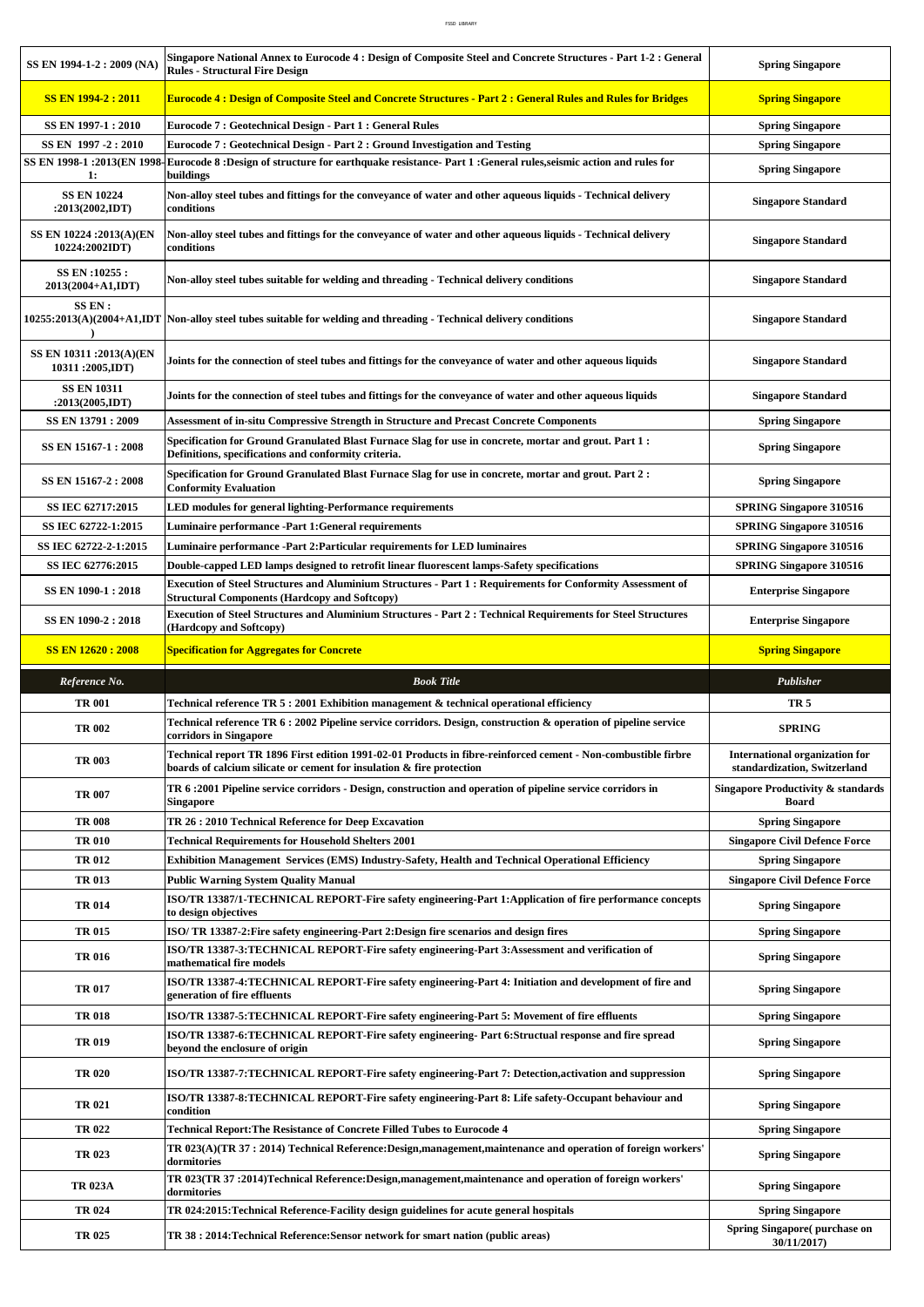$\overline{\phantom{a}}$ 

| <b>TR 026</b> | TR 40: 2015: Technical Reference: Sensor network for smart nation (homes)                                                                                                             | Spring Singapore(purchase on<br>30/11/2017)                         |
|---------------|---------------------------------------------------------------------------------------------------------------------------------------------------------------------------------------|---------------------------------------------------------------------|
| <b>TR 027</b> | ISO/TR 834-2:Fire-resistance tests- Elements of building construction-Part 2:Guidance on measuring uniformity<br>of furnace exposure on test samples                                  | Spring Singapore(purchase on<br>30/11/2017)                         |
| <b>TR 028</b> | ISO/TR 834-3: Fire-resistance tests- Elements of building construction-Part 3: Commentary on test method and<br>guide to the application of the outputs from the fire-resistance test | Spring Singapore(purchase on<br>30/11/2017)                         |
| <b>TR 029</b> | ISO/TR 16730-2:2013: Technical Report: Fire Safety Engineering - Assessment, Verification and Validation of<br><b>Calculation Methods - Part 2: Example of a Fire Zone Model</b>      | <b>Enterprise Singapore (Purchase on</b><br>17/7/2018)              |
| <b>TR 030</b> | ISO/TR 16730-3:2013: Technical Report: Fire Safety Engineering - Assessment, Verification and Validation of<br><b>Calculation Methods - Part 3: Example of a CFD Model</b>            | <b>Enterprise Singapore (Purchase on</b><br>17/7/2018)              |
| <b>TR 031</b> | ISO/TR 16730-4:2013: Technical Report: Fire Safety Engineering - Assessment, Verification and Validation of<br><b>Calculation Methods - Part 4: Example of a Structural Model</b>     | <b>Enterprise Singapore (Purchase on</b><br>17/7/2018)              |
| <b>TR 032</b> | ISO/TR 16730-5:2013: Technical Report: Fire Safety Engineering - Assessment, Verification and Validation of<br><b>Calculation Methods - Part 4: Example of an Egress Model</b>        | <b>Enterprise Singapore (Purchase on</b><br>17/7/2018)              |
| <b>TR 033</b> | TR 56 : Part 1 : 2017 - LNG Bunkering - Part 1 : General Introduction                                                                                                                 | <b>Spring Singapore</b>                                             |
| <b>TR 034</b> | <u> TR 56 : Part 2 : 2017 - LNG Bunkering - Part 2 : Requirements for Custody Transfer</u>                                                                                            | <b>Spring Singapore</b>                                             |
| <b>TR 035</b> | TR 56 : Part 3 : 2017 - LNG Bunkering - Part 3 : Procedures and Safety Distances                                                                                                      | <b>Spring Singapore</b>                                             |
| <b>TR 036</b> | TR 56 : Part 4 : 2017 - LNG Bunkering - Part 4 : Competency Requirements for Personnel                                                                                                | <b>Spring Singapore</b>                                             |
| Reference No. | <b>Book Title</b>                                                                                                                                                                     | Publisher                                                           |
|               |                                                                                                                                                                                       |                                                                     |
| <b>UL 001</b> | <b>UL 217-Standard for Safety : Smoke Alarms</b>                                                                                                                                      | <b>ANSI</b> (Approved American National<br>Standard)                |
| <b>UL 002</b> | UL -Engineering Progress(The Revolution and Evolution of<br><b>Working for a Safer World)</b>                                                                                         | Keith E. Williams (UL President &<br>CEO)(purchase on 7/3/2018)     |
| <b>UL 003</b> | UL 300-Standard for Safety :-Fire Testing of Fire Extinguishing System for Protection of Commercial Cooking<br>Equipment                                                              | <b>IHS Markit under License with</b><br>UL(purchase on $7/3/2018$ ) |
| <b>UL 004</b> | UL 448-Standard for Safety -: Centrifugal Stationary Pumps for<br><b>Fire -Protection Service</b>                                                                                     | <b>IHS Markit under License with</b><br>UL(purchase on 7/3/2018)    |
| Reference No. | <b>Book Title</b>                                                                                                                                                                     | Publisher                                                           |
| <b>V</b> 001  | Valves & Devices 96mins June 1994 - Video                                                                                                                                             | <b>The Viking Corporation</b>                                       |
| V 002         | <b>Paint Spray Facilities - Video</b>                                                                                                                                                 | <b>Global Fire Protection TYCO</b>                                  |
| V 003         | Fire Fighting with Fog - Video                                                                                                                                                        | <b>Hart Techologies Pte Ltd</b>                                     |
| V 004         | Today tonight fire risk 15/9/1997 Inter-tenancy fire spread thru' unprotected penetrations & combustible - Video                                                                      | <b>Image Post Production Pte Itd</b>                                |
| V 005         | <b>British Building Codes 1998 - CD</b>                                                                                                                                               | CD                                                                  |
| <b>V</b> 006  | <b>Jasmine Fire Modeling Software - CD</b>                                                                                                                                            | CD                                                                  |
| V 007         | Viking Pre-Action Sprinklers - CD                                                                                                                                                     | CD                                                                  |
| V 008         | FSB Seminar Thinking Code 3 Taking a Relook 14-15 March 2001 - CD                                                                                                                     | FSB                                                                 |
| V 009         | <b>Launch of the Fire Code 2002-Video</b>                                                                                                                                             | <b>FSSB</b>                                                         |
| <b>V</b> 010  | <b>VESDA InfoWORKS 2000 Aspirating smoke detection - CD</b>                                                                                                                           | <b>VESDA InfoWorks 2000</b>                                         |
| <b>V</b> 011  | FM Global Resource Collection May 2002 The power of prevention - CD                                                                                                                   | <b>FM Global</b>                                                    |
| <b>V</b> 012  | Fire protection handbook Electronic edition 19th edition/Volumes 1 & 2                                                                                                                | <b>NFPA</b>                                                         |
| V 013         | Fire Protection Handbook Electronic edition 19th edition/Volumes 1 & 2                                                                                                                | <b>NFPA</b>                                                         |
| <b>V</b> 014  | 5th International Conference on Performance-Based Codes and Fire Safety Design Methods - 6-8 October 2004<br><b>European Commission Facilities Luxembourg</b>                         | <b>PBC</b>                                                          |
| V 015         | Fire Safety Engineer Workshop - 28th to 29th July 2005. Presentation Materials "Structural Aspects"                                                                                   | <b>FSEW</b>                                                         |
| <b>V</b> 016  | Principles and Practice of Evacuation Modelling / Fire Dynamics Simulator PDFs                                                                                                        | <b>PDFS</b>                                                         |
| <b>V</b> 017  | Chan Hong Meng Powerpoints Lectures - Properties, Use & Fire Resistance of Building Materials                                                                                         | by Chan Hong Meng                                                   |
| V 018         | 1) Design Principles for smoke ventilation in enclosed Shopping Centre<br>2) Smoke Control<br>3) Design approaches for smoke control in atrium buildings                              | <b>FSSD</b>                                                         |
| V 019         | FSSD Seminar Photos (11/04/02007)-118 nos.                                                                                                                                            | <b>FSSD</b>                                                         |
| <b>V</b> 020  | <b>Active Day 2008 (Gym in Pocket)</b>                                                                                                                                                | <b>FSSD</b>                                                         |
| <b>V</b> 021  | <b>FSSD Seminar PDFs</b><br>Oct 2006, April 2007 & Oct 2007                                                                                                                           | <b>FSSD</b>                                                         |
| V 022         | <b>FSSD Seminar 2008</b><br>Feb 2008, Apr 2008 & Oct 2008                                                                                                                             | <b>FSSD</b>                                                         |
| V 023         | The Performance-Based Regulatory System<br>Produced by PAD @ Jun 04                                                                                                                   | PB                                                                  |
| V 024         | FSSD Seminar 2006 - March 2006                                                                                                                                                        | <b>FSSD</b>                                                         |
| V 025         | <b>SFPE Conference Proceedings / Case Studies</b><br>16-18 April 2008 - Auckland, New Zealand                                                                                         | <b>SFPE</b>                                                         |
| V 026         | FSSD Seminar 2009 - 12,13 & 14 May 2009                                                                                                                                               | <b>FSSD</b>                                                         |
| V 027         | FSSD Seminar 2009 - 18 Nov 2009 @Singapore Expo                                                                                                                                       | <b>FSSD</b>                                                         |
| V 028         | Human Behaviour in Fire 2012 5th Internation Symposium 19th-20st Sep 2012 Published by Cambridge,UK<br>:Symposium Proceeding                                                          | <b>Interscience Communucations</b>                                  |
| V 029         | Conference Proceedings Human Behaviour in Fire July 2009 Published By Interscience                                                                                                    | <b>Interscience Communucations</b>                                  |